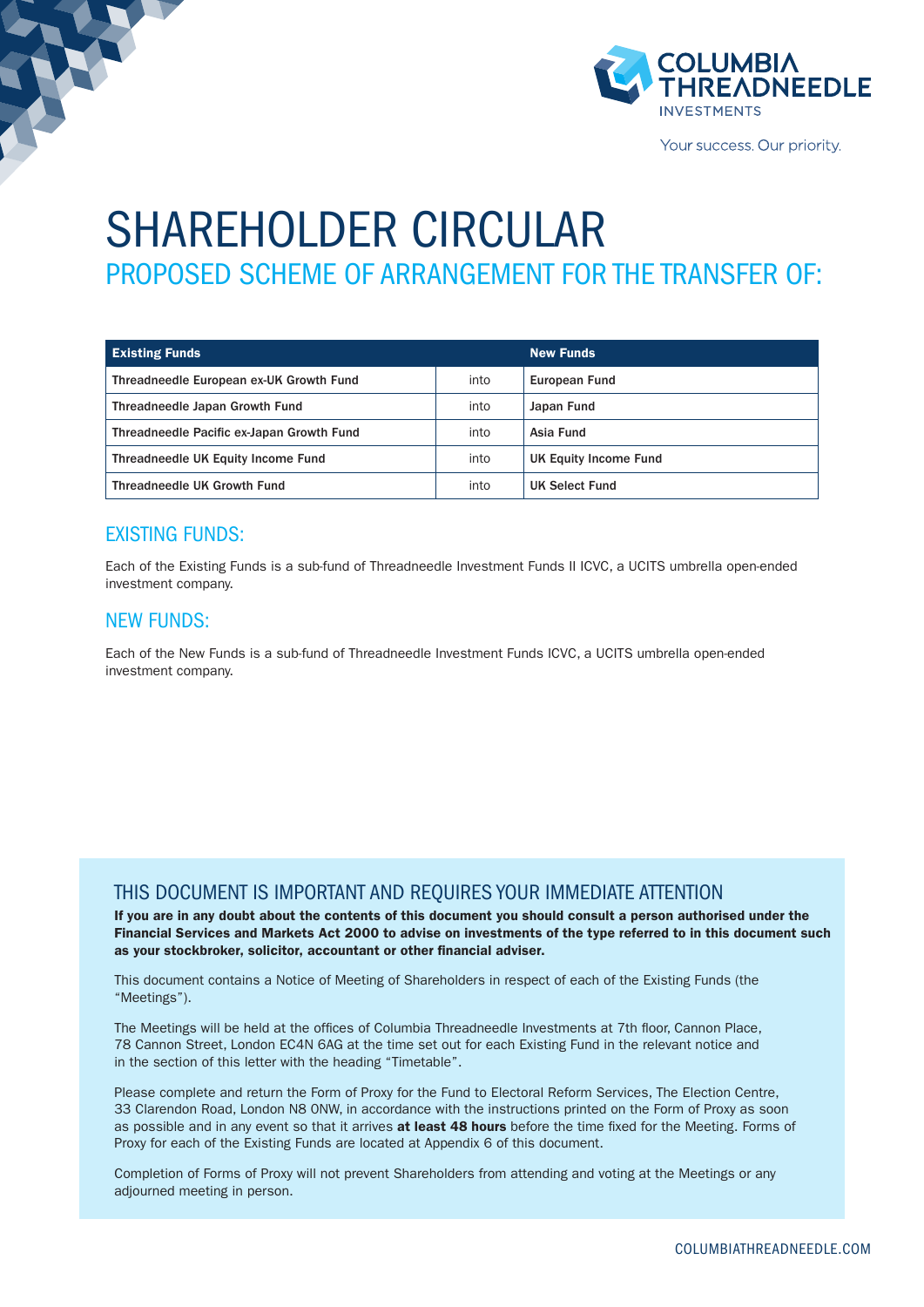# TABLE OF CONTENTS

|    | 2. What are the main similarities and differences between        |
|----|------------------------------------------------------------------|
|    | 2.1 Comparison of investment objectives and policies. 5          |
|    |                                                                  |
|    |                                                                  |
|    | 2.4 Comparison of service providers and                          |
|    |                                                                  |
|    |                                                                  |
|    |                                                                  |
| 6. | Mandates and other instructions in respect of the New Shares. 10 |
|    |                                                                  |
| 8. |                                                                  |
|    | 9. APPENDIX 1:<br>Comparison of the main features of the Funds11 |
|    | <b>APPENDIX 2:</b>                                               |
|    | Scheme of arrangement for the transfer of the Existing Funds     |
|    | <b>APPENDIX 3:</b>                                               |
|    | <b>APPENDIX 4:</b>                                               |
|    | <b>APPENDIX 5:</b>                                               |
|    | <b>APPENDIX 6:</b>                                               |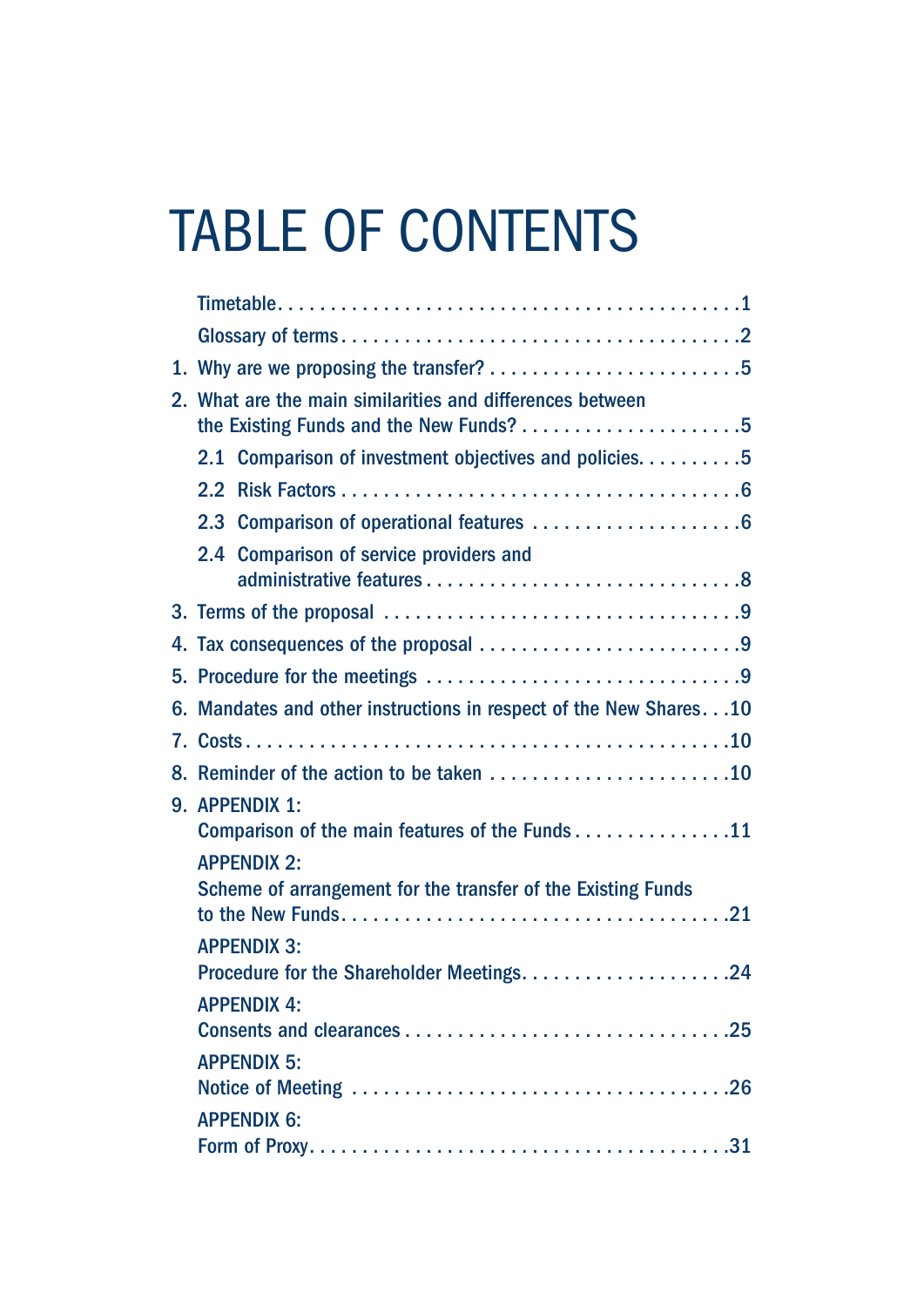# **TIMETABLE**

The following is the proposed timetable for the scheme of arrangement in relation to the Existing Funds.

| <b>Action</b>                                                                                                | <b>Date</b>                                                |
|--------------------------------------------------------------------------------------------------------------|------------------------------------------------------------|
| Qualification date for Shareholder voting                                                                    | 3 March 2017                                               |
| Documentation to be sent to Shareholders                                                                     | 13 March 2017                                              |
| Forms of Proxy to be returned by Shareholders                                                                | by no less than 48 hours before the time<br>of the Meeting |
| <b>Meeting of Shareholders of Threadneedle</b><br>European ex-UK Growth Fund                                 | 1.00pm on 12 April 2017                                    |
| <b>Meeting of Shareholders of Threadneedle</b><br><b>Japan Growth Fund</b>                                   | 1.20pm on 12 April 2017                                    |
| <b>Meeting of Shareholders of Threadneedle</b><br>Pacific ex-Japan Growth Fund                               | 1.40pm on 12 April 2017                                    |
| <b>Meeting of Shareholders of Threadneedle</b><br><b>UK Equity Income Fund</b>                               | 2.00pm on 12 April 2017                                    |
| <b>Meeting of Shareholders of Threadneedle</b><br><b>UK Growth Fund</b>                                      | 2.20pm on 12 April 2017                                    |
| If the resolutions for the scheme of arrangement are passed at the Meetings:                                 |                                                            |
| Last Dealing Day before the Effective Date                                                                   | 11 May 2017                                                |
| Suspend dealing in Shares in the Existing Funds                                                              | 2.00pm on 11 May 2017                                      |
| Effective Date of the Scheme in relation to the<br><b>Existing Funds</b>                                     | 12 May 2017                                                |
| Valuation of the Existing Funds and calculation of<br>special distribution in relation to the Existing Funds | 12.00 noon on 12 May 2017                                  |
| First day of dealing in New Shares in the New Funds                                                          | 15 May 2017                                                |
| End of accounting period for Existing Funds                                                                  | 30 June 2017                                               |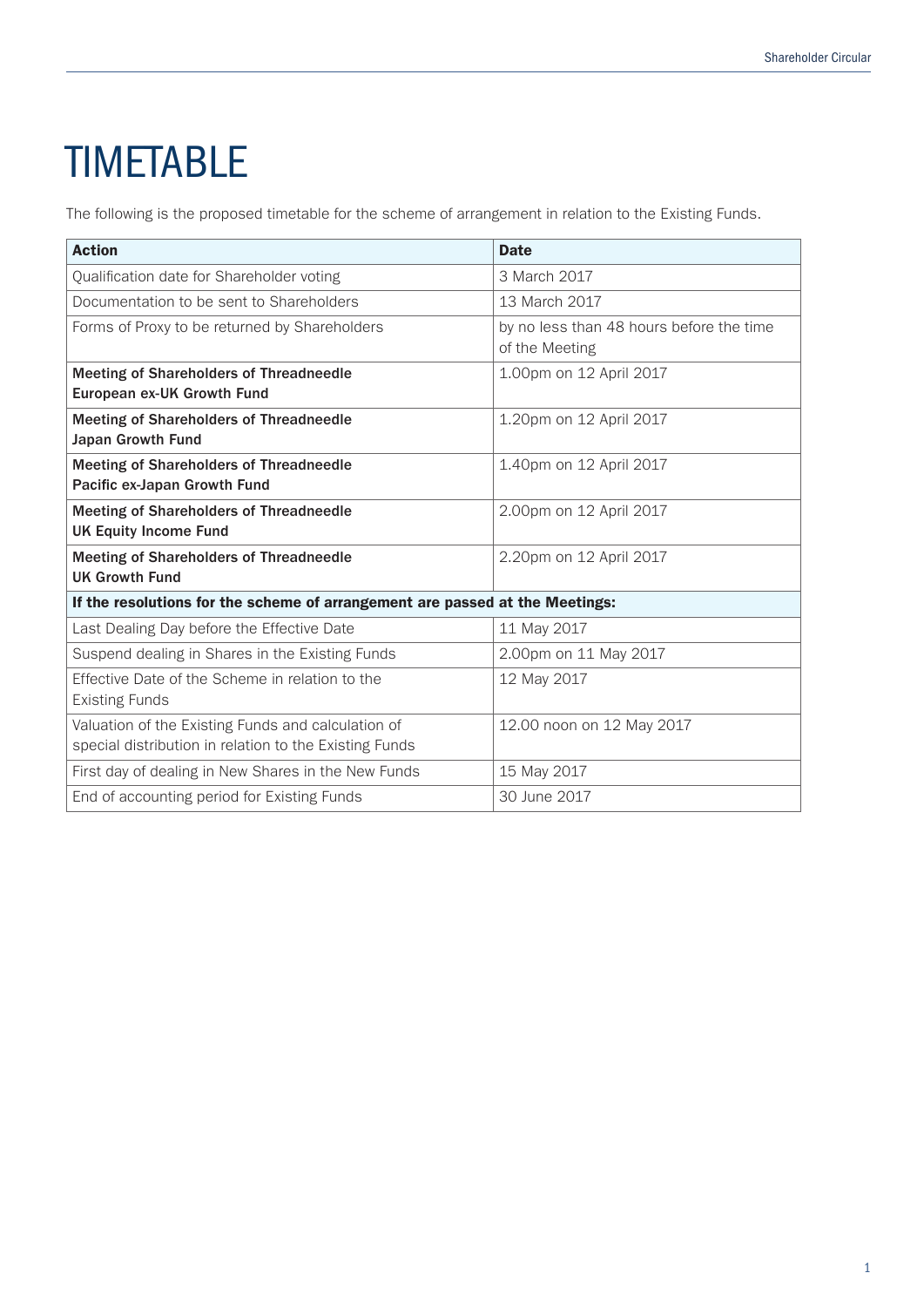# GLOSSARY OF TERMS

The following definitions apply throughout this document unless the context otherwise requires.

| <b>Authorised Corporate</b><br><b>Director (ACD)</b> | TISL is the authorised corporate director (ACD) of the Company and the Receiving<br>Company                                                                                                                |
|------------------------------------------------------|------------------------------------------------------------------------------------------------------------------------------------------------------------------------------------------------------------|
| <b>Business Day</b>                                  | Monday to Friday excluding public holidays and bank holidays in England and Wales<br>and any other days at TISL's discretion                                                                               |
| <b>Citibank</b>                                      | Citibank Europe plc, UK Branch, the depositary of the Receiving Company                                                                                                                                    |
| <b>COLL</b>                                          | the Collective Investment Schemes Sourcebook which forms part of the FCA Rules                                                                                                                             |
| <b>Company</b>                                       | Threadneedle Investment Funds II ICVC, of which the Existing Funds are sub-funds                                                                                                                           |
| <b>Dealing Day</b>                                   | Monday to Friday excluding public holidays and bank holidays in England and<br>Wales and any other days at TISL's discretion                                                                               |
| <b>Effective Date</b>                                | the effective date of the Scheme, which shall be 12 May 2017, or such other date<br>as may be agreed in accordance with paragraph 13 of the Scheme (contained in<br>Appendix 2 of this document)           |
| <b>Existing Fund(s)</b>                              | Threadneedle European ex UK Growth Fund, Threadneedle Japan Growth Fund,<br>Threadneedle Pacific ex-Japan Growth Fund, Threadneedle UK Equity Income Fund<br>and Threadneedle UK Growth Fund               |
| <b>Existing Fund's Value</b>                         | the value of the property of an Existing Fund calculated in accordance with the<br>Instrument as at 12 noon on the Effective Date less the Retained Amount                                                 |
| <b>Extraordinary</b><br><b>Resolution</b>            | the extraordinary resolution set out in the Notice of Meeting for the Existing Funds<br>(contained in Appendix 5 of this document) approving the relevant Scheme                                           |
| <b>FCA</b>                                           | the Financial Conduct Authority                                                                                                                                                                            |
| <b>FCA Rules</b>                                     | the FCA Handbook of Rules and Guidance (as amended)                                                                                                                                                        |
| <b>Form of Proxy</b>                                 | the form set out in Appendix 6, which is to be completed by Shareholders<br>and returned to TISL                                                                                                           |
| <b>Funds</b>                                         | the Existing Funds and the New Funds                                                                                                                                                                       |
| <b>HSBC</b>                                          | HSBC Bank plc, the depositary of the Company                                                                                                                                                               |
| <b>ICVC</b>                                          | Investment Company with Variable Capital                                                                                                                                                                   |
| <b>Instrument</b>                                    | the current instrument of incorporation of the Company or the Receiving<br>Company, as appropriate                                                                                                         |
| <b>Investment Manager</b>                            | Threadneedle Asset Management Limited, the investment manager of the<br>Company and the Receiving Company                                                                                                  |
| <b>KIID</b>                                          | Key Investor Information Document                                                                                                                                                                          |
| Meeting(s)                                           | the extraordinary general meetings of Shareholders of the Existing Funds<br>to be held on 12 April 2017 (or any adjourned meeting thereof) to consider<br>and vote on the proposal for the relevant Scheme |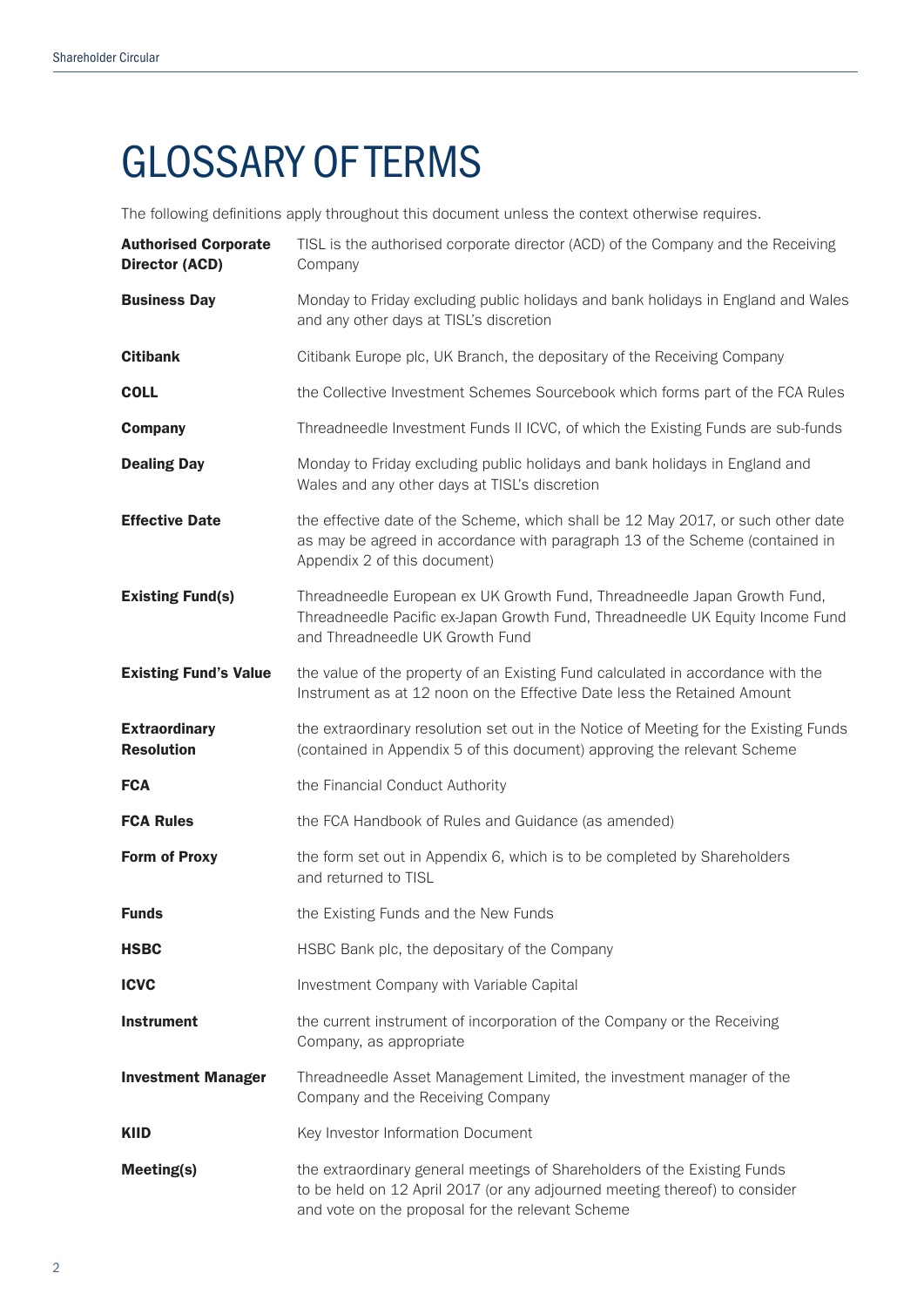| <b>New Fund(s)</b>       | Asia Fund, European Fund, Japan Fund, UK Equity Income Fund and<br><b>UK Select Fund</b>                                                                                                                                                                                                                                            |
|--------------------------|-------------------------------------------------------------------------------------------------------------------------------------------------------------------------------------------------------------------------------------------------------------------------------------------------------------------------------------|
| <b>New Shares</b>        | Shares in the New Funds to be issued to Shareholders pursuant to the transfer<br>of the Existing Funds on the terms set out in the Scheme                                                                                                                                                                                           |
| <b>OEIC Regulations</b>  | the Open-Ended Investment Companies Regulations 2001 (as amended)                                                                                                                                                                                                                                                                   |
| <b>Prospectus</b>        | the current prospectus of the Company or the Receiving Company as appropriate                                                                                                                                                                                                                                                       |
| <b>Receiving Company</b> | Threadneedle Investment Funds ICVC, a UCITS umbrella open-ended investment<br>company                                                                                                                                                                                                                                               |
| <b>Regulations</b>       | the FCA Rules, the Financial Services and Markets Act 2000 and/or the Open-<br>Ended Investment Companies Regulations 2001 as amended                                                                                                                                                                                               |
| <b>Retained Amount</b>   | a retention from the value of the Existing Funds, which is a sum estimated<br>by TISL and agreed with HSBC to be necessary to meet all the actual and<br>contingent liabilities of the Existing Funds and which is to be retained by HSBC as<br>attributable to the Existing Funds for the purposes of discharging such liabilities |
| <b>Scheme</b>            | the scheme of arrangement for the transfer of the Existing Funds to the<br>New Funds as set out in Appendix 2 to this document                                                                                                                                                                                                      |
| <b>Shareholder</b>       | a holder of Shares                                                                                                                                                                                                                                                                                                                  |
| <b>Shares</b>            | shares in the Existing Funds and New Funds                                                                                                                                                                                                                                                                                          |
| <b>TIF</b>               | Threadneedle Investment Funds ICVC                                                                                                                                                                                                                                                                                                  |
| <b>TISL</b>              | Threadneedle Investment Services Limited, the authorised corporate director<br>(ACD) of the Company and the Receiving Company                                                                                                                                                                                                       |
| <b>UCITS</b>             | an undertaking for collective investment in transferable securities under<br>Article 1(2) of Directive 2009/65/EC of the European Parliament and of the<br>Council of 13 July 2009                                                                                                                                                  |

In addition, where relevant in the context, terms which are defined in the Regulations shall have the same meaning in this document and the relevant Scheme.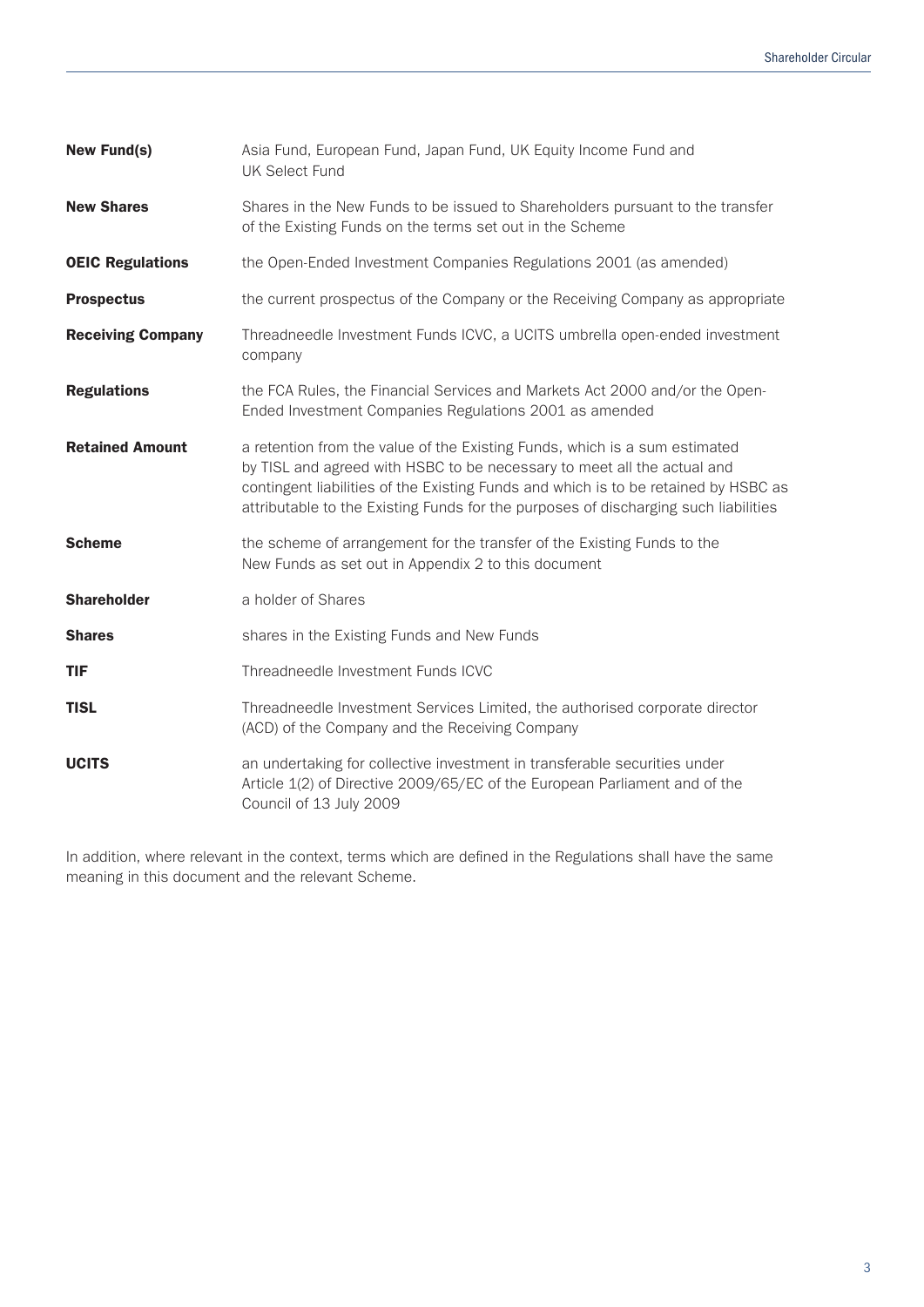

Threadneedle Investment Services Limited PO Box 10033 Chelmsford CM99 2AL T: +44 (0)800 953 0134\* F: +44 (0)845 113 0274 (for non-UK residents): T: +44 (0)1268 46 4321\* F: +44 (0)1268 44 1520 columbiathreadneedle.com

13 March 2017

To: Investors in the Existing Funds

Dear Shareholder

#### Proposed scheme of arrangement for the transfer of the Existing Funds into the relevant New Funds.

*In this document, unless the context requires otherwise, the terms used shall have the meaning set out in the Glossary on pages 2 to 3.*

I am writing to you as a Shareholder in one or more of the Existing Funds, to explain our proposal to transfer the Existing Funds into the New Funds.

The proposal is to transfer each of the Existing Funds into the relevant New Fund by way of a scheme of arrangement (the "Scheme"), which is set out in detail in Appendix 2. Each proposed transfer requires the passing of an extraordinary resolution at an extraordinary general meeting of Shareholders of the relevant Existing Fund (the "Meeting"). The notice of the Meeting and resolution for each Existing Fund is set out in Appendix 5.

In the event that an extraordinary resolution is passed in relation to any Existing Fund, the Scheme will be effected for that Fund, independent of whether Shareholders of the other Existing Funds accept or reject the proposal.

This document describes the procedure by which the proposed Scheme will be carried out, the action you should take, and the implications of the proposal for you as a Shareholder.

A copy of the Key Investor Information Documents and Supplementary Information Document for the New Funds are available from Columbia Threadneedle Investments on request, by calling us on 0800 953 0134 for shareholders located within the United Kingdom or +44 (0)1268 46 4321 for Shareholders located outside of the United Kingdom (calls may be recorded). The documents are also available on our website at www.columbiathreadneedle.com/changes.

#### The action you need to take:

You should complete the Form of Proxy for the Existing Fund(s) you are invested in, and return it/them to Electoral Reform Services, The Election Centre, 33 Clarendon Road, London N8 0NW to reach us no less than 48 hours before the time of the relevant Meeting. Forms of Proxy can be found at Appendix 6 of this document.

You can attend and vote at the Meeting(s) (and any adjourned meeting(s)) regardless of whether or not you have completed and returned the Form(s) of Proxy.

Failure to return the Form(s) of Proxy by the required time will result in it being void so that your proxy will not be entitled to vote on your behalf as directed.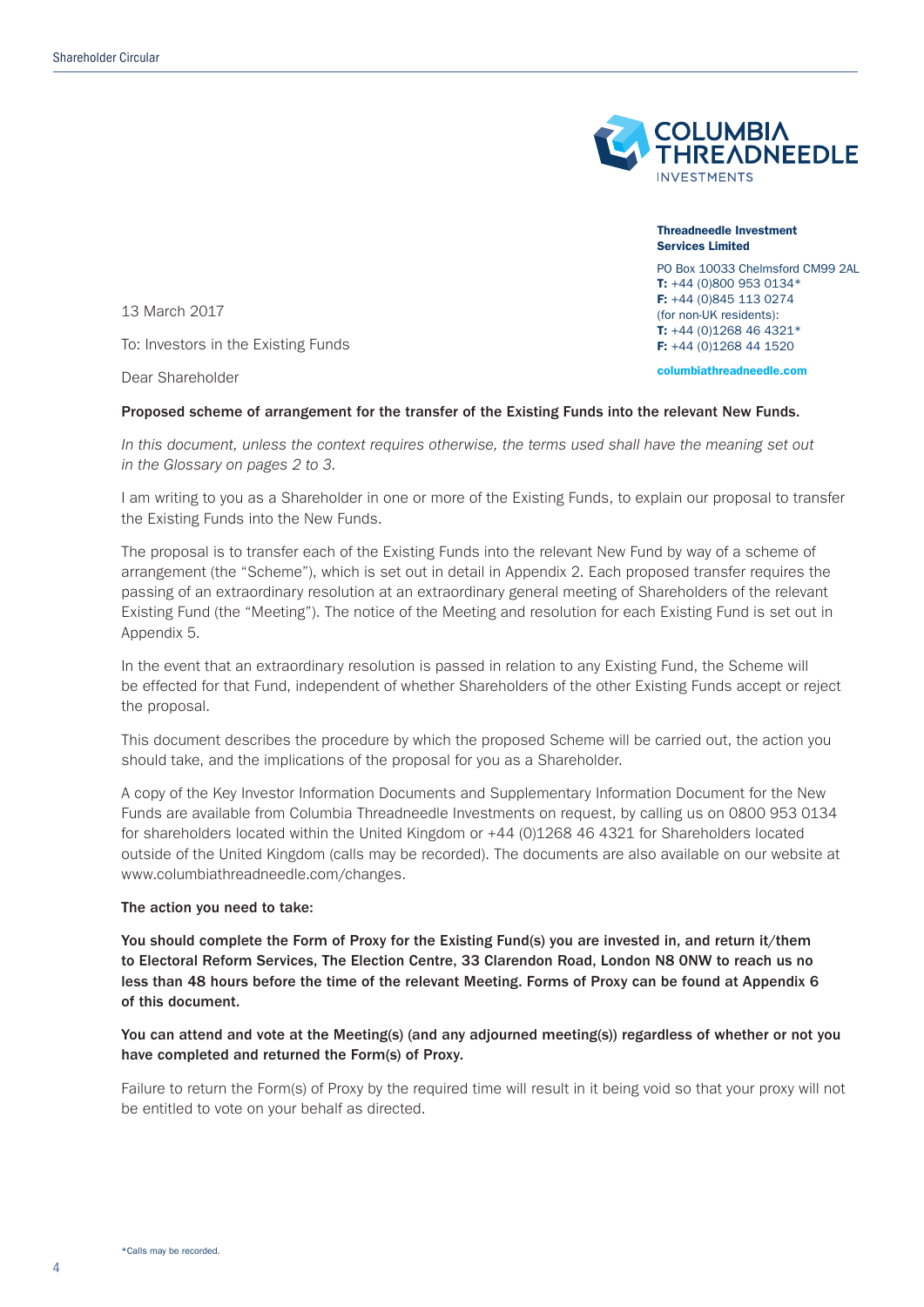## 1. WHY ARE WE PROPOSING THE TRANSFER?

Following a review of our UK fund range, we have decided to simplify and rationalise our product range.

We have identified considerable overlap with the main features of some of our equity funds and as a result, the assets of the Existing Funds will be transferred into corresponding New Funds as set out in the table below.

| <b>Existing Funds</b>                     |      | <b>New Funds</b>      |
|-------------------------------------------|------|-----------------------|
| Threadneedle European ex-UK Growth Fund   | into | European Fund         |
| Threadneedle Japan Growth Fund            | into | Japan Fund            |
| Threadneedle Pacific ex-Japan Growth Fund | into | Asia Fund             |
| Threadneedle UK Equity Income Fund        | into | UK Equity Income Fund |
| <b>Threadneedle UK Growth Fund</b>        | into | UK Select Fund        |

We consider these funds to be a close fit with the equivalent New Fund as they are similar in nature and are managed in the same way.

This is mostly an administrative change and we believe there will be minimal disruption to you as a result of the transfer.

Following the transfer of assets, it is expected that the New Funds will have the same or lower ongoing charges figure compared with the Existing Funds. The New Funds will also benefit from having significantly more net assets.

For these reasons, we consider the merging of the Existing Funds with the New Funds to be in the best interests of Shareholders.

## 2. WHAT ARE THE MAIN SIMILARITIES AND DIFFERENCES BETWEEN THE EXISTING FUNDS AND THE NEW FUNDS?

The New Funds have broadly the same investment objectives as the Existing Funds and will follow the same or a very similar investment process to that currently used to manage your investment. However, there are slight differences in the wording of the investment objectives and policies between the Funds, despite them having a similar investment strategy, process and associated risks. The most significant differences are set out below. For a detailed comparison of the Existing Funds and the New Funds, please refer to Appendix 1.

### 2.1 COMPARISON OF INVESTMENT OBJECTIVES AND POLICIES

The investment objective and policy of each Existing Fund and its corresponding New Fund is set out in Appendix 1. We would like to draw your attention to certain differences between the descriptions of the investment policies of certain funds although, in practice, there are very few differences between the ways the funds are invested.

The investment policy of the Threadneedle UK Equity Income Fund mentions that the fund invests in companies across different market capitalisations but this is not mentioned in the objective of the UK Equity Income Fund. In practice, these funds have the same investment strategy and are managed in the same way.

Although there are some differences between the investment objective and policy of the Threadneedle UK Growth Fund and the UK Select Fund, the funds are managed in a similar way. The main differences between the investment policies of these funds are as follows:

- the investment policy of the Threadneedle UK Growth Fund refers to investment in companies with different market capitalisations. In practice, this is also the case for the UK Select Fund;
- the investment policy of the UK Select Fund makes reference to investment in a concentrated portfolio of companies. In practice, both funds invest in a similar number of companies and neither fund is more concentrated (invests in smaller number of companies) than the other.

Please refer to Appendix 1 for the full investment objectives and policies of the Existing Funds and New Funds.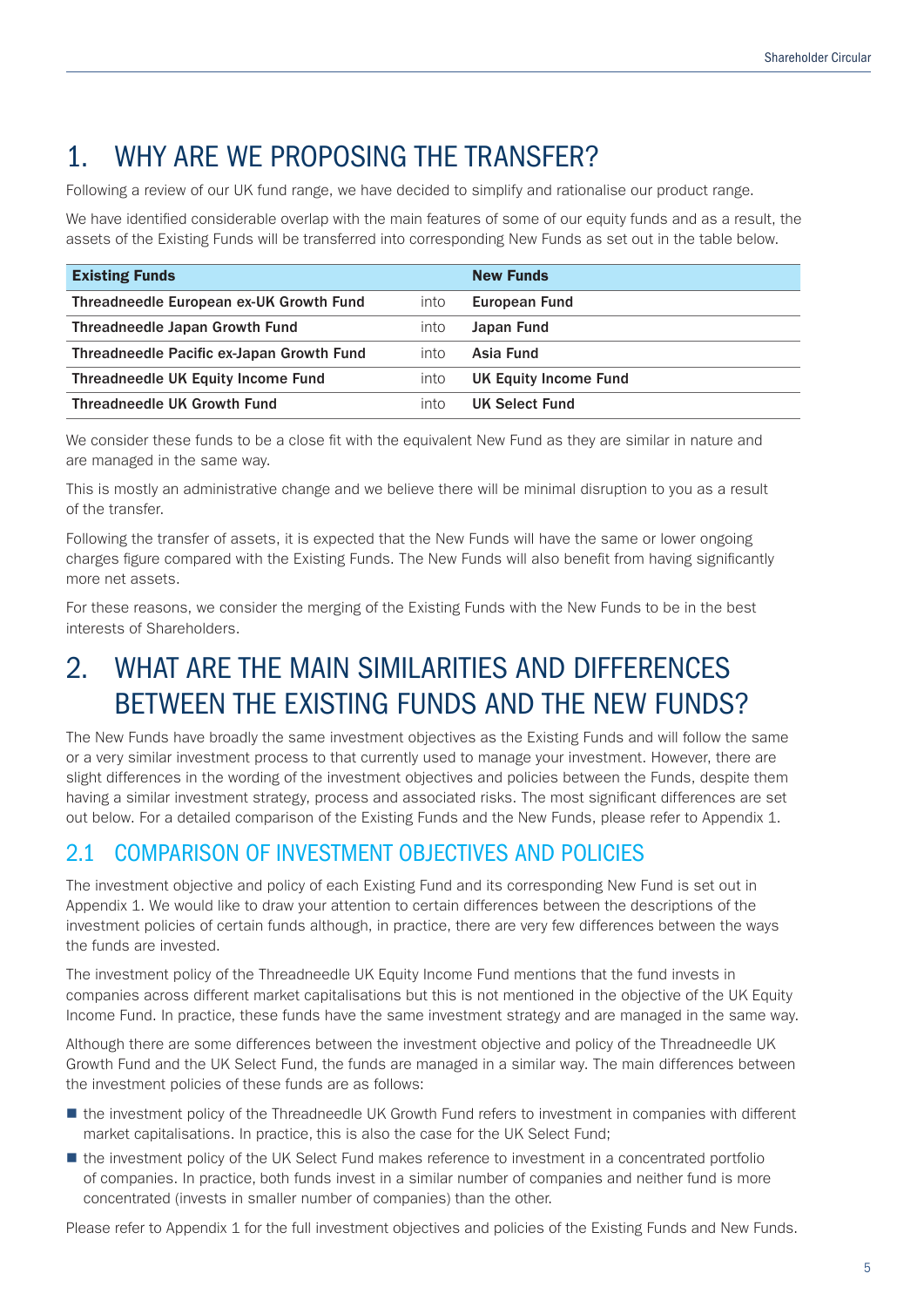### 2.2 RISK FACTORS

The risks relating to the Existing Funds are largely the same as the risks relating to their corresponding New Funds and the New Funds have the same Synthetic Risk Reward Indicator (SRRI) as the Existing Funds. The risks currently identified as being applicable to each New Fund are set out in the relevant Key Investor Information Document (KIID).

### 2.3 COMPARISON OF OPERATIONAL FEATURES

#### 2.3.1 Fee structure

#### Dilution adjustment and dilution levy

The fee structure of the Existing Funds is largely the same as the fee structure of the New Funds; however, there are slight differences, as summarised below.

The Existing Funds charge a dilution levy whereas the New Funds apply a dilution adjustment. Both the dilution levy and the dilution adjustment aim to protect existing Shareholders from the costs of buying or selling underlying investments, as a result of investors making large subscriptions to or redemptions from the relevant fund. The amount of any dilution levy or adjustment is calculated by reference to the estimated costs of dealing in the underlying investments. Where TISL imposes a dilution levy or adjustment on a particular investor or group of investors, this is paid into the relevant fund.

Dilution adjustment affects the price at which everyone buys or sells on a particular day, whereas the dilution levy is charged on an individual trade.

#### Charging structure

Various payments can currently be made out of each of the Existing Funds in order to pay their costs and expenses. For the New Funds, certain fees and expenses may also be paid out of the property of the New Funds, but the fees that can be charged in this way are limited. For example, the New Funds charge a fixed "registrar's fee" to cover the expenses of the transfer agent. This means that there is more certainty about the charges that will be payable for the New Funds. If the proposals are successfully approved, Shareholders in the New Funds can expect to have the same or lower fees and expenses than those charged in the Existing Funds. Please refer to Appendix 1 for further information.

#### 2.3.2 Valuation Point

Shares of the Funds are valued at different times each day. The price for the shares of the Funds is determined using the relevant Fund's "Valuation Point". This means that, if we receive a request from you to buy or sell Shares before the Valuation Point, we will use the Valuation Point for that day. If we receive such a request after the Valuation Point, we will use the next Valuation Point on the next Dealing Day.

The Valuation Point and dealing cut off point for the Existing Funds is 2.00 pm. The Valuation Point and Dealing Cut off Point for the New Funds is 12.00 noon.

This means that, after the Effective Date, we will need to receive dealing requests earlier in order for your Shares to be bought or sold at that day's share value.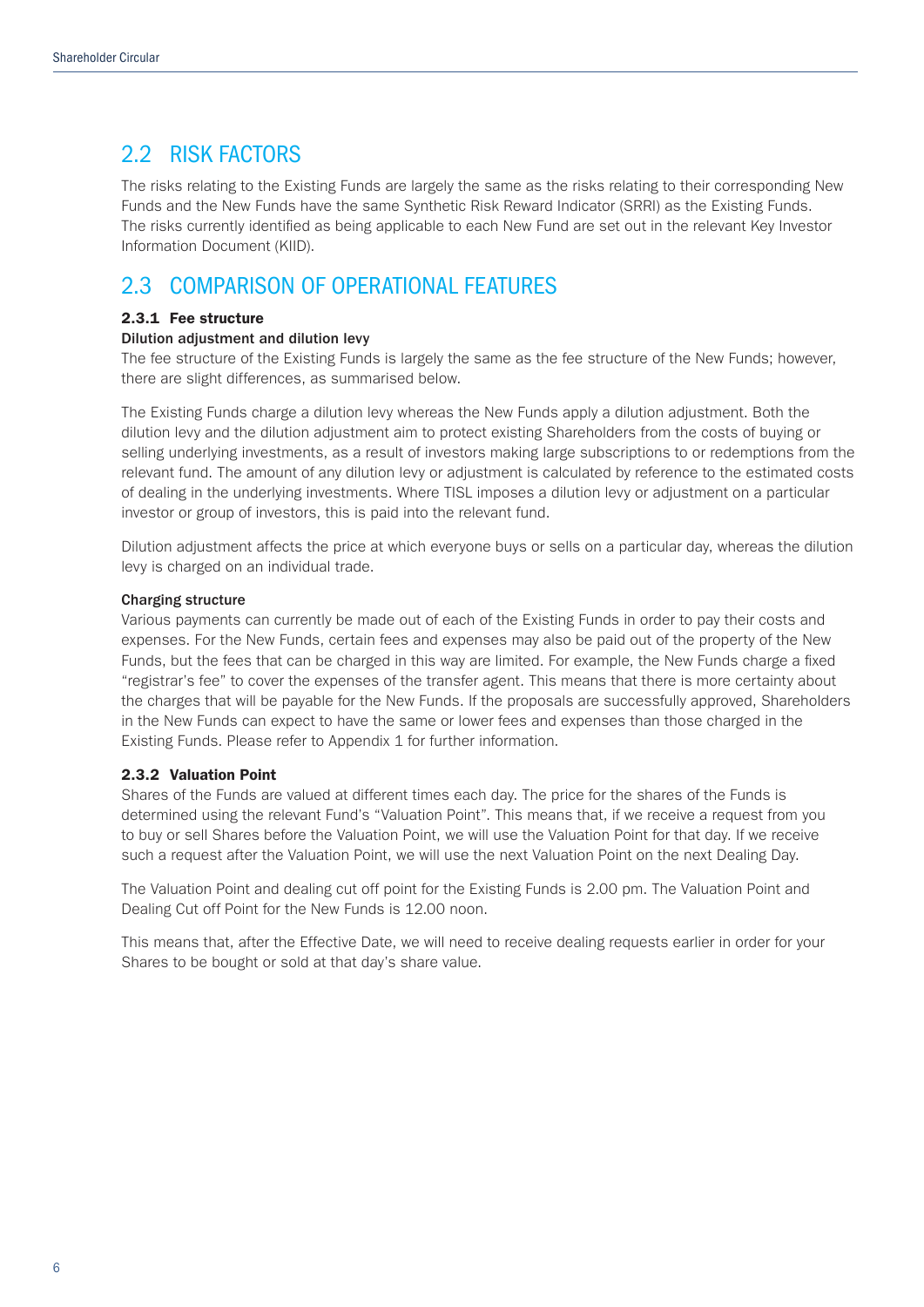#### 2.3.3 Accounting dates and income allocation dates

There are some differences between the accounting dates and dates on which income will be paid for the New Funds, as set out below:

| <b>Existing Funds</b>                                         |                                                    |                                                   | <b>New Funds</b>                       |                                                |                                               |
|---------------------------------------------------------------|----------------------------------------------------|---------------------------------------------------|----------------------------------------|------------------------------------------------|-----------------------------------------------|
| <b>Fund name</b>                                              | <b>Accounting</b><br>dates                         | <b>Income</b><br>payment                          | <b>Fund name</b>                       | <b>Accounting</b><br>dates                     | <b>Income</b><br>payment                      |
| <b>Threadneedle</b><br>European ex-UK<br><b>Growth Fund</b>   | 31 December<br>30 June                             | 28 February<br>31 August                          | <b>European Fund</b>                   | 7 March                                        | 7 May                                         |
| <b>Threadneedle</b><br>Japan Growth<br><b>Fund</b>            | 31 December<br>30 June                             | 28 February<br>31 August                          | Japan Fund                             | 7 March                                        | 7 May                                         |
| <b>Threadneedle</b><br>Pacific ex-Japan<br><b>Growth Fund</b> | 31 December<br>30 June                             | 28 February<br>31 August                          | Asia Fund                              | 7 March                                        | 7 May                                         |
| <b>Threadneedle</b><br><b>UK Equity</b><br><b>Income Fund</b> | 31 December<br>31 March<br>30 June<br>30 September | 28 February<br>31 May<br>31 August<br>30 November | <b>UK Equity</b><br><b>Income Fund</b> | 7 March<br>7 June<br>7 September<br>7 December | 7 May<br>7 August<br>7 November<br>7 February |
| <b>Threadneedle</b><br><b>UK Growth</b><br><b>Fund</b>        | 31 December<br>31 March<br>30 June<br>30 September | 28 February<br>31 May<br>31 August<br>30 Nov      | <b>UK Select Fund</b>                  | 7 March<br>7 September                         | 7 May<br>7 November                           |

#### 2.3.4 Regular savings

Regular savings collection date is any business day of the month for the Existing Funds. For the New Funds, the collection date is the first business day of the month. This means that regular investors have a set day each month when the collection is made.

#### 2.3.5 Minimum investment amounts

The minimum investment amount to top-up investments for Class 1 Shares of the New Funds is £1,000 rather than £500. However, TISL may accept investments lower than the minimum investment amounts at its discretion.

#### 2.3.6 Share classes

The Existing Funds and the New Funds issue gross income and accumulation shares (except for the Threadneedle Japan Growth Fund, Threadneedle Pacific ex-Japan Growth Fund and Threadneedle UK Growth Fund and the Japan Fund and Asia Fund, which only issue accumulation shares, and the UK Select Fund which currently only issues income shares). Following the changes, the UK Select Fund will also issue accumulation shares.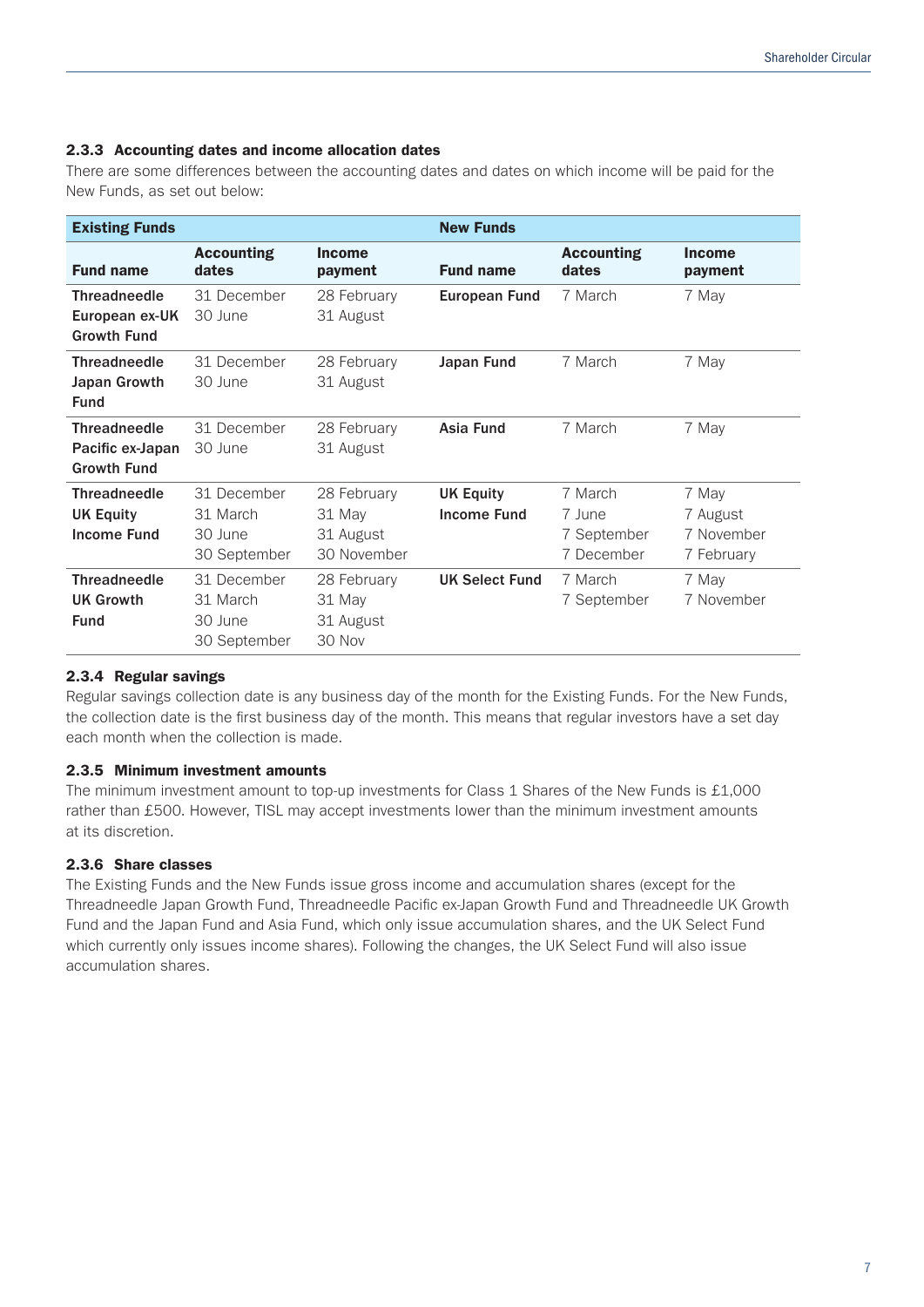| <b>Existing Shares (share class type)</b> |                                           | <b>New Shares (share class type)</b> |                     |  |
|-------------------------------------------|-------------------------------------------|--------------------------------------|---------------------|--|
| <b>Threadneedle European</b>              | <b>Retail Accumulation</b>                | <b>European Fund</b>                 | D Accumulation      |  |
| ex-UK Growth Fund                         | <b>Group Accumulation</b>                 |                                      | X Accumulation      |  |
|                                           | Institutional                             |                                      | L Accumulation      |  |
|                                           | Accumulation                              |                                      |                     |  |
|                                           | Second Retail                             |                                      | D Accumulation      |  |
|                                           | Accumulation                              |                                      |                     |  |
|                                           | Institutional Income                      |                                      | L Income            |  |
|                                           | Institutional Income<br><b>GBP Hedged</b> |                                      | L Income GBP Hedged |  |
| <b>Threadneedle Japan</b>                 | <b>Group Accumulation</b>                 | Japan Fund                           | X Accumulation      |  |
| <b>Growth Fund</b>                        | Institutional                             |                                      | L Accumulation      |  |
|                                           | Accumulation                              |                                      |                     |  |
| <b>Threadneedle Pacific</b>               | <b>Group Accumulation</b>                 | Asia Fund                            | X Accumulation      |  |
| ex-Japan Growth Fund                      | Institutional                             |                                      | L Accumulation      |  |
|                                           | Accumulation                              |                                      |                     |  |
| <b>Threadneedle UK</b>                    | Retail Accumulation                       | <b>UK Select Fund</b>                | D Accumulation      |  |
| <b>Growth Fund</b>                        | <b>Group Accumulation</b>                 |                                      | X Accumulation      |  |
|                                           | Institutional<br>Accumulation             |                                      | L Accumulation      |  |
|                                           | Second Retail<br>Accumulation             |                                      | D Accumulation      |  |
| <b>Threadneedle UK Equity</b>             | <b>Group Accumulation</b>                 | <b>UK Equity Income Fund</b>         | X Accumulation      |  |
| <b>Income Fund</b>                        | Retail Income                             |                                      | D Income            |  |
|                                           | Institutional<br>Accumulation             |                                      | L Accumulation      |  |
|                                           | Second Retail Income                      |                                      | D Income            |  |
|                                           | Institutional Income                      |                                      | L Income            |  |

Shareholders in the Existing Funds will receive New Shares as set out in the following table:

### 2.4 COMPARISON OF SERVICE PROVIDERS AND ADMINISTRATIVE FEATURES

The transfer agent for the Funds will not change as a result of the proposal, however the depositary of the Receiving Company is Citibank Europe plc, UK branch rather than HSBC Bank plc and the administrator and custodian is Citibank N.A. rather than HSBC Bank plc.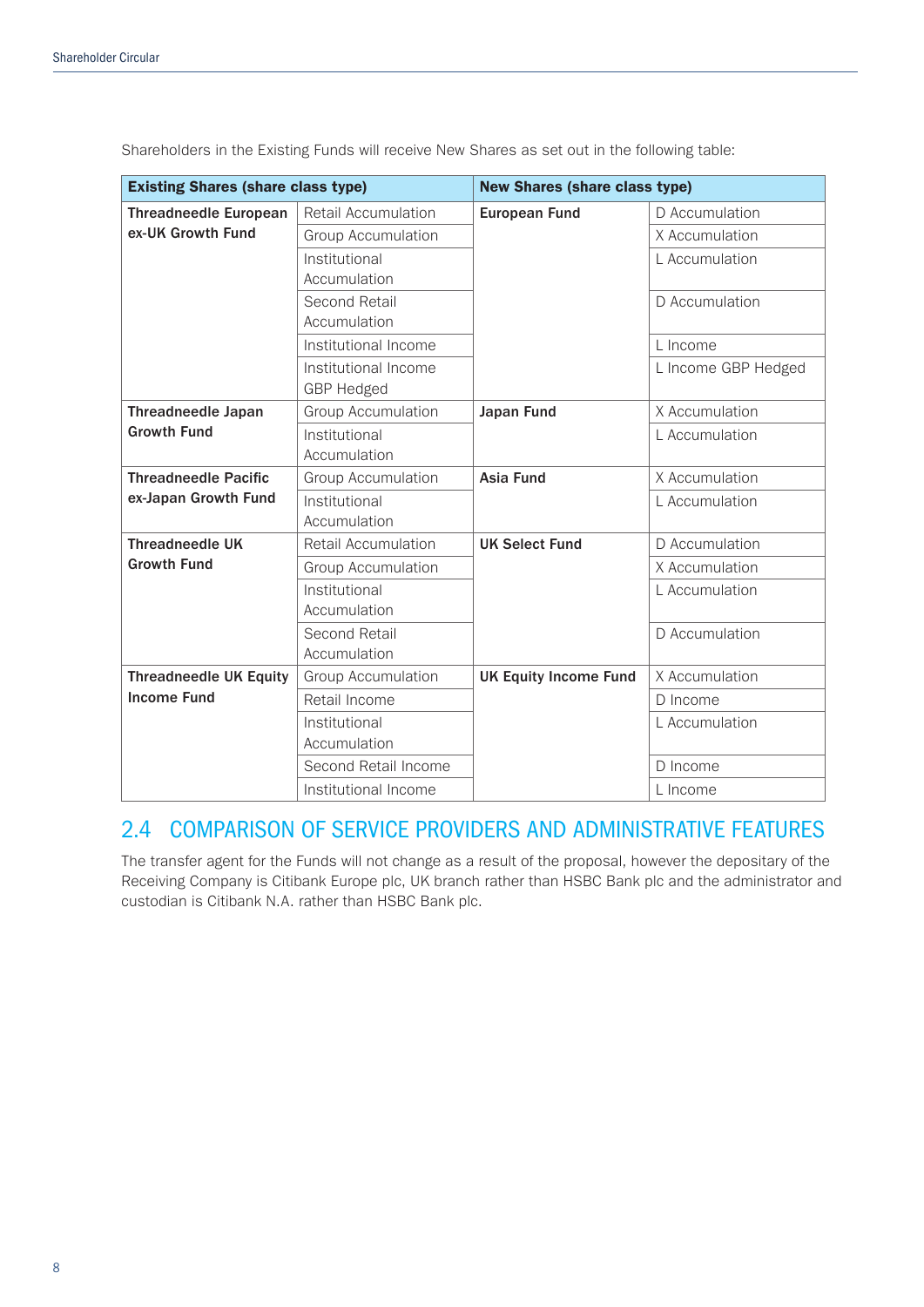## 3. TERMS OF THE PROPOSAL

The transfers will **only** take place if Extraordinary Resolutions of Shareholders for all the Existing Funds are approved. The Scheme is set out in full in Appendix 2 to this circular.

If any of the Extraordinary Resolutions are not approved, the transfers will not take place for any of the Existing Funds.

If the proposal is approved, Shareholders in the Existing Funds will receive New Shares in the relevant New Fund in exchange for the transfer of the assets of the relevant Existing Fund to the New Fund on the terms set out in the Scheme. No initial charge or switching charge will be applied on the issue of New Shares as part of the transfer.

Shares in the Existing Funds will then be deemed to have been cancelled and will cease to be of any value and the Existing Funds will be terminated. New Shares will be issued in place of Existing Shares.

The Valuation Point for the Existing Funds will move to 12.00 noon (as opposed to 2.00 pm) on the Effective Date.

Any income available for allocation to income Shares from the end of the previous accounting period to 12.00 noon on the Effective Date will be transferred to the distribution account of the relevant Existing Fund and will be distributed to holders in due course. In the case of accumulation shares, income allocated will be accumulated and reflected in the value of those shares before the Transfer is implemented.

During the period between the EGM and the Effective Date, some changes may be made to the assets held by Threadneedle Pacific ex-Japan Fund in an efficient manner to align the portfolio with the Receiving Fund's portfolio. Costs incurred in aligning the Threadneedle Pacific ex-Japan Fund to the Asia Fund will be borne by the Existing Fund¸ although it is expected that such costs will be small, given the similarity of the relevant portfolios (estimated to be approximately 0.05%).

### 4. TAX CONSEQUENCES OF THE PROPOSAL

Based on our understanding of the tax legislation and the tax clearances that have been obtained from HM Revenue & Customs, the Scheme will not involve a disposal of Shares for capital gains tax purposes, whatever the size of your holding.

It is our understanding that no stamp duty reserve tax ("SDRT") should be payable in respect of the transfer of the property of the Existing Funds to the New Funds under the Scheme. If any SDRT or foreign transfer tax should be payable, it will be borne by Columbia Threadneedle Investments.

The above reflects our understanding of current UK legislation and HM Revenue & Customs practice relevant to UK resident investors regarding the issue of New Shares under the Scheme. It may be subject to change. The tax consequences of implementation of the Scheme may vary depending on the law and regulations of your country of residence, citizenship or domicile. If you are in any doubt about your potential liability to tax you should seek professional advice.

## 5. PROCEDURE FOR THE MEETINGS

The procedure for the Meetings is set out in Appendix 3. Details of the various consents, clearances and a list of the documents relating to the proposals which are available for inspection are set out in Appendix 4.

The Extraordinary Resolution to be passed in relation to the Scheme for each Existing Fund is set out in the Notice of Meeting of Shareholders in Appendix 5.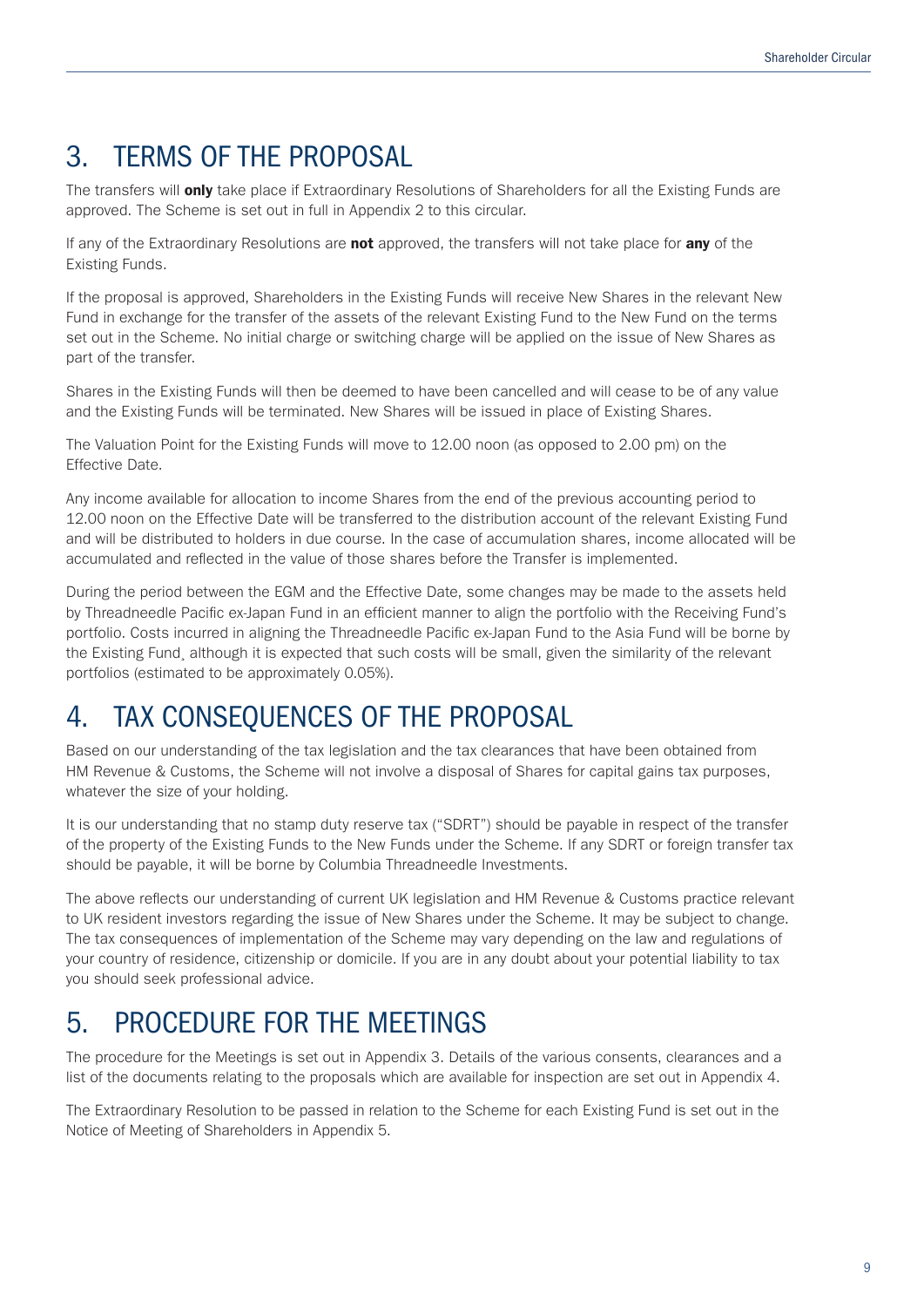## 6. MANDATES AND OTHER INSTRUCTIONS IN RESPECT OF THE NEW SHARES

Unless you instruct us otherwise, mandates and other instructions in force on the Effective Date in respect of your Shares will continue to be effective mandates and instructions in respect of New Shares, and in respect of later acquired shares in the New Fund.

## 7. COSTS

The costs of convening and holding the Meetings and any adjourned meeting and of implementing the proposal shall be borne by Columbia Threadneedle Investments and not by the Existing Funds. The costs associated with the subsequent termination of the Existing Funds will also be borne by us. There will be no initial charge or switching charge applied as part of the transfer of the Funds.

### 8. REMINDER OF THE ACTION TO BE TAKEN

If you have any queries concerning the proposal, please contact us on 0800 953 0134\* (between 8.00am and 6.00pm, Monday to Friday) for shareholders located within the United Kingdom or on +44 (0)1268 46 4321\* for shareholders located outside of the United Kingdom. You may also wish to consult your professional adviser if you are uncertain about the contents of this document.

Each extraordinary resolution requires at least 75% of the votes cast at the relevant Meeting to be in favour of the resolution in order to be passed, so it is important that you exercise your right to vote.

Please complete and return the enclosed Form(s) of Proxy in the pre-paid envelope to arrive by no later than the times set out in the following table:

| <b>Fund</b>                               | <b>Time</b>        | <b>Date</b>   |
|-------------------------------------------|--------------------|---------------|
| Threadneedle European ex-UK Growth Fund   | 1.00 <sub>pm</sub> | 10 April 2017 |
| Threadneedle Japan Growth Fund            | 1.20 <sub>pm</sub> | 10 April 2017 |
| Threadneedle Pacific ex-Japan Growth Fund | 1.40 <sub>pm</sub> | 10 April 2017 |
| Threadneedle UK Equity Income Fund        | 2.00 <sub>pm</sub> | 10 April 2017 |
| <b>Threadneedle UK Growth Fund</b>        | 2.20pm             | 10 April 2017 |

You can attend and vote at the Meeting(s) (and any adjourned Meeting(s)) regardless of whether or not you have completed and returned the Form(s) of Proxy. Please note that returns by fax or email will not be accepted.

Yours sincerely

Lynkathery

Laura Weatherup, Director

For and on behalf of Threadneedle Investment Services Limited (as authorised corporate director of Threadneedle Investment Funds II ICVC)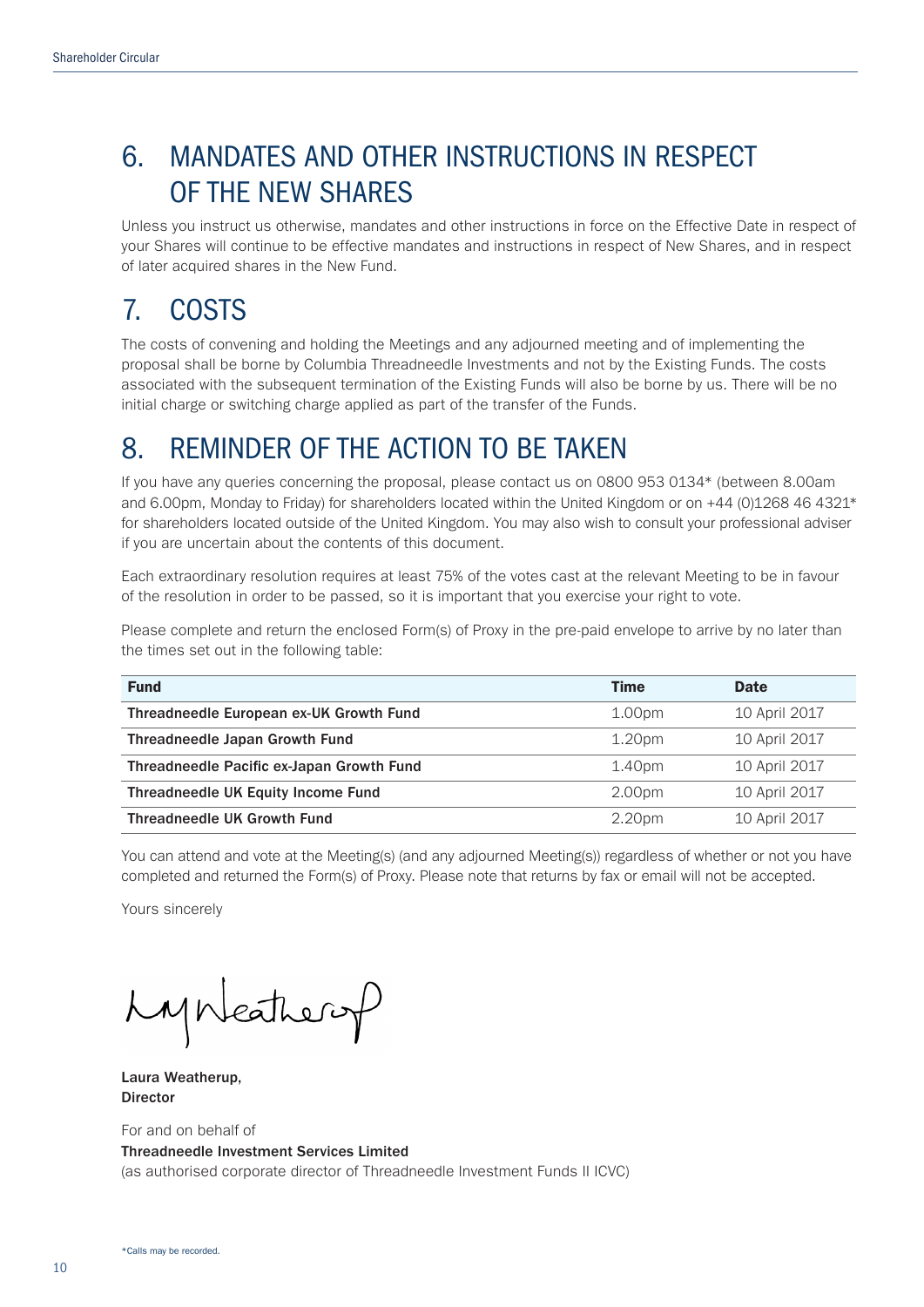# APPENDIX 1 COMPARISON OF THE MAIN FEATURES OF THE FUNDS

## THREADNEEDLE EUROPEAN EX-UK GROWTH FUND INTO EUROPEAN FUND

The below table provides a comparison of the main features of the Threadneedle European ex-UK Growth Fund and the European Fund.

For further details of the European Fund, please refer to the Key Investor Information Document, available from TISL on request or at **columbiathreadneedle.com**. The prospectus of Threadneedle Investment Funds ICVC is also available free of charge upon request to TISL or at columbiathreadneedle.com.

|                                                      | <b>EXISTING FUND</b>                                                                                                                                                                                                                                                                                                                                                                                 | <b>NEW FUND</b>                                                                                                                                                                                                                                                                                                                                                                                       |
|------------------------------------------------------|------------------------------------------------------------------------------------------------------------------------------------------------------------------------------------------------------------------------------------------------------------------------------------------------------------------------------------------------------------------------------------------------------|-------------------------------------------------------------------------------------------------------------------------------------------------------------------------------------------------------------------------------------------------------------------------------------------------------------------------------------------------------------------------------------------------------|
|                                                      | <b>Threadneedle European ex-UK Growth Fund</b>                                                                                                                                                                                                                                                                                                                                                       | <b>European Fund</b>                                                                                                                                                                                                                                                                                                                                                                                  |
| Investment objective                                 | The objective of the Fund is to achieve long-term capital<br>growth from investments principally in European equities,<br>excluding the UK.                                                                                                                                                                                                                                                          | To achieve capital growth.                                                                                                                                                                                                                                                                                                                                                                            |
| Investment policy                                    | The Fund will normally be invested in a range of European<br>markets to maximise the return whilst moderating the risk<br>of equity investment at any particular point in the economic<br>and business cycle. The Fund may also invest in other<br>transferable securities, collective investment schemes, money<br>market instruments, deposits, and cash and near cash when<br>deemed appropriate. | The ACD's investment policy is to invest the assets of<br>the Fund primarily in equities of companies domiciled in<br>Continental Europe or which have significant Continental<br>European operations with growth prospects. If the ACD<br>considers it desirable, it may further invest in other securities<br>(including fixed interest securities, other equities and money<br>market securities). |
| Use of derivatives                                   | Derivatives and forward transactions shall be used only<br>for the purposes of efficient portfolio management and<br>hedging. Subject to at least 60 days' notice to Shareholders,<br>derivatives may also be used for investment purposes, which<br>may change the risk profile of the Fund.                                                                                                        | Derivatives and forward transactions shall be used only for<br>the purposes of efficient portfolio management and hedging.                                                                                                                                                                                                                                                                            |
| Fees charged to<br>capital                           | No                                                                                                                                                                                                                                                                                                                                                                                                   | N <sub>0</sub>                                                                                                                                                                                                                                                                                                                                                                                        |
| <b>Ongoing charges</b><br>figure (as at<br>30.06.16) | 1.19% for Retail Shares<br>1.71% for Second Retail Shares<br>0.74% for Institutional Shares<br>0.19% for Group Shares                                                                                                                                                                                                                                                                                | 1.07% for Class D Shares (retail)<br>1.07% for Class D Shares (retail)<br>0.61% for Class L Shares (institutional)<br>0.06% for Class X Shares                                                                                                                                                                                                                                                        |
| <b>Charges, fees and expenses</b>                    |                                                                                                                                                                                                                                                                                                                                                                                                      |                                                                                                                                                                                                                                                                                                                                                                                                       |
| <b>Redemption charge</b>                             | 0%                                                                                                                                                                                                                                                                                                                                                                                                   | 0%                                                                                                                                                                                                                                                                                                                                                                                                    |
| Switching charge                                     | 2%                                                                                                                                                                                                                                                                                                                                                                                                   | 0%                                                                                                                                                                                                                                                                                                                                                                                                    |
| Initial charge                                       | 5% for Retail Shares<br>4% for Second Retail Shares<br>5% for Institutional Shares<br>0% for LV= Group Shares                                                                                                                                                                                                                                                                                        | 3.75% for Class D Shares (retail UK investors) and 5% for<br>Class D Shares (retail non UK investors)<br>0% for Class L Shares (institutional) and Class X Shares                                                                                                                                                                                                                                     |
| Annual management<br>charge                          | 1% for Retail Shares<br>1.50% for Second Retail Shares<br>0.55% for Institutional Shares<br>0% for LV= Group Shares                                                                                                                                                                                                                                                                                  | 0.90% for Class D Shares (retail)**<br>0.55% for Class L Shares (institutional)**<br>0% for Class X Shares<br>** This class will be closed to investments into the fund. It will be open for regular<br>savings for existing Shareholders only. If a Shareholder redeems in entirety, they will<br>not be permitted to invest in this class again.                                                    |
| Depositary charge                                    | 0.015%                                                                                                                                                                                                                                                                                                                                                                                               | 0.01%                                                                                                                                                                                                                                                                                                                                                                                                 |
| <b>Administrator fee</b>                             | Charged as incurred, was equivalent to 3 basis points<br>(0.03%) as at the fund year end 31 December 2015                                                                                                                                                                                                                                                                                            | No administrator charge is passed through to the European<br>Fund                                                                                                                                                                                                                                                                                                                                     |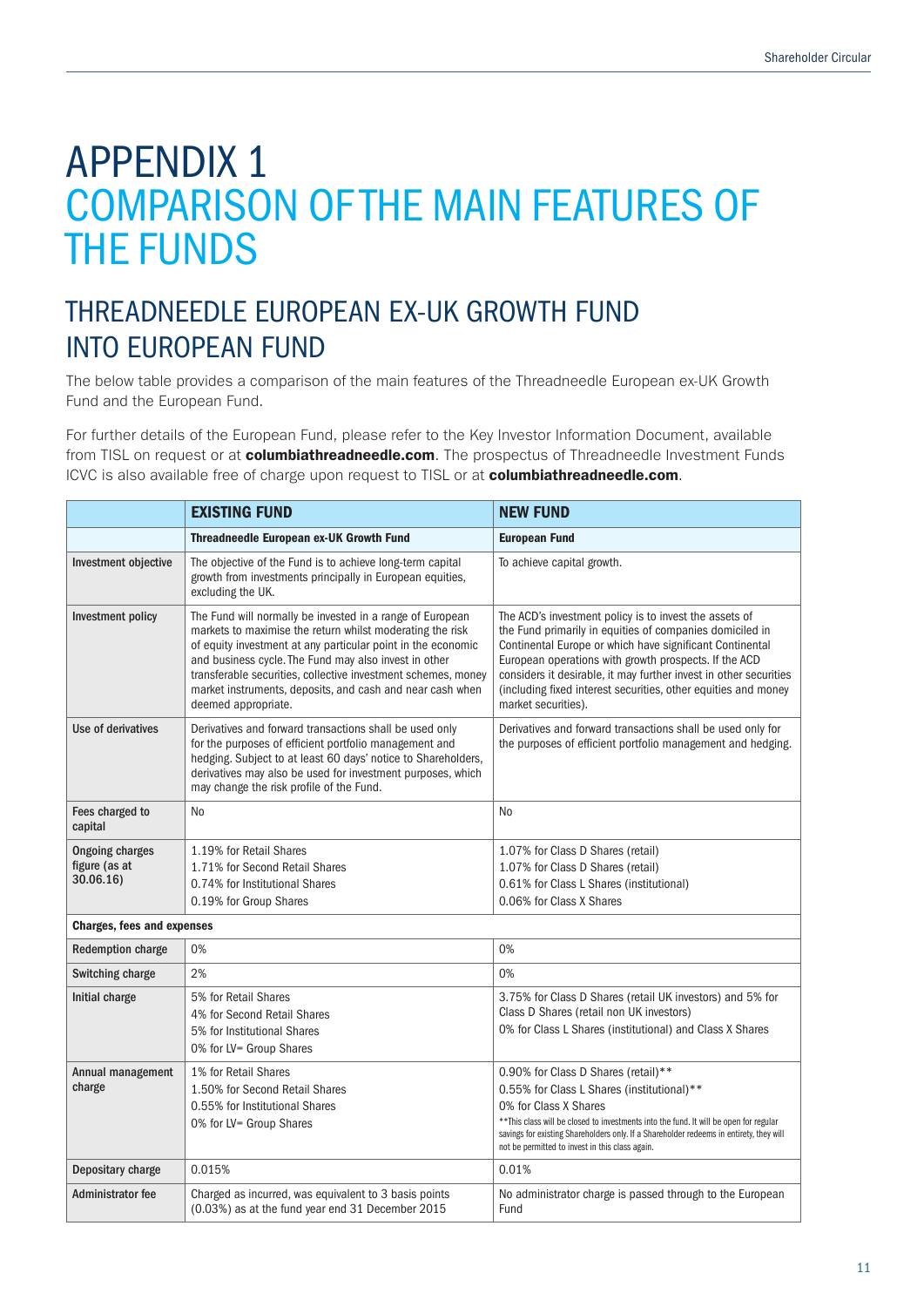|                                                | <b>EXISTING FUND</b>                                                                                                                        | <b>NEW FUND</b>                                                                                                                                         |
|------------------------------------------------|---------------------------------------------------------------------------------------------------------------------------------------------|---------------------------------------------------------------------------------------------------------------------------------------------------------|
|                                                | <b>Threadneedle European ex-UK Growth Fund</b>                                                                                              | <b>European Fund</b>                                                                                                                                    |
| Registrar's fee                                | Charged as incurred, was equivalent to 2 basis points<br>(0.02%) as at the fund year end 31 December 2015                                   | The new fund operates a "Registrar's Fee" which is charged<br>at 0.15% for Class D Shares (retail) and 0.035% for Class L<br>Shares and Class X Shares. |
| Charges taken from<br>income?                  | Yes                                                                                                                                         | Yes                                                                                                                                                     |
| <b>Classes of Shares</b><br>offered            | <b>Retail Shares</b><br><b>Second Retail Shares</b><br><b>Institutional Shares</b><br><b>Group Shares</b>                                   | Class D Shares (retail)<br>Class L Shares (institutional)<br>Class X Shares                                                                             |
| <b>Type of Shares</b><br>offered               | <b>Retail Accumulation</b><br>Second Retail Accumulation<br>Institutional Income<br>Institutional Accumulation<br><b>Group Accumulation</b> | A full list of available income and accumulation share<br>classes is provided in the prospectus.                                                        |
| <b>Minimum investment amounts</b>              |                                                                                                                                             |                                                                                                                                                         |
| Lump sum                                       | £1000 for Retail Shares<br>£1000 for Second Retail Shares<br>£500,000 for Institutional Shares                                              | £2000 for Class D Shares (retail)<br>£500,000 for Class L Shares (institutional)<br>£3,000,000 for Class X Shares                                       |
| Holding                                        | £500 for Retail Shares<br>£500 for Second Retail Shares<br>£50,000 for Institutional Shares                                                 | £500 for Class D Shares (retail)<br>£25,000 for Class L Shares (institutional)<br>£25,000 for Class X Shares                                            |
| Top-up                                         | £500 for Retail Shares<br>£500 for Second Retail Shares<br>£50,000 for Institutional Shares                                                 | £1000 for Class D Shares (retail)<br>£25,000 for Class L Shares (institutional) and Class X<br><b>Shares</b>                                            |
| Deal cut off                                   | 2.00 pm each Dealing Day                                                                                                                    | 12.00 noon each Dealing Day                                                                                                                             |
| <b>Valuation point</b>                         | 2.00 pm each Dealing Day                                                                                                                    | 12.00 noon each Dealing Day                                                                                                                             |
| <b>Accounting periods end</b>                  |                                                                                                                                             |                                                                                                                                                         |
| Annual                                         | 31 December                                                                                                                                 | 7 March                                                                                                                                                 |
| Interim                                        | 30 June                                                                                                                                     | 7 September                                                                                                                                             |
| Income payment dates                           |                                                                                                                                             |                                                                                                                                                         |
| Annual                                         | 28 February                                                                                                                                 | 7 May                                                                                                                                                   |
| Interim                                        | 31 August                                                                                                                                   | n/a - income payments for the New Fund are paid annually<br>rather than every six months.                                                               |
| XD dates                                       |                                                                                                                                             |                                                                                                                                                         |
| Annual                                         | 1 January                                                                                                                                   | 8 March                                                                                                                                                 |
| Interim                                        | 1 July                                                                                                                                      | $n/a$ – income payments for the New Fund are paid annually<br>rather than every six months.                                                             |
| <b>Service providers</b>                       |                                                                                                                                             |                                                                                                                                                         |
| <b>Authorised Corporate</b><br><b>Director</b> | Threadneedle Investment Services Limited                                                                                                    | Threadneedle Investment Services Limited                                                                                                                |
| <b>Depositary</b>                              | <b>HSBC Bank plc</b>                                                                                                                        | Citibank Europe plc, UK branch                                                                                                                          |
| Custodian                                      | HSBC Bank plc                                                                                                                               | Citibank N.A.                                                                                                                                           |
| Administrator                                  | <b>HSBC Bank plc</b>                                                                                                                        | Citibank N.A.                                                                                                                                           |
| Investment Manager                             | Threadneedle Asset Management Limited                                                                                                       | Threadneedle Asset Management Limited                                                                                                                   |
| Registrar                                      | Threadneedle Investment Services Limited, delegated to<br>International Financial Data Services (UK) Limited                                | Threadneedle Investment Services Limited, delegated to<br>International Financial Data Services (UK) Limited                                            |
| Auditor                                        | Ernst & Young LLP                                                                                                                           | PricewaterhouseCoopers LLP                                                                                                                              |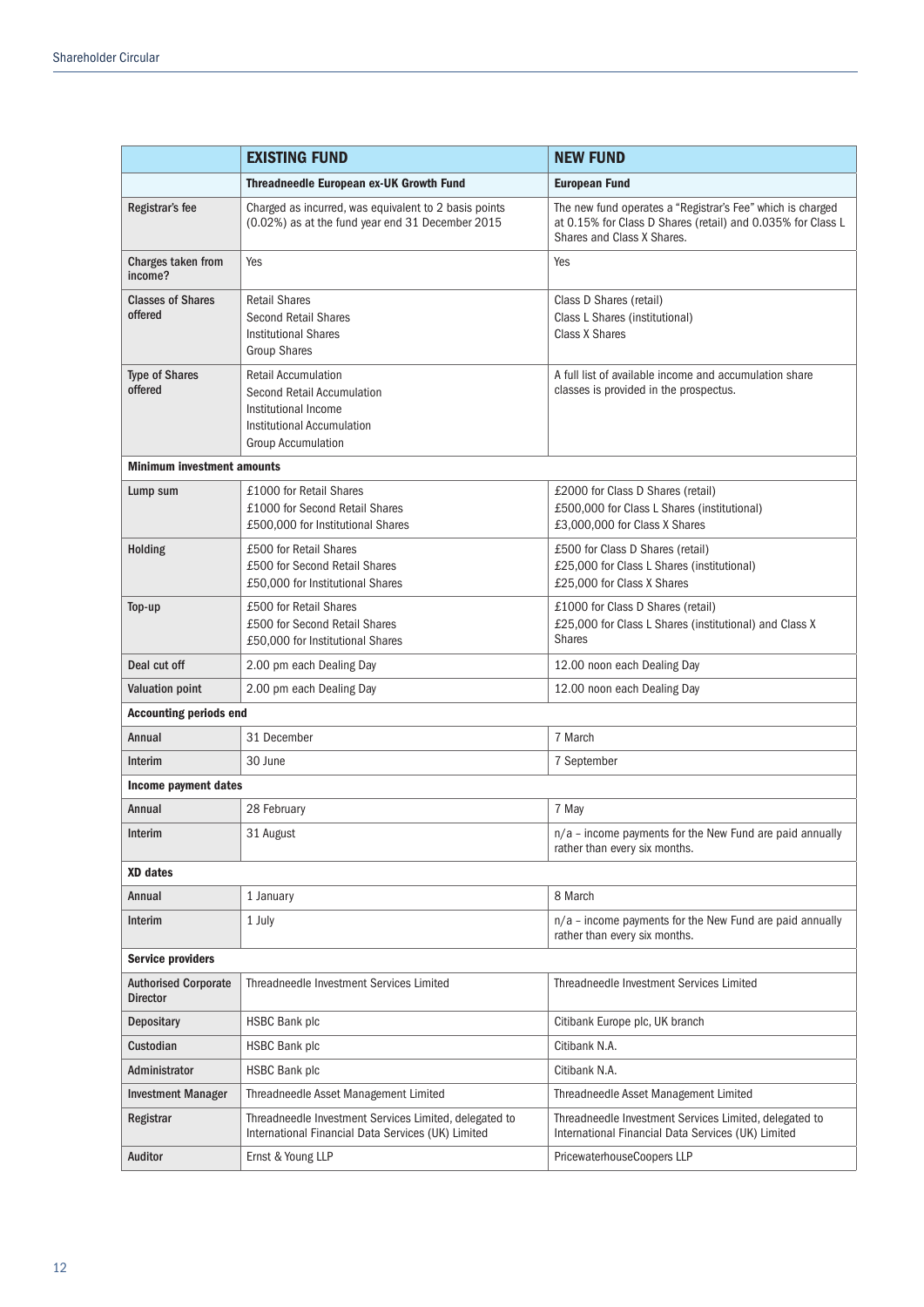## THREADNEEDLE JAPAN GROWTH FUND AND JAPAN FUND

The below table provides a comparison of the main features of the Threadneedle Japan Growth Fund and the Japan Fund.

For further details of the Japan Fund please refer to the Key Investor Information Document, available from TISL on request or at **columbiathreadneedle.com**. The prospectus of Threadneedle Investment Funds ICVC is also available free of charge upon request to TISL or at columbiathreadneedle.com.

|                                                      | <b>EXISTING FUND</b>                                                                                                                                                                                                                                                                                                                                                                                   | <b>NEW FUND</b>                                                                                                                                                                                                                                                                                                                                                                                                                                                                                    |
|------------------------------------------------------|--------------------------------------------------------------------------------------------------------------------------------------------------------------------------------------------------------------------------------------------------------------------------------------------------------------------------------------------------------------------------------------------------------|----------------------------------------------------------------------------------------------------------------------------------------------------------------------------------------------------------------------------------------------------------------------------------------------------------------------------------------------------------------------------------------------------------------------------------------------------------------------------------------------------|
|                                                      | <b>Threadneedle Japan Growth Fund</b>                                                                                                                                                                                                                                                                                                                                                                  | <b>Japan Fund</b>                                                                                                                                                                                                                                                                                                                                                                                                                                                                                  |
| <b>Investment objective</b>                          | The objective of the Fund is to achieve long-term capital<br>growth from investments principally in Japanese equities.                                                                                                                                                                                                                                                                                 | To achieve capital growth.                                                                                                                                                                                                                                                                                                                                                                                                                                                                         |
| Investment policy                                    | The Fund will normally be invested in a range of Japanese<br>companies to maximise the return whilst moderating the risk<br>of equity investment at any particular point in the economic<br>and business cycle. The Fund may also invest in other<br>transferable securities, collective investment schemes, money<br>market instruments, deposits, and cash and near cash when<br>deemed appropriate. | The ACD's investment policy is to invest the assets of the<br>Fund primarily in the equities of companies domiciled in<br>Japan or with significant Japanese operations.<br>If the ACD considers it desirable it may further invest up to<br>one third of the total assets of the Fund in other securities<br>(including fixed interest securities, warrants and convertible<br>bonds, other equities and money market securities). For<br>liquidity purposes it may invest in cash and near cash. |
| Use of derivatives                                   | Derivatives and forward transactions shall be used only for<br>the purposes of efficient portfolio management. Subject to at<br>least 60 days' notice to Shareholders, derivatives may also<br>be used for investment purposes, which may change the risk<br>profile of the Fund.                                                                                                                      | Derivatives and forward transactions shall be used only for<br>the purposes of efficient portfolio management.                                                                                                                                                                                                                                                                                                                                                                                     |
| Fees charged to<br>capital                           | No                                                                                                                                                                                                                                                                                                                                                                                                     | No                                                                                                                                                                                                                                                                                                                                                                                                                                                                                                 |
| <b>Ongoing charges</b><br>figure (as at<br>30.06.16) | 0.71% for Institutional Shares<br>0.16% for Group Shares                                                                                                                                                                                                                                                                                                                                               | 0.61% for Class L Shares (institutional)<br>0.06% for Class X Shares                                                                                                                                                                                                                                                                                                                                                                                                                               |
| <b>Charges, fees and expenses</b>                    |                                                                                                                                                                                                                                                                                                                                                                                                        |                                                                                                                                                                                                                                                                                                                                                                                                                                                                                                    |
| <b>Redemption charge</b>                             | 0%                                                                                                                                                                                                                                                                                                                                                                                                     | 0%                                                                                                                                                                                                                                                                                                                                                                                                                                                                                                 |
| Switching charge                                     | 2%                                                                                                                                                                                                                                                                                                                                                                                                     | 0%                                                                                                                                                                                                                                                                                                                                                                                                                                                                                                 |
| Initial charge                                       | 5% for Institutional Shares<br>0% for Group Shares                                                                                                                                                                                                                                                                                                                                                     | 0% for Class L Shares (institutional)<br>0% for Class X Shares                                                                                                                                                                                                                                                                                                                                                                                                                                     |
| Annual management<br>charge                          | 0.55% for Institutional Shares<br>0% for LV= Group Shares                                                                                                                                                                                                                                                                                                                                              | 0.55% for Class L Shares (institutional)**<br>0% for Class X Shares<br>** This class will be closed to investments into the Fund. It will be open for regular<br>savings for existing Shareholders only.                                                                                                                                                                                                                                                                                           |
| Depositary charge                                    | 0.015%                                                                                                                                                                                                                                                                                                                                                                                                 | 0.01%                                                                                                                                                                                                                                                                                                                                                                                                                                                                                              |
| Administrator fee                                    | Charged as incurred, was equivalent to 3 basis points<br>(0.03%) as at the fund year end 31 December 2015                                                                                                                                                                                                                                                                                              | No administrator charge is passed through to the Japan Fund                                                                                                                                                                                                                                                                                                                                                                                                                                        |
| Registrar's fee                                      | Charged as incurred, was equivalent to 2 basis points<br>(0.02%) as at the fund year end 31 December 2015                                                                                                                                                                                                                                                                                              | The new fund operates a "Registrar's Fee" which is charged<br>at 0.035% for Class L Shares and Class X Shares                                                                                                                                                                                                                                                                                                                                                                                      |
| Charges taken from<br>income?                        | Yes                                                                                                                                                                                                                                                                                                                                                                                                    | Yes                                                                                                                                                                                                                                                                                                                                                                                                                                                                                                |
| <b>Classes of Shares</b><br>offered                  | <b>Institutional Shares</b><br><b>Group Shares</b>                                                                                                                                                                                                                                                                                                                                                     | <b>Class L Shares</b><br>Class X Shares                                                                                                                                                                                                                                                                                                                                                                                                                                                            |
| <b>Type of Shares</b><br>offered                     | Institutional Accumulation<br><b>Group Accumulation</b>                                                                                                                                                                                                                                                                                                                                                | A full list of available income and accumulation share<br>classes is provided in the prospectus.                                                                                                                                                                                                                                                                                                                                                                                                   |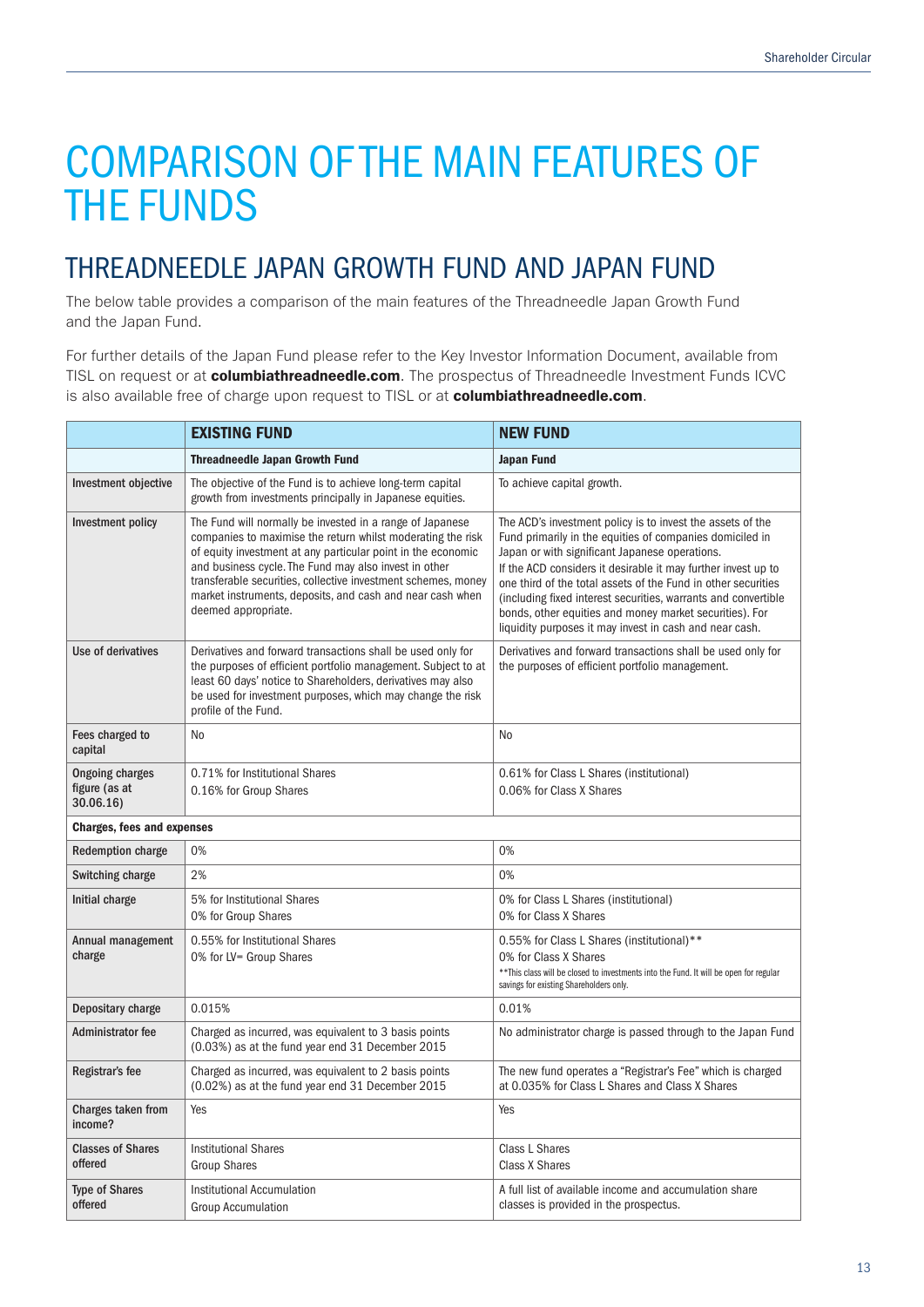|                                                | <b>EXISTING FUND</b>                                                                                         | <b>NEW FUND</b>                                                                                              |  |
|------------------------------------------------|--------------------------------------------------------------------------------------------------------------|--------------------------------------------------------------------------------------------------------------|--|
|                                                | <b>Threadneedle Japan Growth Fund</b>                                                                        | <b>Japan Fund</b>                                                                                            |  |
| <b>Minimum investment amounts</b>              |                                                                                                              |                                                                                                              |  |
| Lump sum                                       | £500,000 for Institutional Shares                                                                            | £500,000 for Class L Shares (institutional) and<br>£3,000,000 on Class X Shares                              |  |
| <b>Holding</b>                                 | £50,000 for Institutional Shares                                                                             | £25,000 for Class L Shares (institutional) and Class X<br><b>Shares</b>                                      |  |
| Top-up                                         | £50,000 for Institutional Shares                                                                             | £25,000 for Class L Shares (institutional) and Class X<br><b>Shares</b>                                      |  |
| Deal cut off                                   | 2.00 pm each Dealing Day                                                                                     | 12.00 noon each Dealing Day                                                                                  |  |
| <b>Valuation point</b>                         | 2.00 pm each Dealing Day                                                                                     | 12.00 noon each Dealing Day                                                                                  |  |
| <b>Accounting periods end</b>                  |                                                                                                              |                                                                                                              |  |
| Annual                                         | 31 December                                                                                                  | 7 March                                                                                                      |  |
| Interim                                        | 30 June                                                                                                      | 7 September                                                                                                  |  |
| Income payment dates                           |                                                                                                              |                                                                                                              |  |
| Annual                                         | 28 February                                                                                                  | 7 May                                                                                                        |  |
| Interim                                        | 31 August                                                                                                    | n/a - income payments for the New Fund are paid annually<br>rather than every six months.                    |  |
| <b>XD</b> dates                                |                                                                                                              |                                                                                                              |  |
| Annual                                         | 1 January                                                                                                    | 8 March                                                                                                      |  |
| Interim                                        | 1 July                                                                                                       | n/a - income payments for the New Fund are paid annually<br>rather than every six months.                    |  |
| <b>Service providers</b>                       |                                                                                                              |                                                                                                              |  |
| <b>Authorised Corporate</b><br><b>Director</b> | Threadneedle Investment Services Limited                                                                     | Threadneedle Investment Services Limited                                                                     |  |
| <b>Depositary</b>                              | <b>HSBC Bank plc</b>                                                                                         | Citibank Europe plc, UK branch                                                                               |  |
| Custodian                                      | <b>HSBC Bank plc</b>                                                                                         | Citibank N.A.                                                                                                |  |
| Administrator                                  | <b>HSBC Bank plc</b>                                                                                         | Citibank N.A.                                                                                                |  |
| <b>Investment Manager</b>                      | Threadneedle Asset Management Limited                                                                        | Threadneedle Asset Management Limited                                                                        |  |
| Registrar                                      | Threadneedle Investment Services Limited, delegated to<br>International Financial Data Services (UK) Limited | Threadneedle Investment Services Limited, delegated to<br>International Financial Data Services (UK) Limited |  |
| Auditor                                        | Ernst & Young LLP                                                                                            | PricewaterhouseCoopers LLP                                                                                   |  |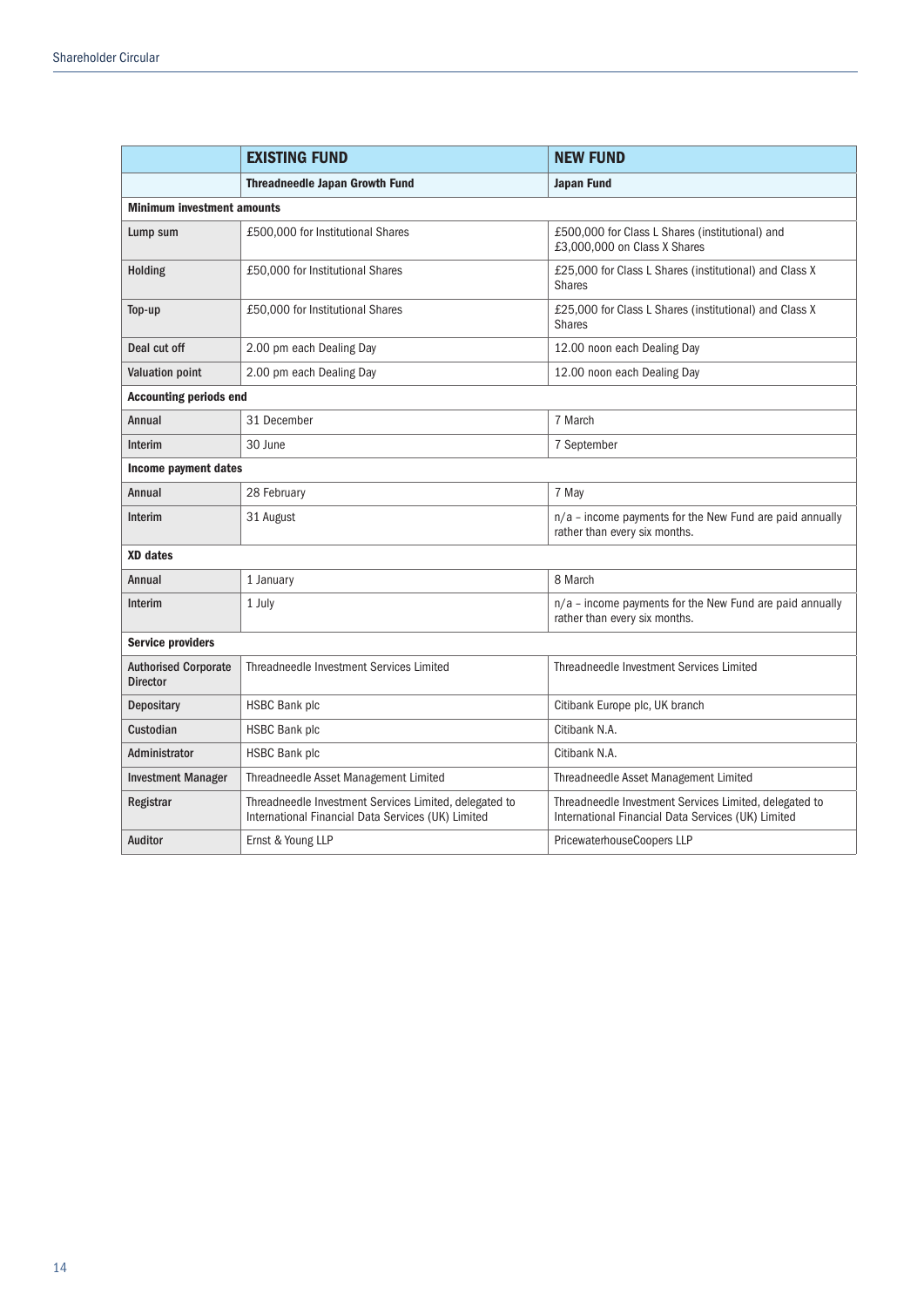## THREADNEEDLE PACIFIC EX-JAPAN GROWTH FUND AND ASIA FUND

The below table provides a comparison of the main features of the Threadneedle Pacific ex-Japan Growth Fund and the Asia Fund.

For further details of the Asia Fund please refer to the Key Investor Information Document, available from TISL on request or at **columbiathreadneedle.com**. The prospectus of Threadneedle Investment Funds ICVC is also available free of charge upon request to TISL or at columbiathreadneedle.com.

|                                                      | <b>EXISTING FUND</b>                                                                                                                                                                                                                                                                                                                                                                                 | <b>NEW FUND</b>                                                                                                                                                                                                                                                                                                                                        |
|------------------------------------------------------|------------------------------------------------------------------------------------------------------------------------------------------------------------------------------------------------------------------------------------------------------------------------------------------------------------------------------------------------------------------------------------------------------|--------------------------------------------------------------------------------------------------------------------------------------------------------------------------------------------------------------------------------------------------------------------------------------------------------------------------------------------------------|
|                                                      | <b>Threadneedle Pacific ex-Japan Growth Fund</b>                                                                                                                                                                                                                                                                                                                                                     | <b>Asia Fund</b>                                                                                                                                                                                                                                                                                                                                       |
| Investment objective                                 | The objective of the Fund is to achieve long-term capital<br>growth from investments principally in Far East equities,<br>excluding Japan.                                                                                                                                                                                                                                                           | To achieve capital growth.                                                                                                                                                                                                                                                                                                                             |
| Investment policy                                    | The Fund will normally be invested in a range of Far East<br>markets to maximise the return whilst moderating the risk<br>of equity investment at any particular point in the economic<br>and business cycle. The Fund may also invest in other<br>transferable securities, collective investment schemes, money<br>market instruments, deposits, and cash and near cash when<br>deemed appropriate. | The ACD's investment policy is to invest the assets of the<br>Fund primarily in the equity of companies domiciled in<br>Asia (with the exclusion of Japan) or with significant Asian<br>(excluding Japan) operations. It may further invest in other<br>securities including fixed interest securities, other equities<br>and money market securities. |
| Use of derivatives                                   | Derivatives and forward transactions shall be used only for<br>the purposes of efficient portfolio management. Subject to at<br>least 60 days' notice to Shareholders, derivatives may also<br>be used for investment purposes, which may change the risk<br>profile of the Fund.                                                                                                                    | Derivatives and forward transactions shall be used only for<br>the purposes of efficient portfolio management.                                                                                                                                                                                                                                         |
| Fees charged to<br>capital                           | No                                                                                                                                                                                                                                                                                                                                                                                                   | N <sub>0</sub>                                                                                                                                                                                                                                                                                                                                         |
| <b>Ongoing charges</b><br>figure (as at<br>30.06.16) | 0.77% for Institutional Shares<br>0.22% for Group Shares                                                                                                                                                                                                                                                                                                                                             | 0.63% for Class L Shares (institutional)<br>0.08% for Class X Shares                                                                                                                                                                                                                                                                                   |
| <b>Charges, fees and expenses</b>                    |                                                                                                                                                                                                                                                                                                                                                                                                      |                                                                                                                                                                                                                                                                                                                                                        |
| <b>Redemption charge</b>                             | 0%                                                                                                                                                                                                                                                                                                                                                                                                   | 0%                                                                                                                                                                                                                                                                                                                                                     |
| <b>Switching charge</b>                              | 2%                                                                                                                                                                                                                                                                                                                                                                                                   | 0%                                                                                                                                                                                                                                                                                                                                                     |
| Initial charge                                       | 1% for Institutional Shares<br>0% for Group Shares                                                                                                                                                                                                                                                                                                                                                   | 0% for Class L Shares (institutional)**<br>0% for Class X Shares<br>** This class will be closed to investments in the Fund. It will be open for regular<br>savings for existing Shareholders only.                                                                                                                                                    |
| Annual management<br>charge                          | 0.55% for Institutional Shares<br>0% for Group Shares                                                                                                                                                                                                                                                                                                                                                | 0.55% for Class L Shares (institutional)<br>0% for Class X Shares                                                                                                                                                                                                                                                                                      |
| Depositary charge                                    | 0.015%                                                                                                                                                                                                                                                                                                                                                                                               | 0.01%                                                                                                                                                                                                                                                                                                                                                  |
| <b>Administrator fee</b>                             | Charged as incurred, was equivalent to 3 basis points<br>(0.03%) as at the fund year end 31 December 2015                                                                                                                                                                                                                                                                                            | No administrator charge is passed through to the Asia Fund                                                                                                                                                                                                                                                                                             |
| Registrar's fee                                      | Charged as incurred, was equivalent to 2 basis points<br>(0.02%) as at the fund year end 31 December 2015                                                                                                                                                                                                                                                                                            | The new fund operates a "Registrar's Fee" which is charged<br>at 0.035% for Class L Shares and Class X Shares                                                                                                                                                                                                                                          |
| Charges taken from<br>income?                        | Yes                                                                                                                                                                                                                                                                                                                                                                                                  | Yes                                                                                                                                                                                                                                                                                                                                                    |
| <b>Classes of Shares</b><br>offered                  | <b>Institutional Shares</b><br><b>Group Shares</b>                                                                                                                                                                                                                                                                                                                                                   | Class L Shares<br>Class X Shares                                                                                                                                                                                                                                                                                                                       |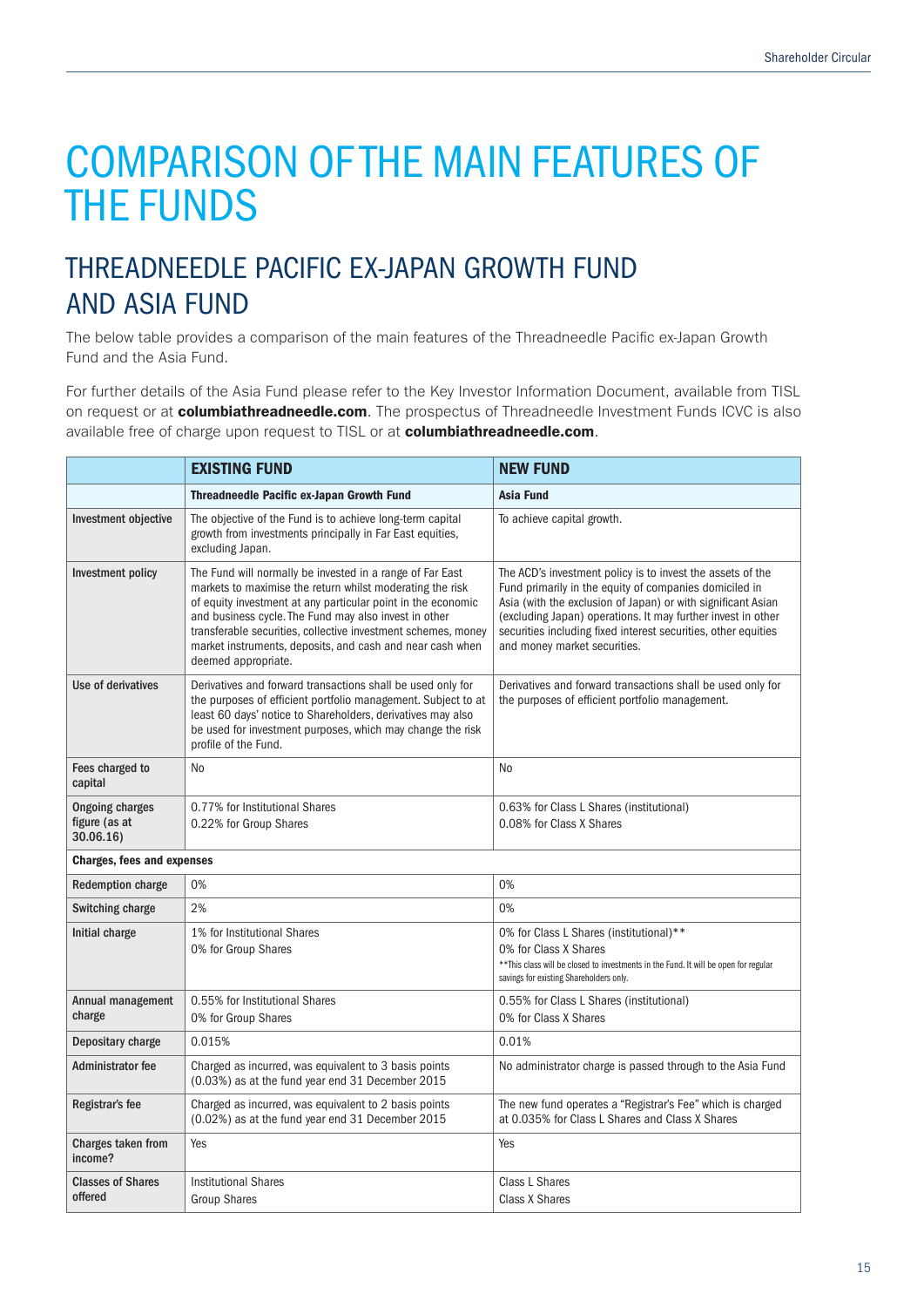|                                                | <b>EXISTING FUND</b>                                                                                         | <b>NEW FUND</b>                                                                                              |  |
|------------------------------------------------|--------------------------------------------------------------------------------------------------------------|--------------------------------------------------------------------------------------------------------------|--|
|                                                | <b>Threadneedle Pacific ex-Japan Growth Fund</b>                                                             | Asia Fund                                                                                                    |  |
| <b>Type of Shares</b><br>offered               | Institutional Accumulation<br><b>Group Accumulation</b>                                                      | A full list of available income and accumulation share<br>classes is provided in the prospectus.             |  |
| <b>Minimum investment amounts</b>              |                                                                                                              |                                                                                                              |  |
| Lump sum                                       | £500,000 for Institutional Shares                                                                            | £500,000 for Class L Shares (institutional) and<br>£3,000,000 on Class X Shares                              |  |
| Holding                                        | £50,000 for Institutional Shares                                                                             | £25,000 for Class L Shares (institutional) and Class X<br><b>Shares</b>                                      |  |
| Top-up                                         | £50,000 for Institutional Shares                                                                             | £25,000 for Class L Shares (institutional) and Class X<br><b>Shares</b>                                      |  |
| Deal cut off                                   | 2.00 pm each Dealing Day                                                                                     | 12.00 noon each Dealing Day                                                                                  |  |
| <b>Valuation point</b>                         | 2.00 pm each Dealing Day                                                                                     | 12.00 noon each Dealing Day                                                                                  |  |
| <b>Accounting periods end</b>                  |                                                                                                              |                                                                                                              |  |
| Annual                                         | 31 December                                                                                                  | 7 March                                                                                                      |  |
| Interim                                        | 30 June                                                                                                      | 7 September                                                                                                  |  |
| Income payment dates                           |                                                                                                              |                                                                                                              |  |
| Annual                                         | 28 February                                                                                                  | 7 May                                                                                                        |  |
| Interim                                        | 31 August                                                                                                    | $n/a$ – income payments for the New Fund are paid annually<br>rather than every six months.                  |  |
| <b>XD</b> dates                                |                                                                                                              |                                                                                                              |  |
| Annual                                         | 1 January                                                                                                    | 8 March                                                                                                      |  |
| Interim                                        | 1 July                                                                                                       | $n/a$ – income payments for the New Fund are paid annually<br>rather than every six months.                  |  |
| <b>Service providers</b>                       |                                                                                                              |                                                                                                              |  |
| <b>Authorised Corporate</b><br><b>Director</b> | Threadneedle Investment Services Limited                                                                     | Threadneedle Investment Services Limited                                                                     |  |
| <b>Depositary</b>                              | <b>HSBC Bank plc</b>                                                                                         | Citibank Europe plc, UK branch                                                                               |  |
| Custodian                                      | <b>HSBC Bank plc</b>                                                                                         | Citibank N.A.                                                                                                |  |
| Administrator                                  | <b>HSBC Bank plc</b>                                                                                         | Citibank N.A.                                                                                                |  |
| <b>Investment Manager</b>                      | Threadneedle Asset Management Limited                                                                        | Threadneedle Asset Management Limited                                                                        |  |
| Registrar                                      | Threadneedle Investment Services Limited, delegated to<br>International Financial Data Services (UK) Limited | Threadneedle Investment Services Limited, delegated to<br>International Financial Data Services (UK) Limited |  |
| Auditor                                        | Ernst & Young LLP                                                                                            | PricewaterhouseCoopers LLP                                                                                   |  |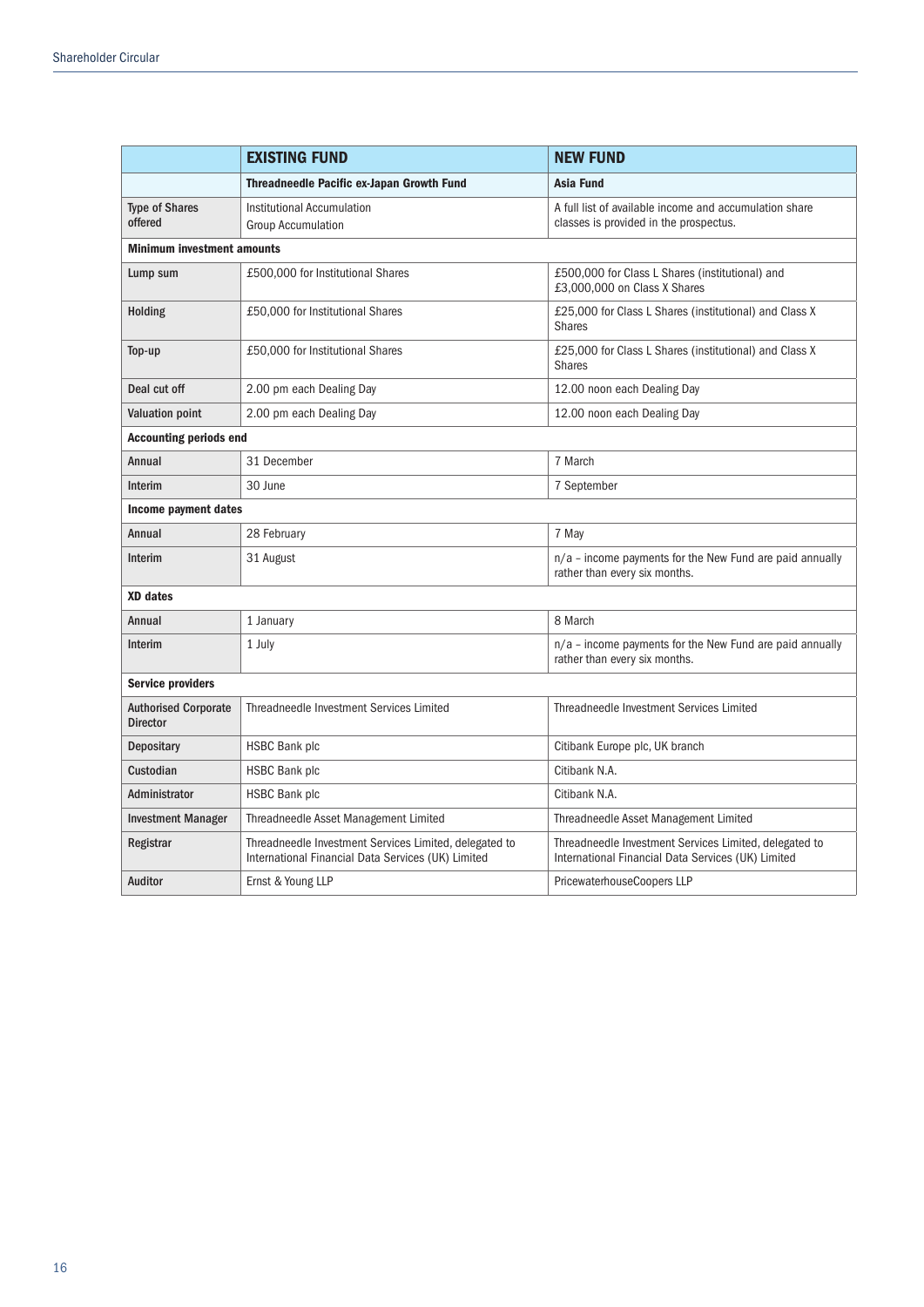## THREADNEEDLE UK EQUITY INCOME FUND AND UK EQUITY INCOME FUND

The below table provides a comparison of the main features of the Threadneedle UK Equity Income Fund and the UK Equity Income Fund.

For further details of the UK Equity Income Fund please refer to the Key Investor Information Document, available from TISL on request or at **columbiathreadneedle.com**. The prospectus of Threadneedle Investment Funds ICVC is also available free of charge upon request to TISL or at columbiathreadneedle.com.

|                                                      | <b>EXISTING FUND</b>                                                                                                                                                                                                                                                                                                                                                                                                                                   | <b>NEW FUND</b>                                                                                                                                                                                                                               |
|------------------------------------------------------|--------------------------------------------------------------------------------------------------------------------------------------------------------------------------------------------------------------------------------------------------------------------------------------------------------------------------------------------------------------------------------------------------------------------------------------------------------|-----------------------------------------------------------------------------------------------------------------------------------------------------------------------------------------------------------------------------------------------|
|                                                      | <b>Threadneedle UK Equity Income Fund</b>                                                                                                                                                                                                                                                                                                                                                                                                              | <b>UK Equity Income Fund</b>                                                                                                                                                                                                                  |
| Investment objective                                 | The objective of the Fund is to achieve a high level of income<br>combined with long-term capital growth from investments<br>principally in UK equities.                                                                                                                                                                                                                                                                                               | To achieve an above average rate of income combined with<br>sound prospects for capital growth.                                                                                                                                               |
| Investment policy                                    | The Fund will normally be invested in a range of blue<br>chip, medium and smaller companies in order to generate<br>yield and maximise return whilst moderating the risk of<br>equity investment at any particular point in the economic<br>and business cycle. The Fund may also invest in other<br>transferable securities, collective investment schemes, money<br>market instruments, deposits, and cash and near cash when<br>deemed appropriate. | The ACD's investment policy is to invest the assets of the<br>Fund primarily in UK equities. It may, however, invest in other<br>securities such as convertibles and gilts.                                                                   |
| Use of derivatives                                   | Derivatives and forward transactions shall be used only for<br>the purposes of efficient portfolio management. Subject to at<br>least 60 days' notice to Shareholders, derivatives may also<br>be used for investment purposes, which may change the risk<br>profile of the Fund.                                                                                                                                                                      | Derivatives and forward transactions shall be used only for<br>the purposes of efficient portfolio management.                                                                                                                                |
| Fees charged to<br>capital                           | The annual management charge will be charged to capital.                                                                                                                                                                                                                                                                                                                                                                                               | TISL's annual management charge may be charged to capital.                                                                                                                                                                                    |
| <b>Ongoing charges</b><br>figure (as at<br>30.06.16) | 1.04% for Retail Shares<br>1.54% for Second Retail Shares<br>0.60% for Institutional Shares<br>0.05% for Group Shares                                                                                                                                                                                                                                                                                                                                  | 1.02% for Class D Shares (retail)<br>1.02% for Class D Shares (retail)<br>0.60% for Class L Shares (institutional)<br>0.05% for Class X Shares                                                                                                |
| <b>Charges, fees and expenses</b>                    |                                                                                                                                                                                                                                                                                                                                                                                                                                                        |                                                                                                                                                                                                                                               |
| <b>Redemption charge</b>                             | 0%                                                                                                                                                                                                                                                                                                                                                                                                                                                     | 0%                                                                                                                                                                                                                                            |
| Switching charge                                     | 2%                                                                                                                                                                                                                                                                                                                                                                                                                                                     | 0%                                                                                                                                                                                                                                            |
| Initial charge                                       | 5% for Retail Shares<br>4% for Second Retail Shares<br>5% for Institutional Shares<br>0% for Group Shares                                                                                                                                                                                                                                                                                                                                              | 3.75% for Class D Shares (retail UK investors) and<br>5% for Class D Shares (retail non UK investors)<br>0% for Class L Shares (institutional) and Class X Shares                                                                             |
| Annual management<br>charge                          | 1.00% for Retail Shares<br>1.50% for Second Retail Shares<br>0.55% for Institutional Shares<br>0% for Group Shares                                                                                                                                                                                                                                                                                                                                     | 0.90% for Class D Shares (retail)**<br>0.55% for Class L Shares (institutional)**<br>0% for Class X Shares<br>** This class will be closed to investments in the Fund. It will be open for regular<br>savings for existing Shareholders only. |
| Depositary charge                                    | 0.015%                                                                                                                                                                                                                                                                                                                                                                                                                                                 | 0.01%                                                                                                                                                                                                                                         |
| Administrator fee                                    | Charged as incurred, was equivalent to 3 basis points<br>(0.03%) as at the fund year end 31 December 2015                                                                                                                                                                                                                                                                                                                                              | No administrator charge is passed through to the UK Equity<br>Income Fund                                                                                                                                                                     |
| Registrar's fee                                      | Charged as incurred, was equivalent to 2 basis points<br>(0.02%) as at the fund year end 31 December 2015                                                                                                                                                                                                                                                                                                                                              | The new fund operates a "Registrar's Fee" which is charged<br>at 0.11% for Class D Shares and 0.035% for Class L Shares<br>and Class X Shares                                                                                                 |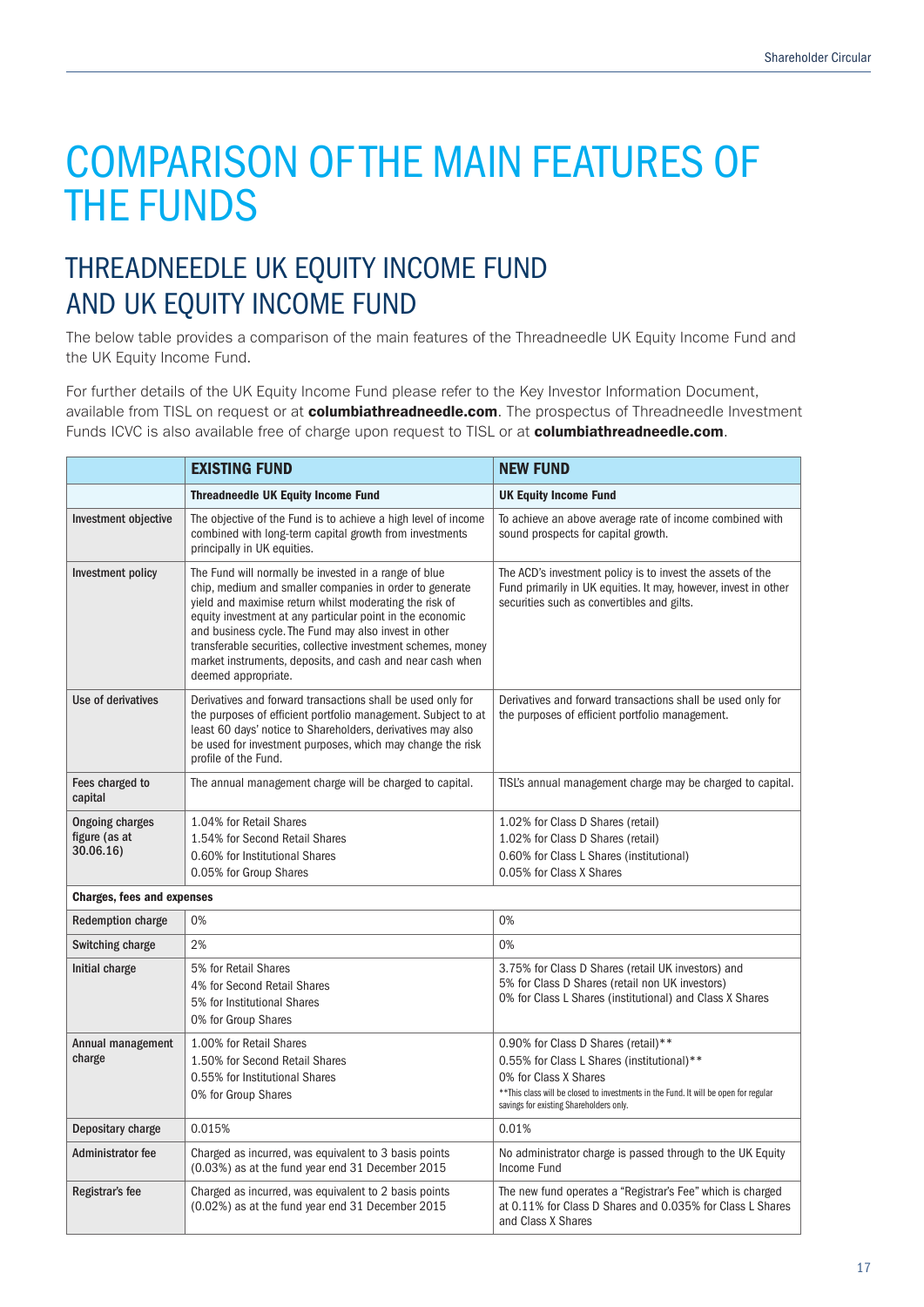|                                                | <b>EXISTING FUND</b>                                                                                         | <b>NEW FUND</b>                                                                                                  |
|------------------------------------------------|--------------------------------------------------------------------------------------------------------------|------------------------------------------------------------------------------------------------------------------|
|                                                | <b>Threadneedle UK Equity Income Fund</b>                                                                    | <b>UK Equity Income Fund</b>                                                                                     |
| Charges taken from<br>income?                  | The annual management charge will be charged to capital.                                                     | All or part of the ACD's fee may be charged against capital<br>instead of against income.                        |
| <b>Classes of Shares</b><br>offered            | <b>Retail Shares</b><br><b>Second Retail Shares</b><br><b>Institutional Shares</b><br><b>Group Shares</b>    | Class D Shares<br>Class L Shares<br>Class X Shares                                                               |
| <b>Type of Shares</b><br>offered               | <b>Retail Accumulation</b><br><b>Institutional Accumulation</b><br>Institutional Income                      | A full list of available income and accumulation share<br>classes is provided in the prospectus.                 |
| <b>Minimum investment amounts</b>              |                                                                                                              |                                                                                                                  |
| Lump sum                                       | £1000 for Retail and Second Retail Shares<br>£500,000 for Institutional Shares                               | £2000 for Class D Shares (retail)<br>£500,000 for Class L Shares (institutional)<br>£3,000,000 on Class X Shares |
| Holding                                        | £500 for Retail and Second Retail Shares<br>£50,000 for Institutional Shares                                 | £500 for Class D Shares (retail)<br>£25,000 for Class L Shares (institutional) and Class X<br><b>Shares</b>      |
| Top-up                                         | £500 for Retail and Second Retail Shares<br>£50,000 for Institutional Shares                                 | £1000 for Class D Shares (retail)<br>£25,000 for Class L Shares (institutional) and Class X<br><b>Shares</b>     |
| Deal cut off                                   | 2.00 pm each Dealing Day                                                                                     | 12.00 noon each Dealing Day                                                                                      |
| <b>Valuation point</b>                         | 2.00 pm each Dealing Day                                                                                     | 12.00 noon each Dealing Day                                                                                      |
| <b>Accounting periods end</b>                  |                                                                                                              |                                                                                                                  |
| Annual                                         | 31 December                                                                                                  | 7 March                                                                                                          |
| Interim                                        | 30 June                                                                                                      | 7 September                                                                                                      |
| Income payment dates                           |                                                                                                              |                                                                                                                  |
| Annual                                         | 28 February                                                                                                  | 7 May                                                                                                            |
| Interim                                        | 31 August                                                                                                    | 7 February, 7 August and 7 November                                                                              |
| <b>XD</b> dates                                |                                                                                                              |                                                                                                                  |
| Annual                                         | 1 January                                                                                                    | 8 March                                                                                                          |
| Interim                                        | 1 July                                                                                                       | 8 June, 8 September and 8 December                                                                               |
| <b>Service providers</b>                       |                                                                                                              |                                                                                                                  |
| <b>Authorised Corporate</b><br><b>Director</b> | Threadneedle Investment Services Limited                                                                     | Threadneedle Investment Services Limited                                                                         |
| <b>Depositary</b>                              | <b>HSBC Bank plc</b>                                                                                         | Citibank Europe plc, UK branch                                                                                   |
| Custodian                                      | <b>HSBC Bank plc</b>                                                                                         | Citibank N.A.                                                                                                    |
| Administrator                                  | <b>HSBC Bank plc</b>                                                                                         | Citibank N.A.                                                                                                    |
| <b>Investment Manager</b>                      | Threadneedle Asset Management Limited                                                                        | Threadneedle Asset Management Limited                                                                            |
| Registrar                                      | Threadneedle Investment Services Limited, delegated to<br>International Financial Data Services (UK) Limited | Threadneedle Investment Services Limited, delegated to<br>International Financial Data Services (UK) Limited     |
| Auditor                                        | Ernst & Young LLP                                                                                            | PricewaterhouseCoopers LLP                                                                                       |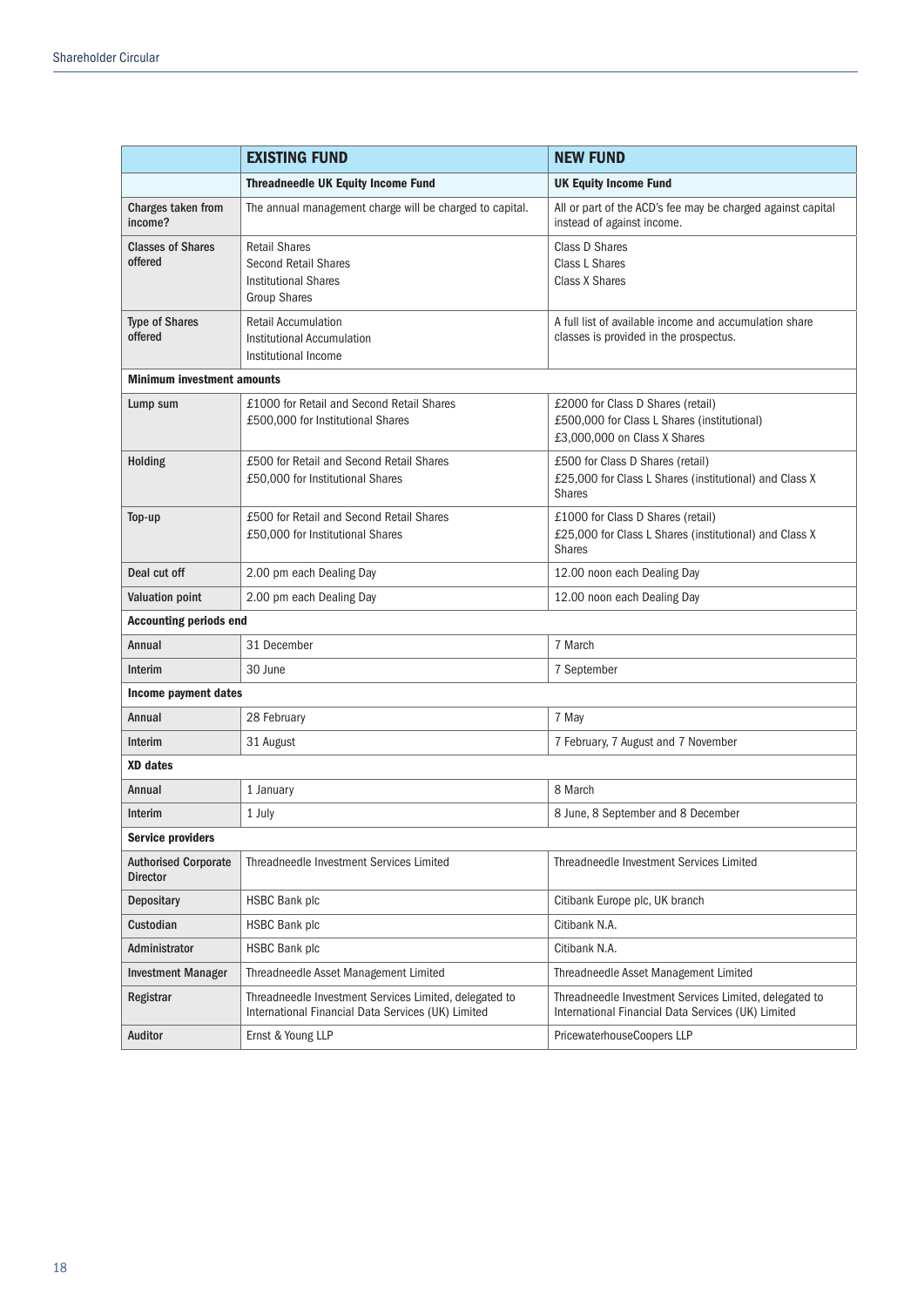## THREADNEEDLE UK GROWTH FUND AND UK SELECT FUND

The below table provides a comparison of the main features of the Threadneedle UK Growth Fund and the UK Select Fund.

For further details of the UK Select Fund please refer to the Key Investor Information Document, available from TISL on request or at **columbiathreadneedle.com**. The prospectus of Threadneedle Investment Funds ICVC is also available free of charge upon request to TISL or at columbiathreadneedle.com.

|                                                     | <b>EXISTING FUND</b><br><b>NEW FUND</b>                                                                                                                                                                                                                                                                                                                                                                                              |                                                                                                                                                                                                                                                                                                                                                                                                                                                                                                                                                                                                                               |
|-----------------------------------------------------|--------------------------------------------------------------------------------------------------------------------------------------------------------------------------------------------------------------------------------------------------------------------------------------------------------------------------------------------------------------------------------------------------------------------------------------|-------------------------------------------------------------------------------------------------------------------------------------------------------------------------------------------------------------------------------------------------------------------------------------------------------------------------------------------------------------------------------------------------------------------------------------------------------------------------------------------------------------------------------------------------------------------------------------------------------------------------------|
|                                                     | <b>Threadneedle UK Growth Fund</b>                                                                                                                                                                                                                                                                                                                                                                                                   | <b>UK Select Fund</b>                                                                                                                                                                                                                                                                                                                                                                                                                                                                                                                                                                                                         |
| Investment objective                                | The objective of the Fund is to achieve long-term capital<br>growth from investments principally in UK equities.                                                                                                                                                                                                                                                                                                                     | To achieve above average capital growth.                                                                                                                                                                                                                                                                                                                                                                                                                                                                                                                                                                                      |
| Investment policy                                   | The Fund will normally be invested in a range of blue chip,<br>medium and smaller companies in order to maximise the<br>return whilst moderating the risk of equity investment at<br>any particular point in the economic and business cycle.<br>The Fund may also invest in other transferable securities,<br>collective investment schemes, money market instruments,<br>deposits, and cash and near cash when deemed appropriate. | The ACD's investment policy is to invest the assets of the<br>Fund for growth, through a concentrated, actively managed<br>portfolio. The select investment approach means that the<br>ACD has the flexibility to take significant stock and sector<br>positions which may lead to increased levels of volatility.<br>The portfolio will consist primarily of equities of companies<br>domiciled in the UK, or which have significant UK operations.<br>If the ACD considers it desirable, it may further invest in other<br>securities (including fixed interest securities, other equities<br>and money market securities). |
| Use of derivatives                                  | Derivatives and forward transactions shall be used only for<br>the purposes of efficient portfolio management. Subject to at<br>least 60 days' notice to Shareholders, derivatives may also<br>be used for investment purposes, which may change the risk<br>profile of the Fund.                                                                                                                                                    | Derivatives and forward transactions shall be used only for<br>the purposes of efficient portfolio management.                                                                                                                                                                                                                                                                                                                                                                                                                                                                                                                |
| Fees charged to<br>capital                          | No                                                                                                                                                                                                                                                                                                                                                                                                                                   | No                                                                                                                                                                                                                                                                                                                                                                                                                                                                                                                                                                                                                            |
| <b>Ongoing charges</b><br>figure (as at<br>30.06.16 | 1.08% for Retail Shares<br>1.58% for Second Retail Shares<br>0.63% for Institutional Shares<br>0.08% for Group Shares                                                                                                                                                                                                                                                                                                                | 1.07% for Class D Shares (retail)<br>1.07% for Class D Shares (retail)<br>0.61% for Class L Shares (institutional)<br>0.06% for Class X Shares                                                                                                                                                                                                                                                                                                                                                                                                                                                                                |
| <b>Charges, fees and expenses</b>                   |                                                                                                                                                                                                                                                                                                                                                                                                                                      |                                                                                                                                                                                                                                                                                                                                                                                                                                                                                                                                                                                                                               |
| <b>Redemption charge</b>                            | 0%                                                                                                                                                                                                                                                                                                                                                                                                                                   | 0%                                                                                                                                                                                                                                                                                                                                                                                                                                                                                                                                                                                                                            |
| Switching charge                                    | 2%                                                                                                                                                                                                                                                                                                                                                                                                                                   | 0%                                                                                                                                                                                                                                                                                                                                                                                                                                                                                                                                                                                                                            |
| Initial charge                                      | 5% for Retail Shares<br>4% for Second Retail Shares<br>5% for Institutional Shares<br>0% for Group Shares                                                                                                                                                                                                                                                                                                                            | 3.75% for Class D Shares (retail UK investors) and<br>5% for Class D Shares (retail non UK investors)<br>0% for Class L Shares (institutional) and Class X Shares                                                                                                                                                                                                                                                                                                                                                                                                                                                             |
| Annual management<br>charge                         | 1.00% for Retail Shares<br>1.50% for Second Retail Shares<br>0.55% for Institutional Shares                                                                                                                                                                                                                                                                                                                                          | 0.90% for Class D Shares (retail)**<br>0.55% for Class L Shares (institutional)**<br>** This class will be closed to investments in the Fund. It will be open for regular<br>savings for existing Shareholders only.                                                                                                                                                                                                                                                                                                                                                                                                          |
| Depositary charge                                   | 0.015%                                                                                                                                                                                                                                                                                                                                                                                                                               | 0.01%                                                                                                                                                                                                                                                                                                                                                                                                                                                                                                                                                                                                                         |
| Administrator fee                                   | Charged as incurred, was equivalent to 3 basis points<br>(0.03%) as at the fund year end 31 December 2015                                                                                                                                                                                                                                                                                                                            | No administrator charge is passed through to the UK Select<br>Fund                                                                                                                                                                                                                                                                                                                                                                                                                                                                                                                                                            |
| Registrar's fee                                     | Charged as incurred, was equivalent to 2 basis points<br>(0.02%) as at the fund year end 31 December 2015                                                                                                                                                                                                                                                                                                                            | The new fund operates a "Registrar's Fee" which is charged<br>at 0.15% for Class D Shares and 0.035% for Class L Shares<br>and Class X Shares                                                                                                                                                                                                                                                                                                                                                                                                                                                                                 |
| Charges taken from<br>income?                       | Yes                                                                                                                                                                                                                                                                                                                                                                                                                                  | Yes                                                                                                                                                                                                                                                                                                                                                                                                                                                                                                                                                                                                                           |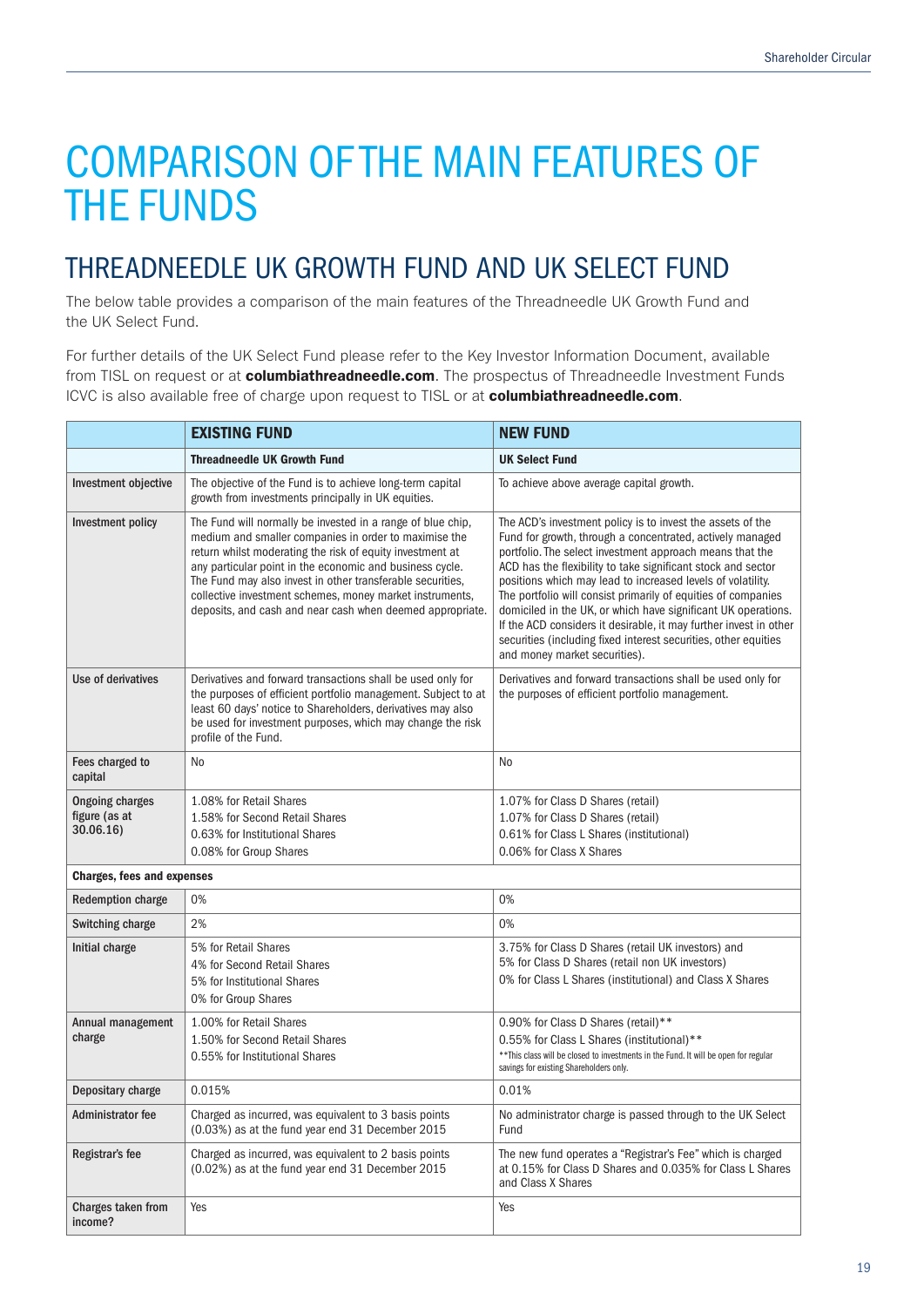|                                     | <b>EXISTING FUND</b>                                                                                          | <b>NEW FUND</b>                                                                                                  |
|-------------------------------------|---------------------------------------------------------------------------------------------------------------|------------------------------------------------------------------------------------------------------------------|
|                                     | <b>Threadneedle UK Growth Fund</b>                                                                            | <b>UK Select Fund</b>                                                                                            |
| <b>Classes of Shares</b><br>offered | <b>Retail Shares</b><br>Second Retail Shares<br><b>Institutional Shares</b><br><b>Group Shares</b>            | Class D Shares (retail)<br>Class L Shares (institutional)<br>Class X Shares                                      |
| <b>Type of Shares</b><br>offered    | <b>Retail Accumulation</b><br>Second Retail Income<br>Institutional Accumulation<br><b>Group Accumulation</b> | A full list of available income and accumulation share<br>classes is provided in the prospectus.                 |
| <b>Minimum investment amounts</b>   |                                                                                                               |                                                                                                                  |
| Lump sum                            | £2000 for Retail and Second Retail Shares<br>£500,000 for Institutional Shares                                | £2000 for Class D Shares (retail)<br>£500,000 for Class L Shares (institutional)<br>£3,000,000 on Class X Shares |
| Holding                             | £500 for Retail and Second Retail Shares<br>£50,000 for Institutional Shares                                  | £500 for Class D Shares (retail)<br>£25,000 for Class L Shares (institutional) and Class X<br><b>Shares</b>      |
| Top-up                              | £500 for Retail and Second Retail Shares<br>£50,000 for Institutional Shares                                  | £1000 for Class D Shares (retail)<br>£25,000 for Class L Shares (institutional) and Class X<br><b>Shares</b>     |
| Deal cut off                        | 2.00 pm each Dealing Day                                                                                      | 12.00 noon each Dealing Day                                                                                      |
| <b>Valuation point</b>              | 2.00 pm each Dealing Day                                                                                      | 12.00 noon each Dealing Day                                                                                      |
| <b>Accounting periods end</b>       |                                                                                                               |                                                                                                                  |
| Annual                              | 31 December                                                                                                   | 7 March                                                                                                          |
| Interim                             | 30 June                                                                                                       | 7 September                                                                                                      |
| Income payment dates                |                                                                                                               |                                                                                                                  |
| Annual                              | 28 February                                                                                                   | 7 May                                                                                                            |
| Interim                             | 31 August                                                                                                     | 7 November                                                                                                       |
| <b>XD</b> dates                     |                                                                                                               |                                                                                                                  |
| Annual                              | 1 January                                                                                                     | 8 March                                                                                                          |
| Interim                             | 1 July                                                                                                        | 8 September                                                                                                      |
| <b>Service providers</b>            |                                                                                                               |                                                                                                                  |
| <b>Director</b>                     | Authorised Corporate   Threadneedle Investment Services Limited                                               | Threadneedle Investment Services Limited                                                                         |
| Depositary                          | <b>HSBC Bank plc</b>                                                                                          | Citibank Europe plc, UK branch                                                                                   |
| Custodian                           | HSBC Bank plc                                                                                                 | Citibank N.A.                                                                                                    |
| Administrator                       | HSBC Bank plc                                                                                                 | Citibank N.A.                                                                                                    |
| <b>Investment Manager</b>           | Threadneedle Asset Management Limited                                                                         | Threadneedle Asset Management Limited                                                                            |
| Registrar                           | Threadneedle Investment Services Limited, delegated to<br>International Financial Data Services (UK) Limited  | Threadneedle Investment Services Limited, delegated to<br>International Financial Data Services (UK) Limited     |
| Auditor                             | Ernst & Young LLP                                                                                             | PricewaterhouseCoopers LLP                                                                                       |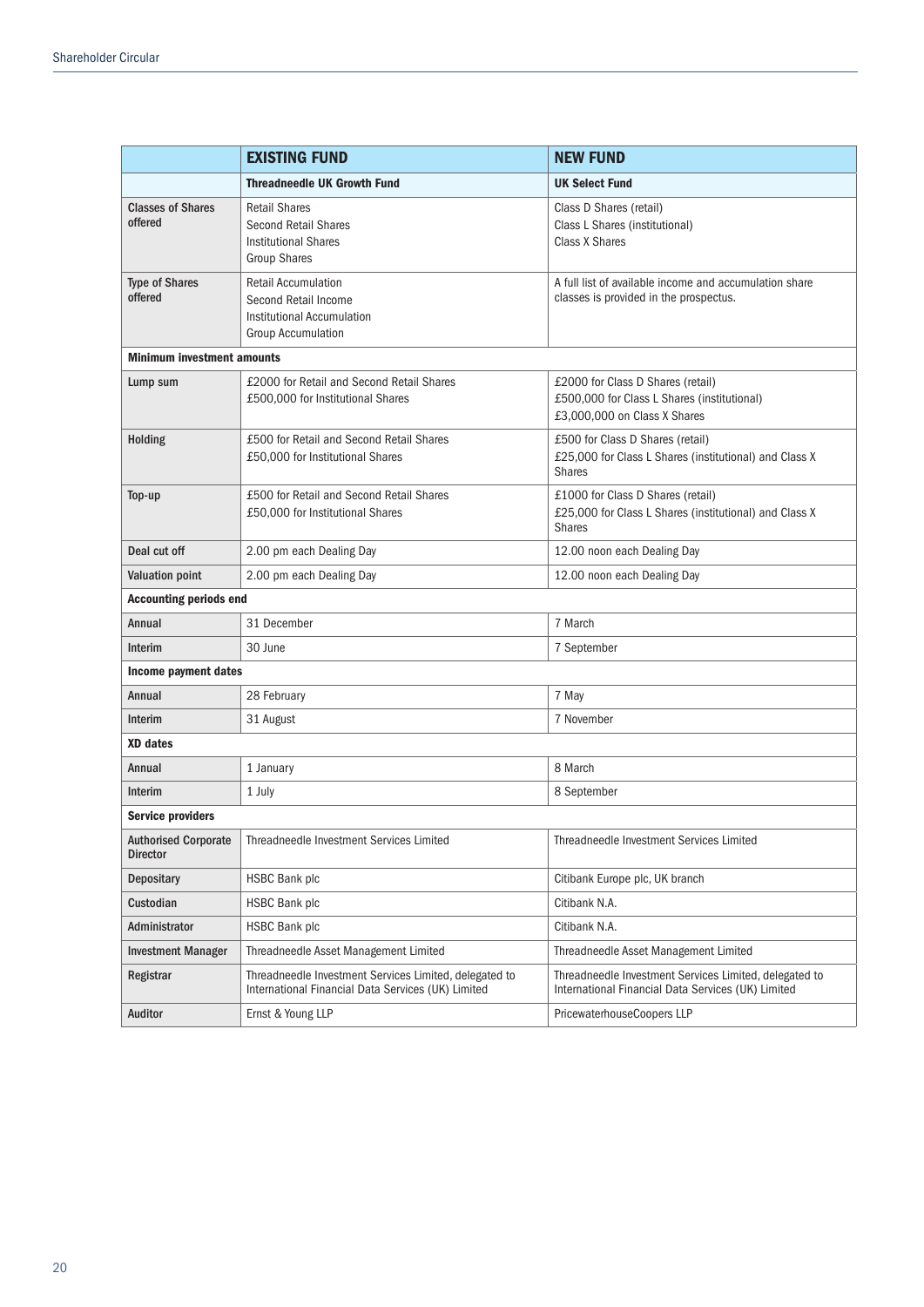## APPENDIX 2 SCHEME OF ARRANGEMENT FOR THE TRANSFER OF THE EXISTING FUNDS TO THE NEW FUNDS

#### 1. Definition and interpretation

- 1.1 In this Appendix 2 of the Scheme, unless the context otherwise requires, the terms shall have the meaning set out in the Glossary at the beginning of this document.
- 1.2 In addition, where relevant in the context, terms which are defined in the FCA Rules shall have the same meaning in this Scheme,
- 1.3 References to paragraphs are to paragraphs of the Scheme set out in this Appendix.
- 1.4 If there is any conflict between the Scheme and the Instrument or Prospectus of the Company, then the Instrument and Prospectus will prevail. If there is any conflict between the Scheme and the FCA Rules, then the FCA Rules will prevail.
- 1.5 This Scheme applies separately to each Existing Fund.

#### 2. Meeting of Shareholders of the Existing Funds

- 2.1 The transfer of the assets of each Existing Fund into the relevant New Fund is conditional on the passing of the Extraordinary Resolution at the Meeting of Shareholders of that Existing Fund by which the Shareholders approve the Scheme in relation to the Existing Fund and instruct TISL, HSBC and Citibank to implement the Scheme.
- 2.2 If the Extraordinary Resolution is passed at the Meeting, the Scheme will be binding on all Shareholders in the Existing Fund (whether or not they voted in favour of it, or voted at all) and the Scheme will be implemented in relation to the Existing Fund as set out in the following paragraphs.
- 2.3 The transfers will only take place if Extraordinary Resolutions of Shareholders for all the Existing Funds are approved. If any of the Extraordinary Resolutions are not approved, the transfers will not take place for any of the Existing Funds.

#### 3. Suspension of dealings in the Existing Fund

- 3.1 To facilitate implementation of the transfer under the Scheme, if the Extraordinary Resolution is passed, dealing in Shares will be suspended from immediately after 2:00 pm on 11 May 2017 for each of the Existing Funds;
- 3.2 On implementation of the Scheme in relation to an Existing Fund, a Shareholder may transfer or sell all or some of his/her New Shares on and from the first Dealing Day in accordance with the Prospectus of the Receiving Company.

#### 4. Income allocation arrangements

4.1 The income (if any) available for allocation to Shareholders in the Existing Funds in respect of the period from 1 March 2017 to 12.00 noon on 12 May 2017 shall be distributed as soon as reasonably practicable and is not expected to be later than 7 August 2017 and in the case of accumulation Shares accumulated to the accumulation Shares and reflected in the value of those accumulation Shares prior to 12.00 noon on 12 May 2017.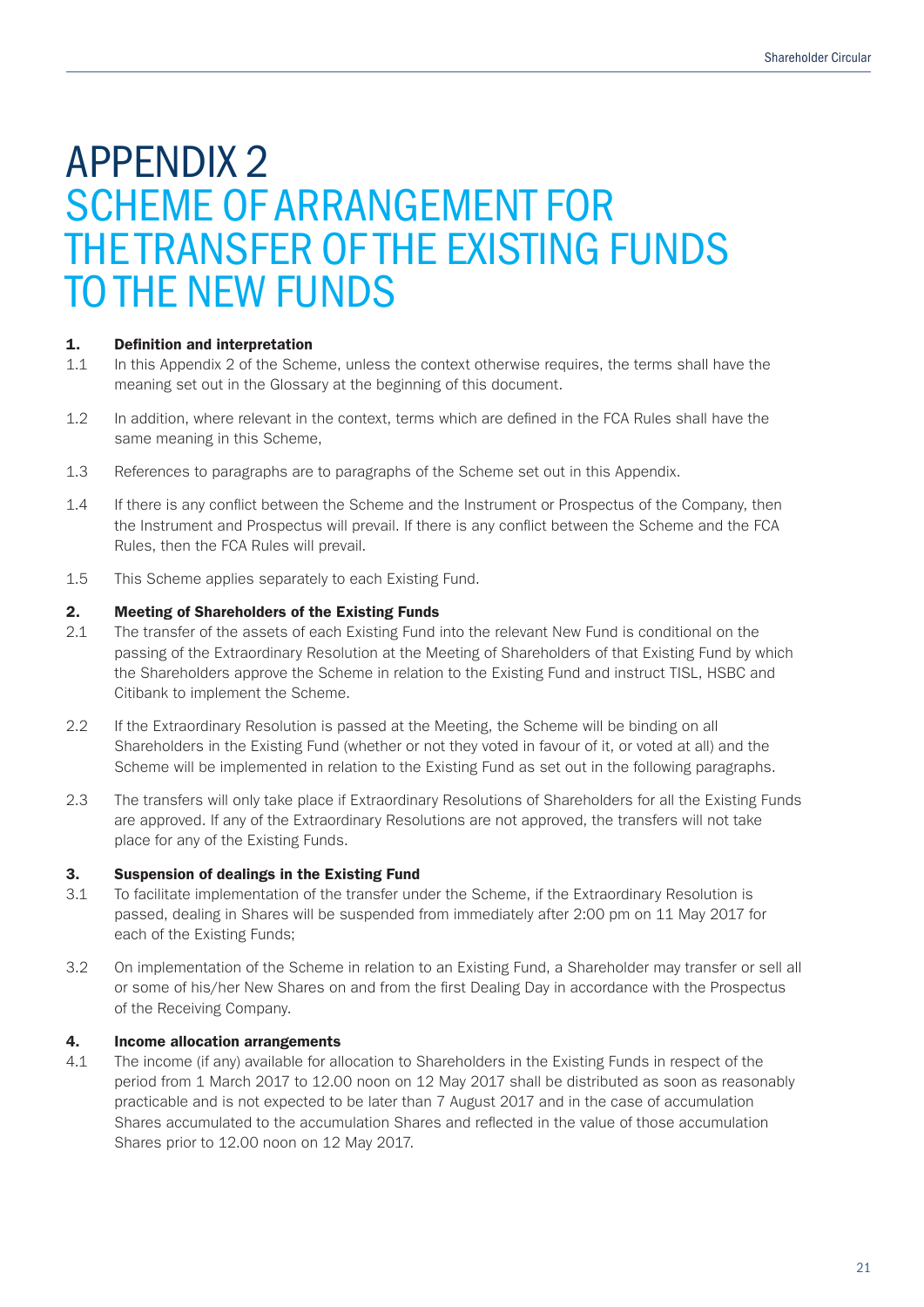4.2 For Shareholders who have chosen to have their income reinvested rather than being paid out as distributions, the transfer agent will purchase additional shares in the relevant New Fund in respect of the income distribution on the pay date.

#### 5. Calculation of the value of the Existing Funds

- 5.1 Each Existing Fund's Value shall be calculated as at 12.00 noon on the Effective Date and in accordance with the basis of valuation set out in the Instrument.
- 5.2 This valuation shall be used in the calculation of the number of New Shares to be issued to each relevant Shareholder under paragraph 6 below.

#### 6. Transfer of property of the Existing Funds to the New Funds and issue of New Shares

- 6.1 As at and from 12.01 pm on the Effective Date:
	- HSBC shall transfer the property of each Existing Fund (less the Retained Amount referred to in paragraph 10.2 below) to Citibank which shall hold it as attributable to the relevant New Fund, and HSBC shall make or ensure the making of such transfers and re-designations as may be necessary as a result;
	- New Shares will be issued to each Shareholder to the proportion of that Shareholder's individual entitlement to the value of the relevant Existing Fund's Value on the basis set out in paragraph 7 below.
- 6.2 All Shares in the Existing Funds shall be deemed to have been cancelled and shall cease to be of any value.
- 6.3 Shareholders will be treated as exchanging their Shares in the relevant Existing Fund for New Shares free from any initial charge.

#### 7. Basis for the issue of New Shares

- 7.1 Shareholders will receive shares in the New Fund in place of the shares they currently hold in the Existing Fund.
- 7.2 New Shares of the appropriate class and type will be issued to each Shareholder invested in the Existing Fund in proportion to that Shareholder's individual entitlement to the Existing Fund's Value on the Effective Date. The formula used in calculating a Shareholder's entitlement to New Shares is available on request.
- 7.3 The prices of Shares and New Shares may not be identical. Therefore, the number of New Shares received by each Shareholder may be different from the number of Shares previously held in the relevant Existing Fund.

#### 8. Notification of the New Shares

- 8.1 Certificates will not be issued in respect of New Shares.
- 8.2 TISL will send details of the number of New Shares issued to each Shareholder (or, in the case of joint holders, the first named of such holders in the register of holders of the Existing Fund) within 14 days of the Effective Date.

#### 9. Mandates and other instructions in respect of the New Shares

Unless you instruct us otherwise, mandates and other instructions in force on the Effective Date in respect of your Shares will continue to be effective mandates and instructions in respect of New Shares, and in respect of later acquired shares in the New Fund.

#### 10. Termination of the Existing Funds

10.1 On the Scheme becoming effective, TISL shall proceed to terminate the Existing Funds in accordance with the terms of the Company's Instrument and Prospectus, the Scheme and the Regulations. TISL shall give notice under regulation 21 of the OEIC Regulations to the FCA of the proposal to make the alterations to the Instrument and Prospectus required for the termination of the Existing Funds.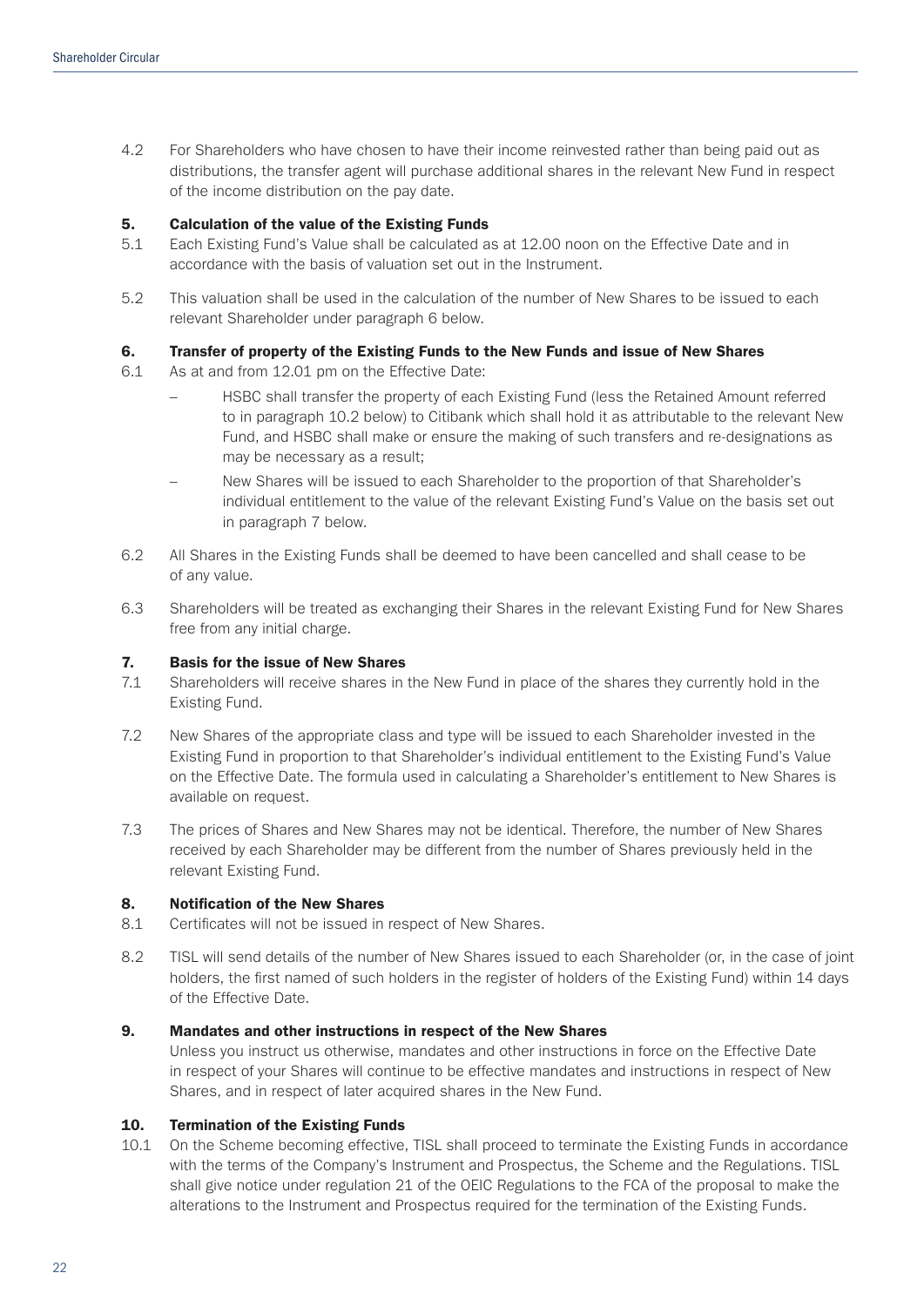- 10.2 HSBC shall hold cash and other assets out of the property of the Existing Funds as a retention which will be utilised by HSBC to pay outstanding liabilities of the Existing Funds in accordance with the provisions of the Instrument and the Regulations.
- 10.3 If there are any surplus monies remaining in any Existing Fund on completion of the termination they, together with any income arising therefrom, shall be transferred to the relevant New Fund to be held by Citibank as attributable to that New Fund but no further issue of shares in the New Fund shall be made as a result.
- 10.4 If the Retained Amount is insufficient to meet all the liabilities of the Existing Funds, such excess liabilities shall be paid in accordance with the Receiving Company's instrument of incorporation and the Regulations. Any such liabilities which cannot properly be paid out of the property of the relevant New Fund shall be paid by Columbia Threadneedle Investments.
- 10.5 On completion of the termination of the Existing Funds, HSBC shall be fully discharged from all obligations and liabilities in respect of the Existing Funds (other than those arising from any breach prior to such time).

#### 11. Costs, charges and expenses of the Scheme

- 11.1 TISL and HSBC shall continue to receive their usual fees and expenses for respectively managing and being depositary of the Company insofar as these are attributable to the Existing Funds out of the property of the Existing Funds which accrues prior to the Effective Date.
- 11.2 The costs of preparing and implementing the transfer under the Scheme, including:
	- the costs of convening and holding the Meetings (and any adjourned meetings) of the Existing Funds; the fees and expenses payable to professional advisers in connection with the transfer and the Scheme;
	- any non-UK tax liabilities, including transfer taxes, redesignation and registration fees and transaction costs, will be payable by TISL and not by the Existing Funds.
- 11.3 The costs associated with the subsequent termination of the Existing Funds will be borne by TISL.
- 11.4 No initial charge or switching charge shall be taken by TISL on the issue of the New Shares.

#### 12. TISL and each Depositary to rely on register and certificates

TISL, HSBC and Citibank shall each be entitled to assume that all information contained in the registers of Shareholders of the Existing Funds on and immediately prior to the Effective Date is correct, and to utilise the same in calculating the number of New Shares in the relevant New Fund to be issued and registered pursuant to the Scheme. TISL, HSBC and Citibank may each act and rely upon any certificate, opinion, evidence or information furnished to it by the other or by its respective professional advisers in connection with the Scheme, and shall not be liable or responsible for any resulting loss.

#### 13. Alterations to the Scheme

- 13.1 TISL, HSBC and Citibank may agree that the Effective Date is to be other than 12 May 2017 and if they do so, such consequential adjustments shall be made to the other elements in the timetable of the Scheme as they consider appropriate.
- 13.2 The terms of the Scheme may be amended as agreed by TISL, HSBC and Citibank. If there is any conflict between the Scheme, the terms of the Instrument and/or the Prospectus, then the Scheme will prevail. If there is a conflict between the Regulations governing the Company and the Scheme then the Regulations shall prevail.

#### 14. Governing law

The Scheme shall be governed by and shall be construed in accordance with the law of England and Wales.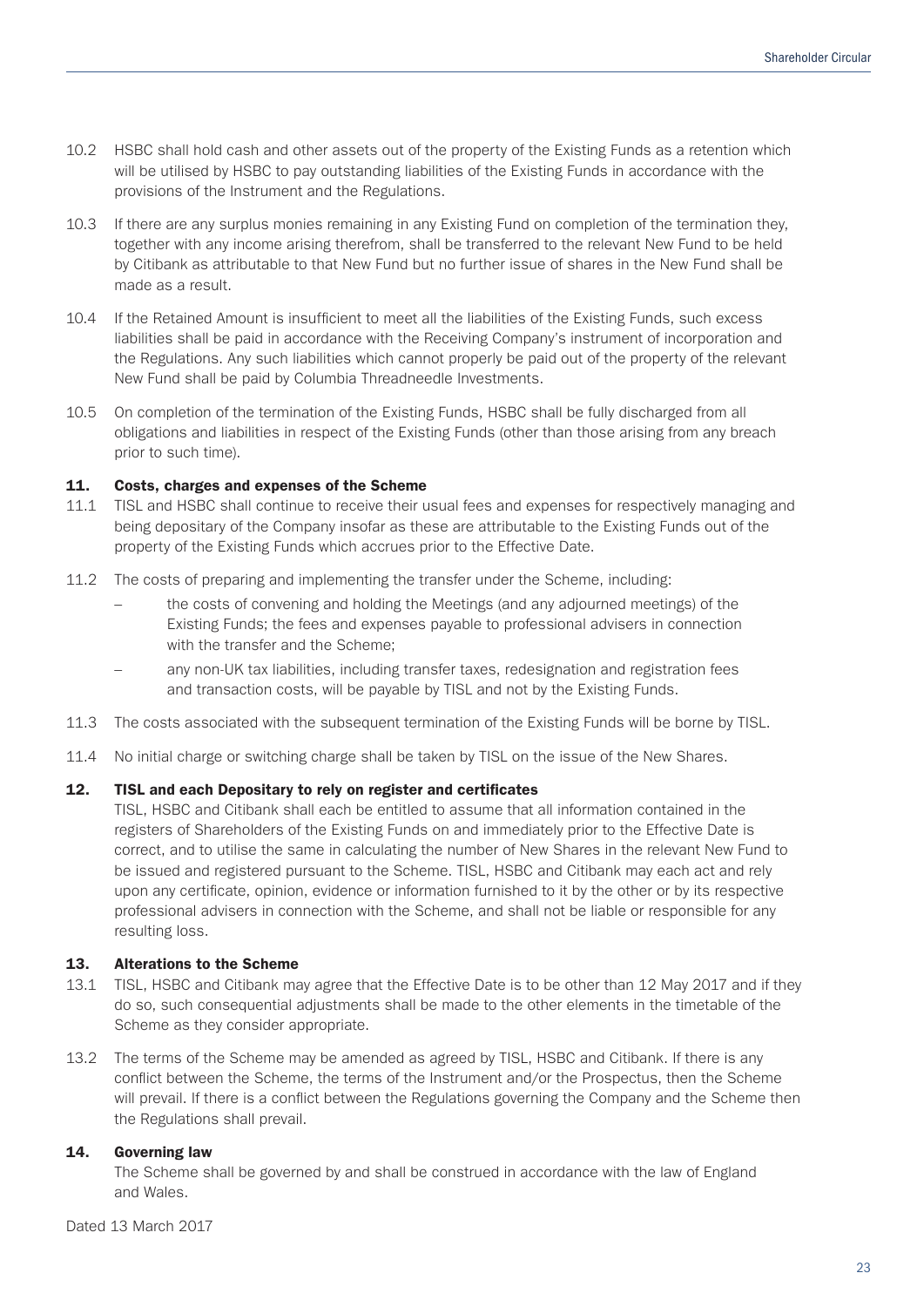## APPENDIX 3 PROCEDURE FOR THE SHAREHOLDER MEETINGS

Notices of the Meetings (each a "Notice") of Shareholders in each Existing Fund setting out the Extraordinary Resolutions to approve the proposed scheme of arrangement in respect of each Existing Fund, are set out in Appendix 5.

The quorum for each Meeting is two Shareholders in the relevant Existing Fund, present in person or by proxy.

HSBC has appointed Richard Vincent, Head of Product and Solutions EMEA, or other such employee of TISL or person as HSBC nominates to be chair of each Meeting.

Each resolution will be proposed as "extraordinary resolution" and must be carried by a majority in favour of at least 75% of the total number of votes cast at each Meeting. Persons who are Shareholders in the relevant Existing Fund on the date ten days before the Notice is sent out, but excluding persons who are known to TISL not to be Shareholders at the time of the Meeting, are entitled to vote and be counted in the quorum.

Once passed, an Extraordinary Resolution is binding on all Shareholders in the relevant Existing Fund.

TISL is only entitled to be counted in the quorum and vote at the Meetings in respect of Shares which it holds on behalf of or jointly with a person who, if himself the registered Shareholder, would be entitled to vote and from whom TISL has received voting instructions.

Associates of TISL are entitled to be counted in a quorum. They may vote at a Meeting in respect of Shares which they hold on behalf of or jointly with a person who, if himself the registered holder, would be entitled to vote and from whom they have received voting instructions.

In view of the importance of the proposal, the chair of the Meetings will order a poll to be taken in respect of each resolution. On a poll, each Shareholder may vote either in person or by proxy. The voting rights attaching to each Share of the relevant Existing Fund are weighted according to the value of the Shares in issue at the date ten days before the Notice is sent out. A Shareholder entitled to more than one vote on a poll need not, if he votes, use all his votes or cast all the votes he uses in the same way.

At any adjourned meeting, one person entitled to be counted in a quorum present at the meeting shall constitute a quorum. Any Forms of Proxy returned as required for the Meetings, will remain valid, unless otherwise instructed for the adjourned meeting.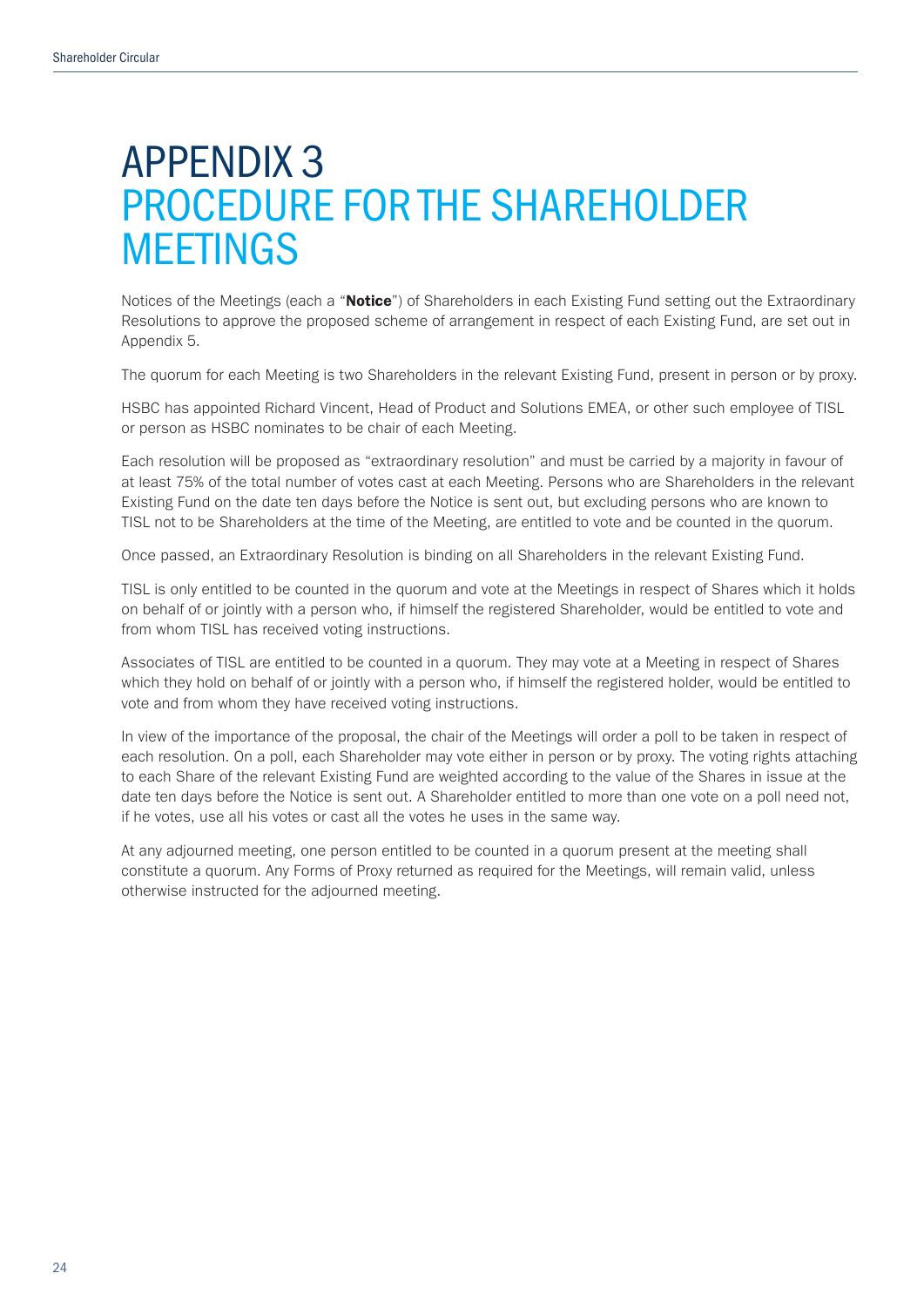# APPENDIX 4 CONSENTS AND CLEARANCES

### THREADNEEDLE INVESTMENT SERVICES LIMITED (TISL)

TISL, as authorised corporate director of the Company, confirms that in its opinion the Scheme is not likely to result in any material prejudice to Shareholders or any sub-funds remaining in the Company after the implementation of the Scheme.

TISL, as authorised corporate director of the Receiving Company, has confirmed that the receipt of property under the Scheme by the New Funds is not likely to result in any material prejudice to the interests of existing Shareholders in the New Funds, is consistent with the objectives of the New Funds and can be effected without any breach of the relevant legislation.

### THE DEPOSITARIES

HSBC and Citibank have informed TISL that, while expressing no opinion as to the merits of the Scheme and not having been responsible for the preparation of this document and not offering any opinion on the fairness or merits of the Scheme, which are matters for the judgement of each Shareholder in the Existing Funds, they consent to the references made to them in this document in the form and context in which they appear.

### FINANCIAL CONDUCT AUTHORITY (FCA)

The FCA has confirmed by letter to TISL that the Scheme if adopted will not affect the ongoing authorisation of the Company.

### TAX CLEARANCES (UNITED KINGDOM)

HM Revenue & Customs has confirmed by letter to TISL that section 103K of the Taxation of Chargeable Gains Act 1992 should not apply to the Scheme and consequently section 103H of that Act may apply whatever the size of holding. Accordingly, the Scheme should not involve a disposal of Shares in the Existing Funds for the purposes of tax on capital gains. The New Shares will have the same acquisition cost and acquisition date for capital gains tax purposes for each UK Shareholder as their existing Shares.

HM Revenue & Customs has also given clearance by letter under section 701 of the Income Tax Act 2007 and section 748 of the Corporation Tax Act 2010 that the Scheme does not create a tax advantage which should be cancelled.

### DOCUMENTS AVAILABLE FOR INSPECTION

Copies of the following documents are available for inspection at the offices of TISL, Cannon Place, 78 Cannon Street, London EC4N 6AG, during normal business hours on weekdays (excluding bank holidays) until the date of the Meetings (or the adjournment of any of them):

- 1. The Instrument and Prospectus of the Company and the Receiving Company;
- 2. The Key Investor Information Documents and Supplemental Investor Information Documents of the Existing Funds and the New Funds;
- 3. The letter to TISL from each depositary referred to under "The Depositaries" above; and
- 4. The letter to TISL from the FCA referred to under "Financial Conduct Authority" above;
- 5. The letter from HM Revenue & Customs referred to under "Tax Clearances (United Kingdom)" above.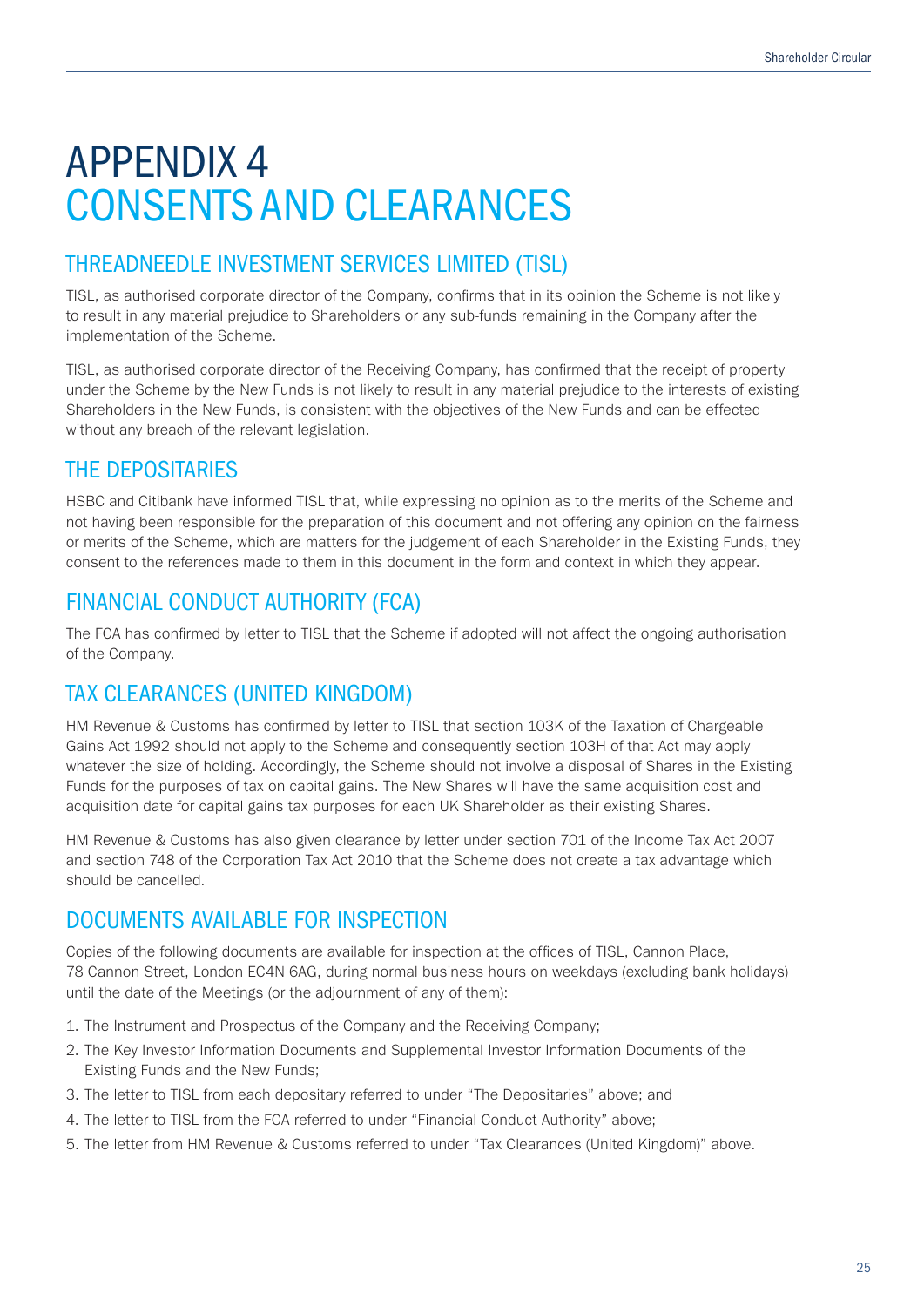## APPENDIX 5 NOTICE OF MEETING

### THREADNEEDLE EUROPEAN EX-UK GROWTH FUND

NOTICE IS HEREBY GIVEN that a meeting of Shareholders of the Threadneedle European ex-UK Growth Fund (the "Existing Fund"), a sub-fund of Threadneedle Investment Funds II ICVC will be held at 7th floor, Cannon Place, 78 Cannon Street, London EC4N 6AG on 12 April 2017 at 1.00pm (the "Meeting") to consider and vote on the following resolution which will be proposed as an EXTRAORDINARY RESOLUTION:

### RESOLUTION

#### THAT:

The scheme of arrangement (the "Scheme") for the transfer of the Existing Fund into the European Fund (the "New Fund"), a sub-fund of Threadneedle Investment Funds ICVC, the terms of which are set out in a document dated 13 March 2017 and addressed by Threadneedle Investment Services Limited ("TISL") to Shareholders in the Existing Fund, is hereby approved and that TISL, HSBC Bank plc and Citibank Europe plc, UK Branch are hereby instructed to implement the Scheme in accordance with its terms.

Lynkathery

Laura Weatherup, Director for and on behalf of Threadneedle Investment Services Limited (as authorised corporate director of Threadneedle Investment Funds II ICVC)

13 March 2017

#### NOTES:

(1) An extraordinary resolution must be carried by a majority in favour of at least 75% of the total votes cast at the Meeting in order to be passed.

- (2) A Shareholder entitled to attend and vote may appoint a proxy, who need not be another Shareholder, to attend and vote in their place. The proxy need not be a Shareholder of the Existing Fund. To be valid, Forms of Proxy and the power of attorney or other authority under which they are signed (or a notarially certified copy thereof) (if any) must be deposited with Electoral Reform Services, The Election Centre, 33 Clarendon Road, London N8 ONW. Forms of Proxy should arrive no less than 48 hours before the time of the Meeting.
- (3) On a poll, votes may be given personally or by proxy, and the voting rights attached to each Share shall be such proportion of the voting rights attached to all of the Shares (and fractions of a Share) in issue as the price of the Share (and fractions of a Share) bears to the aggregate price(s) of all the Shares (and fractions of a share) in issue on the date seven days before the Notice of Meeting is sent out. A Shareholder entitled to vote more than one vote on a poll need not, if they vote, use all their votes or call all the votes they use in the same manner.

(4) The quorum for the Meeting is two Shareholders present in person or by proxy. The quorum at an adjourned meeting is one Shareholder present.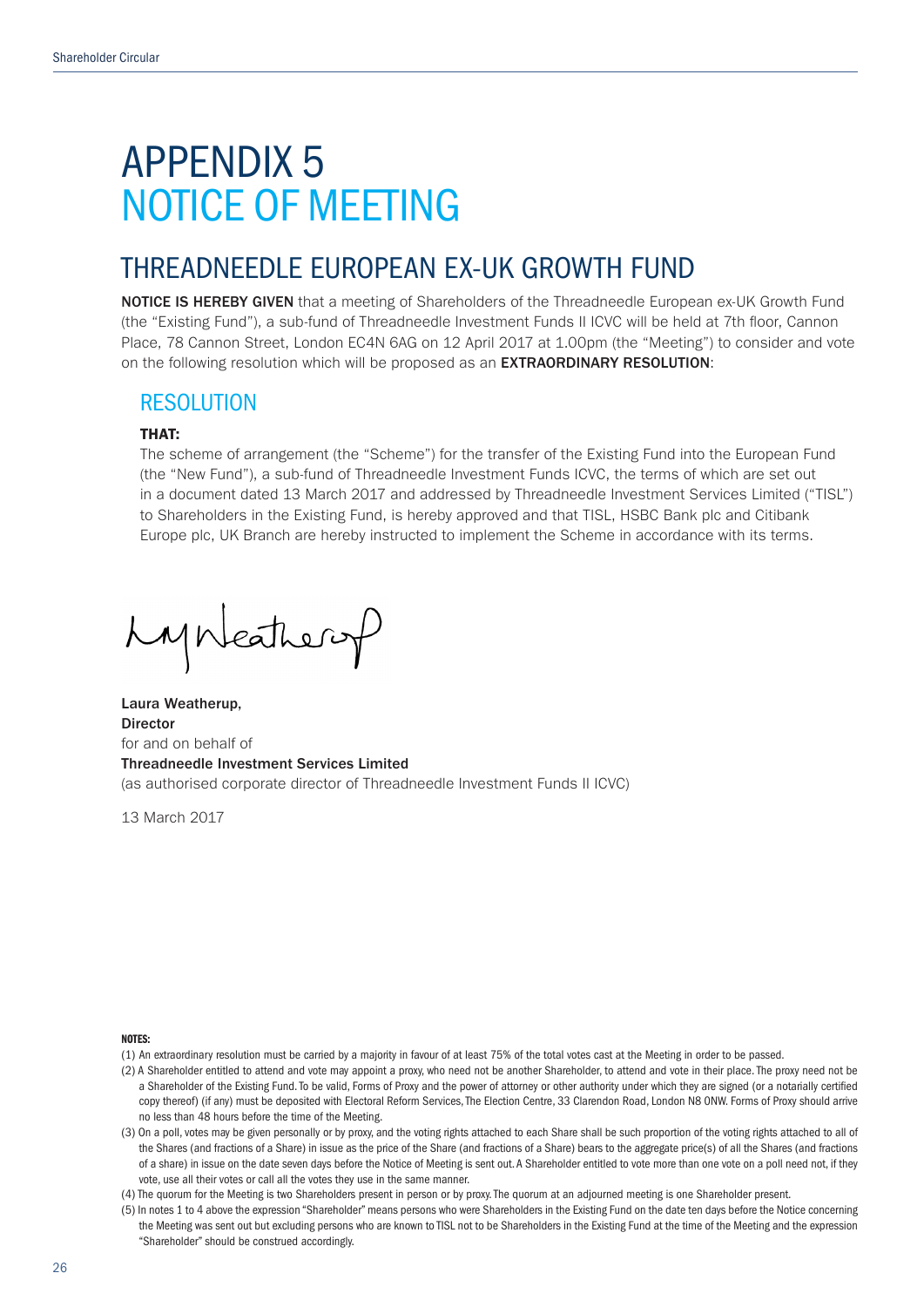## THREADNEEDLE JAPAN GROWTH FUND

NOTICE IS HEREBY GIVEN that a meeting of Shareholders of the Threadneedle Japan Growth Fund (the "Existing Fund"), a sub-fund of Threadneedle Investment Funds II ICVC will be held at 7th floor, Cannon Place, 78 Cannon Street, London EC4N 6AG on 12 April 2017 at 1.20pm (the "Meeting") to consider and vote on the following resolution which will be proposed as an **EXTRAORDINARY RESOLUTION**:

### RESOLUTION

#### THAT:

The scheme of arrangement (the "Scheme") for the transfer of the Existing Fund into the Japan Fund (the "New Fund"), a sub-fund of Threadneedle Investment Funds ICVC, the terms of which are set out in a document dated 13 March 2017 and addressed by Threadneedle Investment Services Limited ("TISL") to Shareholders in the Existing Fund, is hereby approved and that TISL, HSBC Bank plc and Citibank Europe plc, UK Branch are hereby instructed to implement the Scheme in accordance with its terms.

Lynkeathery

Laura Weatherup, Director for and on behalf of Threadneedle Investment Services Limited (as authorised corporate director of Threadneedle Investment Funds II ICVC)

13 March 2017

#### NOTES:

(1) An extraordinary resolution must be carried by a majority in favour of at least 75% of the total votes cast at the Meeting in order to be passed.

- (2) A Shareholder entitled to attend and vote may appoint a proxy, who need not be another Shareholder, to attend and vote in their place. The proxy need not be a Shareholder of the Existing Fund. To be valid, Forms of Proxy and the power of attorney or other authority under which they are signed (or a notarially certified copy thereof) (if any) must be deposited with Electoral Reform Services, The Election Centre, 33 Clarendon Road, London N8 ONW. Forms of Proxy should arrive no less than 48 hours before the time of the Meeting.
- (3) On a poll, votes may be given personally or by proxy, and the voting rights attached to each Share shall be such proportion of the voting rights attached to all of the Shares (and fractions of a Share) in issue as the price of the Share (and fractions of a Share) bears to the aggregate price(s) of all the Shares (and fractions of a share) in issue on the date seven days before the Notice of Meeting is sent out. A Shareholder entitled to vote more than one vote on a poll need not, if they vote, use all their votes or call all the votes they use in the same manner.

(4) The quorum for the Meeting is two Shareholders present in person or by proxy. The quorum at an adjourned meeting is one Shareholder present.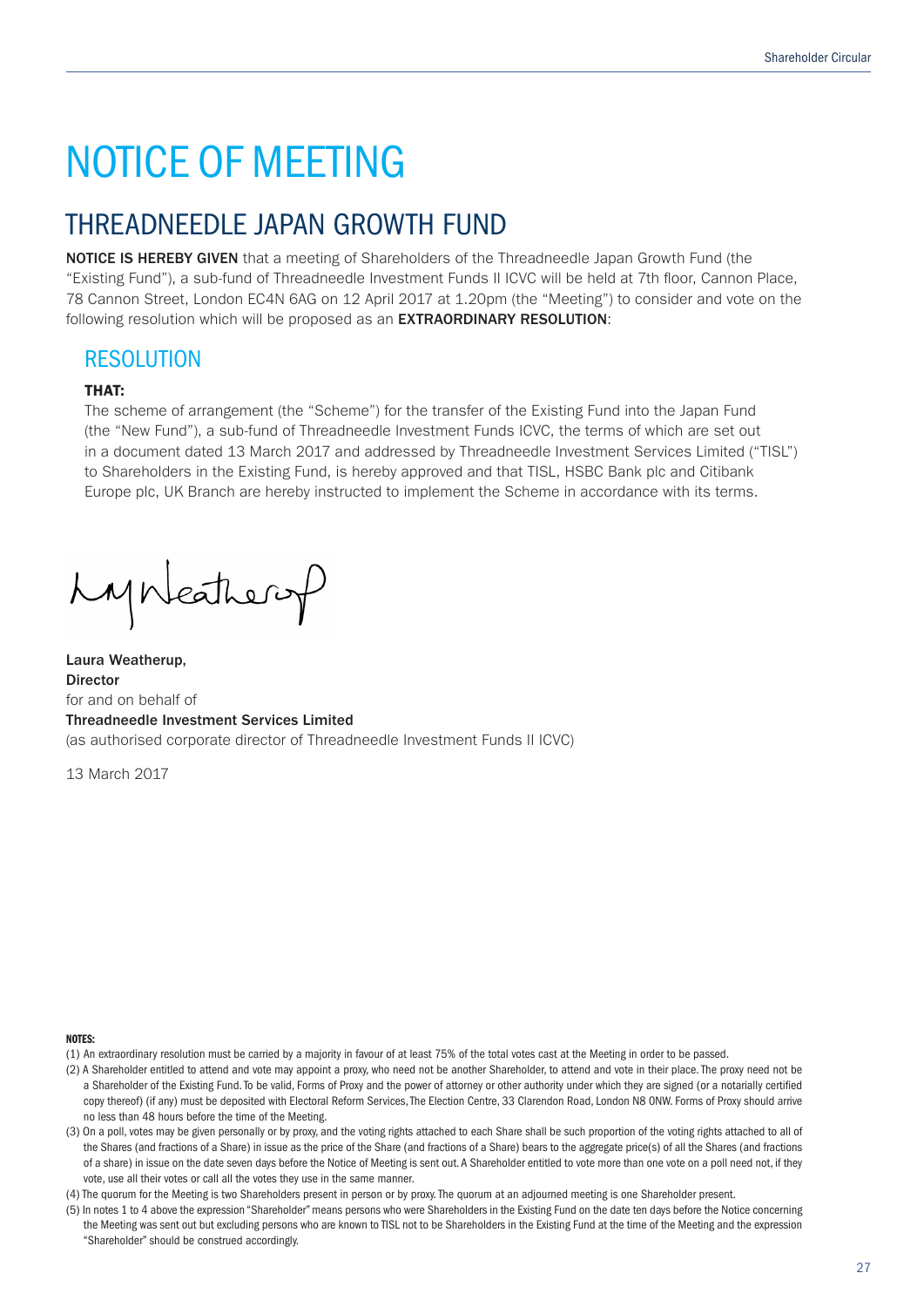### THREADNEEDLE PACIFIC EX-JAPAN GROWTH FUND

NOTICE IS HEREBY GIVEN that a meeting of Shareholders of the Threadneedle Pacific ex-Japan Growth Fund (the "Existing Fund"), a sub-fund of Threadneedle Investment Funds II ICVC will be held at 7th floor, Cannon Place, 78 Cannon Street, London EC4N 6AG on 12 April 2017 at 1.40pm (the "Meeting") to consider and vote on the following resolution which will be proposed as an EXTRAORDINARY RESOLUTION:

### RESOLUTION

#### THAT:

The scheme of arrangement (the "Scheme") for the transfer of the Existing Fund into the Asia Fund (the "New Fund"), a sub-fund of Threadneedle Investment Funds ICVC, the terms of which are set out in a document dated 13 March 2017 and addressed by Threadneedle Investment Services Limited ("TISL") to Shareholders in the Existing Fund, is hereby approved and that TISL, HSBC Bank plc and Citibank Europe plc, UK Branch are hereby instructed to implement the Scheme in accordance with its terms.

Lynkathery

Laura Weatherup, **Director** for and on behalf of Threadneedle Investment Services Limited (as authorised corporate director of Threadneedle Investment Funds II ICVC)

13 March 2017

NOTES:

(1) An extraordinary resolution must be carried by a majority in favour of at least 75% of the total votes cast at the Meeting in order to be passed.

- (2) A Shareholder entitled to attend and vote may appoint a proxy, who need not be another Shareholder, to attend and vote in their place. The proxy need not be a Shareholder of the Existing Fund. To be valid, Forms of Proxy and the power of attorney or other authority under which they are signed (or a notarially certified copy thereof) (if any) must be deposited with Electoral Reform Services, The Election Centre, 33 Clarendon Road, London N8 ONW. Forms of Proxy should arrive no less than 48 hours before the time of the Meeting.
- (3) On a poll, votes may be given personally or by proxy, and the voting rights attached to each Share shall be such proportion of the voting rights attached to all of the Shares (and fractions of a Share) in issue as the price of the Share (and fractions of a Share) bears to the aggregate price(s) of all the Shares (and fractions of a share) in issue on the date seven days before the Notice of Meeting is sent out. A Shareholder entitled to vote more than one vote on a poll need not, if they vote, use all their votes or call all the votes they use in the same manner.

(4) The quorum for the Meeting is two Shareholders present in person or by proxy. The quorum at an adjourned meeting is one Shareholder present.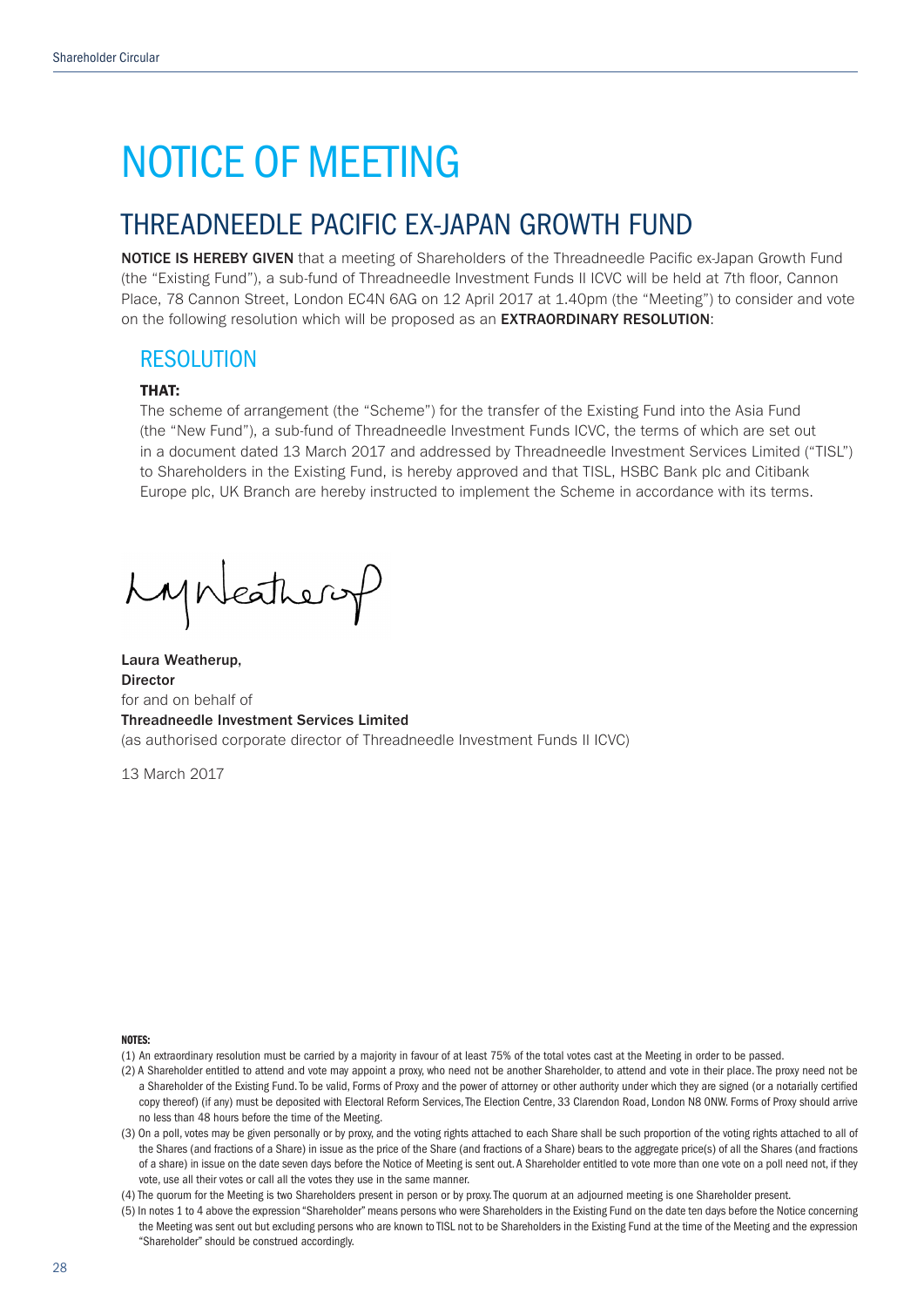## THREADNEEDLE UK EQUITY INCOME FUND

NOTICE IS HEREBY GIVEN that a meeting of Shareholders of the Threadneedle UK Equity Income Fund (the "Existing Fund"), a sub-fund of Threadneedle Investment Funds II ICVC will be held at 7th floor, Cannon Place, 78 Cannon Street, London EC4N 6AG on 12 April 2017 at 2.00pm (the "Meeting") to consider and vote on the following resolution which will be proposed as an **EXTRAORDINARY RESOLUTION**:

### RESOLUTION

#### THAT:

The scheme of arrangement (the "Scheme") for the transfer of the Existing Fund into the UK Equity Income Fund (the "New Fund"), a sub-fund of Threadneedle Investment Funds ICVC, the terms of which are set out in a document dated 13 March 2017 and addressed by Threadneedle Investment Services Limited ("TISL") to Shareholders in the Existing Fund, is hereby approved and that TISL, HSBC Bank plc and Citibank Europe plc, UK Branch are hereby instructed to implement the Scheme in accordance with its terms.

Lynkeathery

Laura Weatherup, Director for and on behalf of Threadneedle Investment Services Limited (as authorised corporate director of Threadneedle Investment Funds II ICVC)

13 March 2017

#### NOTES:

(1) An extraordinary resolution must be carried by a majority in favour of at least 75% of the total votes cast at the Meeting in order to be passed.

- (2) A Shareholder entitled to attend and vote may appoint a proxy, who need not be another Shareholder, to attend and vote in their place. The proxy need not be a Shareholder of the Existing Fund. To be valid, Forms of Proxy and the power of attorney or other authority under which they are signed (or a notarially certified copy thereof) (if any) must be deposited with Electoral Reform Services, The Election Centre, 33 Clarendon Road, London N8 0NW. Forms of Proxy should arrive no less than 48 hours before the time of the Meeting.
- (3) On a poll, votes may be given personally or by proxy, and the voting rights attached to each Share shall be such proportion of the voting rights attached to all of the Shares (and fractions of a Share) in issue as the price of the Share (and fractions of a Share) bears to the aggregate price(s) of all the Shares (and fractions of a share) in issue on the date seven days before the Notice of Meeting is sent out. A Shareholder entitled to vote more than one vote on a poll need not, if they vote, use all their votes or call all the votes they use in the same manner.

(4) The quorum for the Meeting is two Shareholders present in person or by proxy. The quorum at an adjourned meeting is one Shareholder present.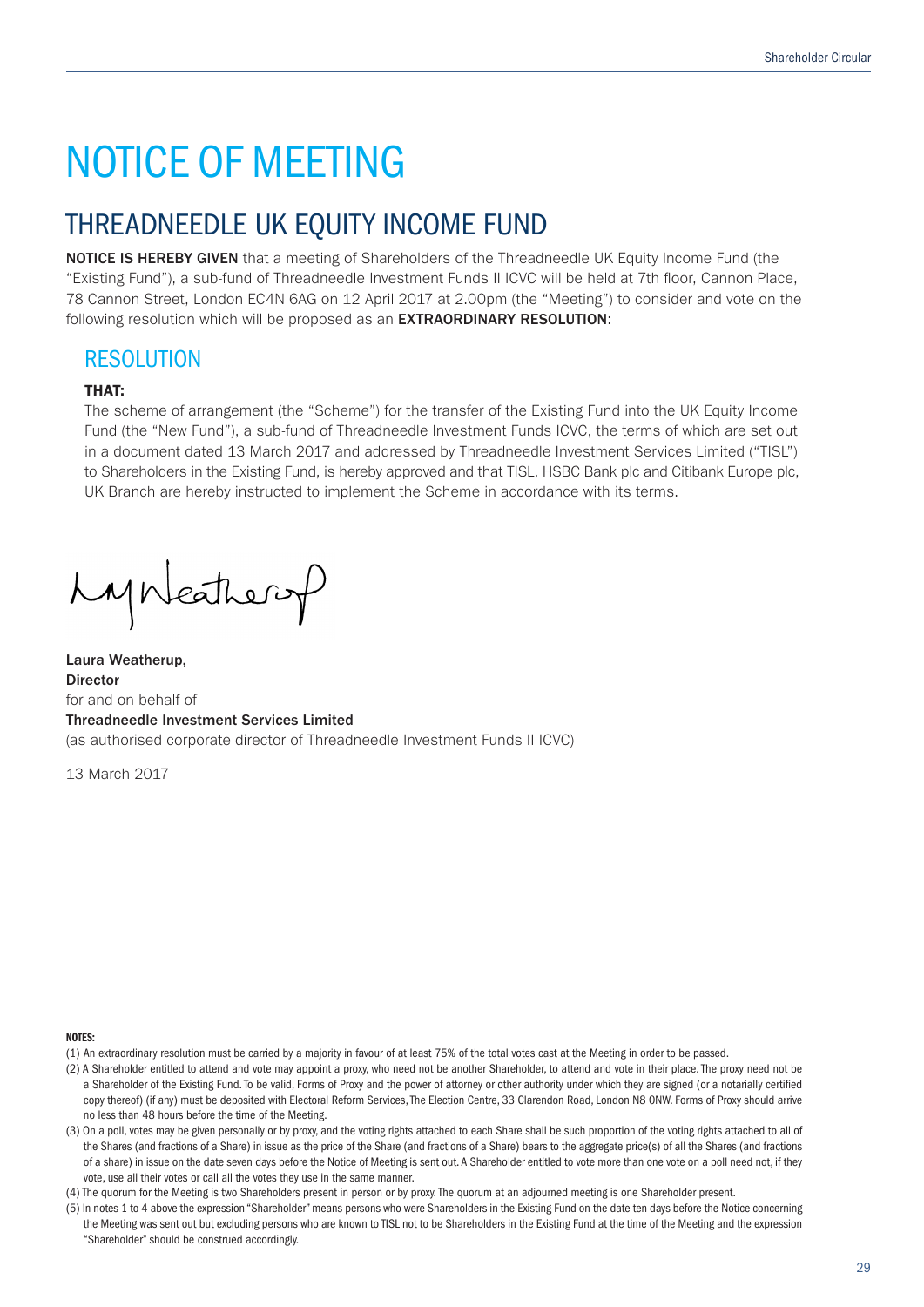### THREADNEEDLE UK GROWTH FUND

NOTICE IS HEREBY GIVEN that a meeting of Shareholders of the Threadneedle UK Growth Fund (the "Existing Fund"), a sub-fund of Threadneedle Investment Funds II ICVC will be held at 7th floor, Cannon Place, 78 Cannon Street, London EC4N 6AG on 12 April 2017 at 2.20pm (the "Meeting") to consider and vote on the following resolution which will be proposed as an **EXTRAORDINARY RESOLUTION**:

### RESOLUTION

#### THAT:

The scheme of arrangement (the "Scheme") for the transfer of the Existing Fund into the UK Select Fund (the "New Fund"), a sub-fund of Threadneedle Investment Funds ICVC, the terms of which are set out in a document dated 13 March 2017 and addressed by Threadneedle Investment Services Limited ("TISL") to Shareholders in the Existing Fund, is hereby approved and that TISL, HSBC Bank plc and Citibank Europe plc, UK Branch are hereby instructed to implement the Scheme in accordance with its terms.

Lynkathery

Laura Weatherup, Director for and on behalf of Threadneedle Investment Services Limited (as authorised corporate director of Threadneedle Investment Funds II ICVC)

13 March 2017

NOTES:

(1) An extraordinary resolution must be carried by a majority in favour of at least 75% of the total votes cast at the Meeting in order to be passed.

- (2) A Shareholder entitled to attend and vote may appoint a proxy, who need not be another Shareholder, to attend and vote in their place. The proxy need not be a Shareholder of the Existing Fund. To be valid, Forms of Proxy and the power of attorney or other authority under which they are signed (or a notarially certified copy thereof) (if any) must be deposited with Electoral Reform Services, The Election Centre, 33 Clarendon Road, London N8 ONW. Forms of Proxy should arrive no less than 48 hours before the time of the Meeting.
- (3) On a poll, votes may be given personally or by proxy, and the voting rights attached to each Share shall be such proportion of the voting rights attached to all of the Shares (and fractions of a Share) in issue as the price of the Share (and fractions of a Share) bears to the aggregate price(s) of all the Shares (and fractions of a share) in issue on the date seven days before the Notice of Meeting is sent out. A Shareholder entitled to vote more than one vote on a poll need not, if they vote, use all their votes or call all the votes they use in the same manner.

(4) The quorum for the Meeting is two Shareholders present in person or by proxy. The quorum at an adjourned meeting is one Shareholder present.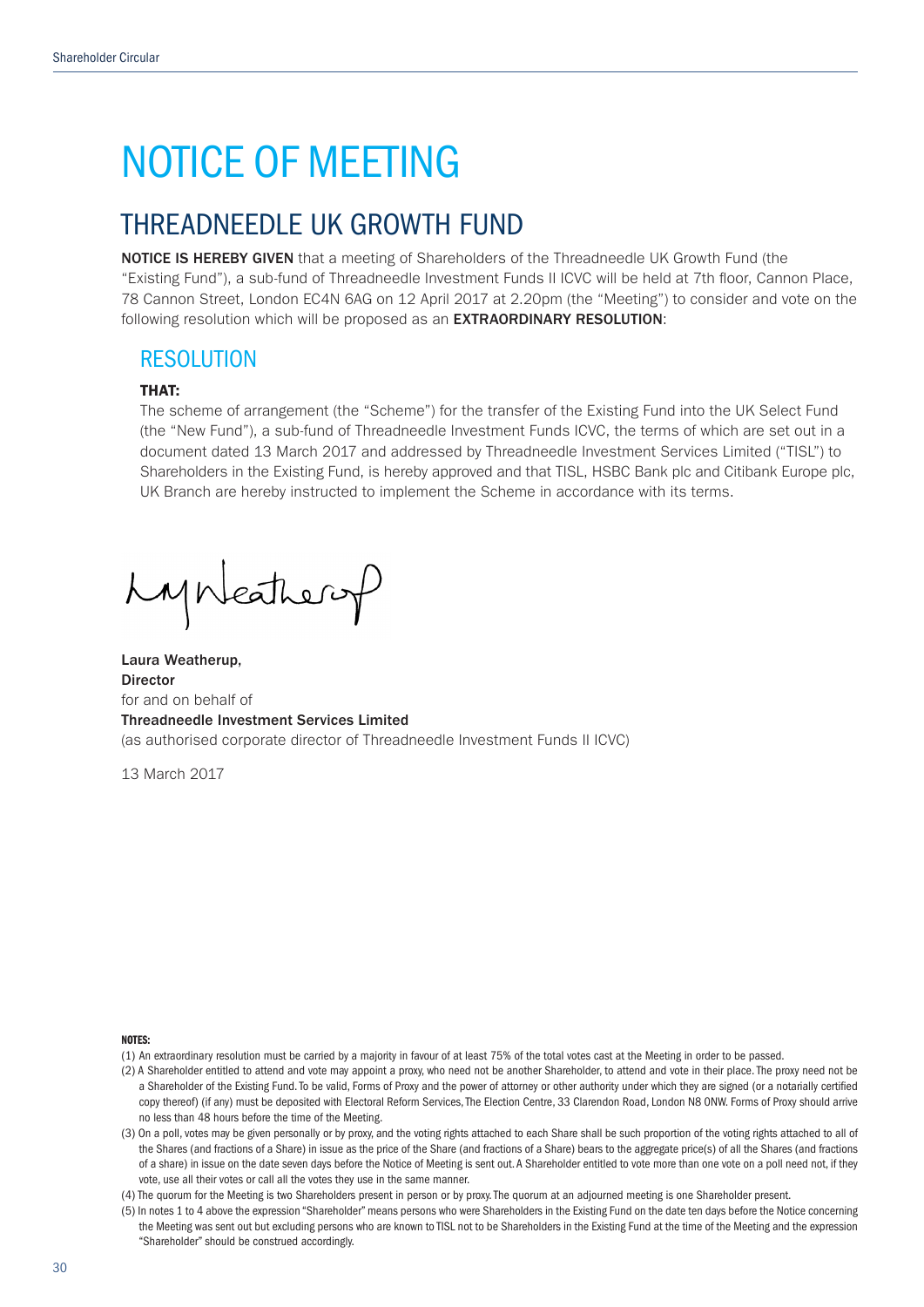# APPENDIX 6 FORM OF PROXY

For use at an extraordinary general meeting of Shareholders of the Existing Funds, to be held at the following dates and times below and at any adjournment thereof:

| <b>Fund</b>                               | Date and time of meeting | If voting by form of proxy,<br>please return by: |
|-------------------------------------------|--------------------------|--------------------------------------------------|
| Threadneedle European ex-UK Growth Fund   | 1.00pm on 12 April 2017  | 1.00pm on 10 April 2017                          |
| Threadneedle Japan Growth Fund            | 1.20pm on 12 April 2017  | 1.20pm on 10 April 2017                          |
| Threadneedle Pacific ex-Japan Growth Fund | 1.40pm on 12 April 2017  | 1.40pm on 10 April 2017                          |
| <b>Threadneedle UK Equity Income Fund</b> | 2.00pm on 12 April 2017  | 2.00pm on 10 April 2017                          |
| <b>Threadneedle UK Growth Fund</b>        | 2.20pm on 12 April 2017  | 2.20pm on 10 April 2017                          |

Full Name (capitals):

Address:  $\_\$ 

Account Number (if known):

I/We being a Shareholder/s of the above mentioned Existing Fund hereby appoint the chairman of the meeting or  $\frac{1}{\sqrt{2\pi}}$  (see Note 1 overleaf) to act as my/our proxy at the meeting of Shareholders to be held at 7th floor, Cannon Place, 78 Cannon Street, London EC4N 6AG on 12 April 2017 (and at any adjournment thereof) and to attend and vote on a poll for me/us and in my/our name(s) on the extraordinary resolution set out in the Notice of Meeting dated 13 March 2017 as indicated below.

| <b>EXTRAORDINARY RESOLUTION</b>                                                                                                                                                                                                                                                                                                                                                                                                                                                                                                                                                                                | <b>FOR</b> | <b>AGAINST</b> |
|----------------------------------------------------------------------------------------------------------------------------------------------------------------------------------------------------------------------------------------------------------------------------------------------------------------------------------------------------------------------------------------------------------------------------------------------------------------------------------------------------------------------------------------------------------------------------------------------------------------|------------|----------------|
| <b>THAT</b> the scheme of arrangement (the "Scheme") for the transfer of the <b>Threadneedle</b><br>European ex-UK Growth Fund (the "Existing Fund") into the European Fund (the "New<br><b>Fund"), a sub-fund of Threadneedle Investment Funds ICVC, the terms of which</b><br>are set out in a document dated 13 March 2017 and addressed by Threadneedle<br>Investment Services Limited ("TISL") to Shareholders in the Existing Fund, is hereby<br>approved and that TISL, HSBC Bank plc and Citibank Europe plc, UK branch are<br>hereby instructed to implement the Scheme in accordance with its terms. |            |                |
| <b>THAT</b> the scheme of arrangement (the "Scheme") for the transfer of the <b>Threadneedle</b><br>Japan Growth Fund (the "Existing Fund") into the Japan Fund (the "New Fund"), a<br>sub-fund of Threadneedle Investment Funds ICVC, the terms of which are set out<br>in a document dated 13 March 2017 and addressed by Threadneedle Investment<br>Services Limited ("TISL") to Shareholders in the Existing Fund, is hereby approved<br>and that TISL, HSBC Bank plc and Citibank Europe plc, UK branch are hereby<br>instructed to implement the Scheme in accordance with its terms.                    |            |                |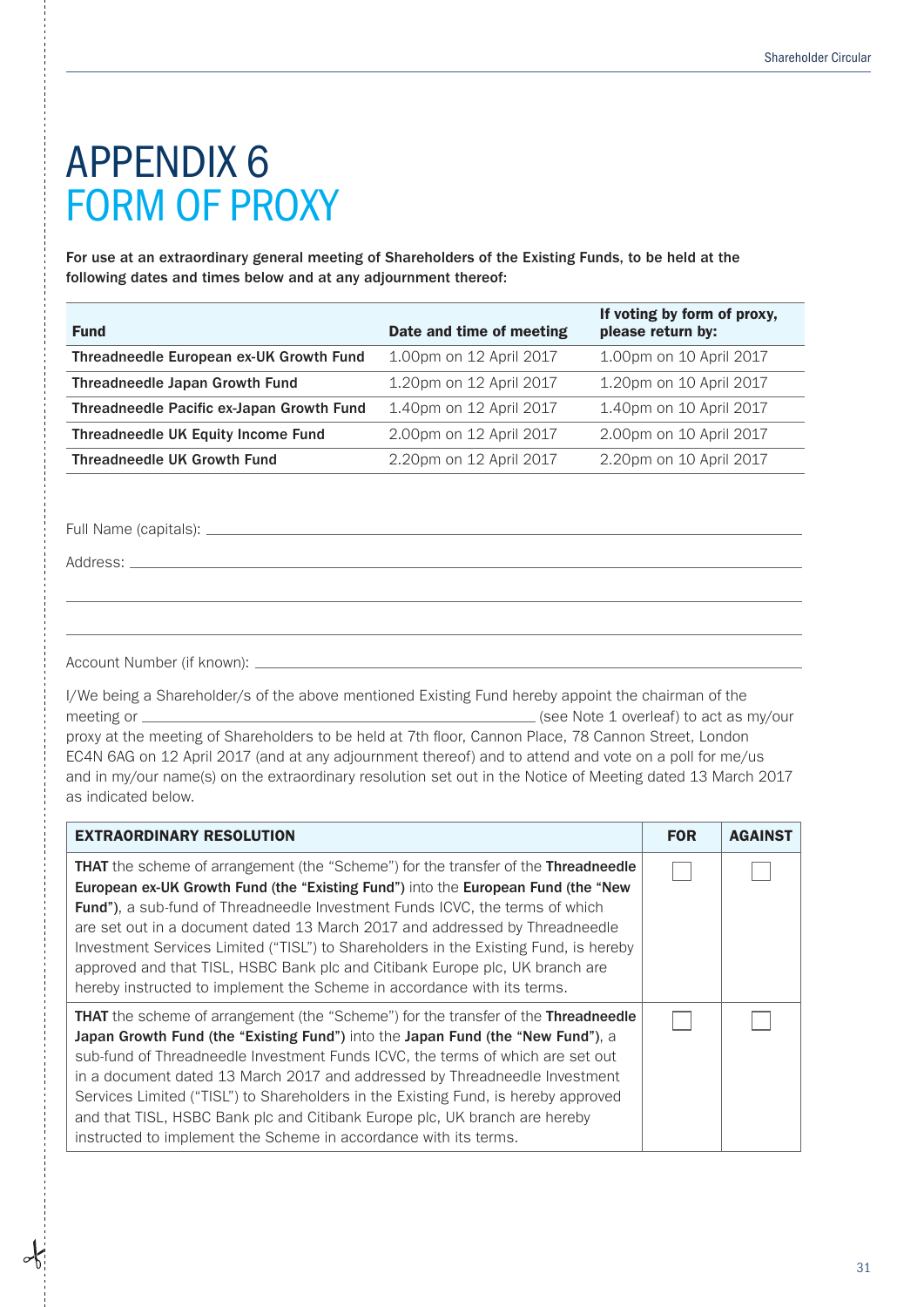| <b>EXTRAORDINARY RESOLUTION</b>                                                                                                                                                                                                                                                                                                                                                                                                                                                                                                                                                                        | <b>FOR</b> | <b>AGAINST</b> |
|--------------------------------------------------------------------------------------------------------------------------------------------------------------------------------------------------------------------------------------------------------------------------------------------------------------------------------------------------------------------------------------------------------------------------------------------------------------------------------------------------------------------------------------------------------------------------------------------------------|------------|----------------|
| <b>THAT</b> the scheme of arrangement (the "Scheme") for the transfer of the <b>Threadneedle</b><br>Pacific ex-Japan Growth Fund (the "Existing Fund") into the Asia Fund (the "New<br>Fund"), a sub-fund of Threadneedle Investment Funds ICVC, the terms of which<br>are set out in a document dated 13 March 2017 and addressed by Threadneedle<br>Investment Services Limited ("TISL") to Shareholders in the Existing Fund, is hereby<br>approved and that TISL, HSBC Bank plc and Citibank Europe plc, UK branch are<br>hereby instructed to implement the Scheme in accordance with its terms.  |            |                |
| <b>THAT</b> the scheme of arrangement (the "Scheme") for the transfer of the<br>Threadneedle UK Equity Income Fund (the "Existing Fund") into the UK Equity<br>Income Fund (the "New Fund"), a sub-fund of Threadneedle Investment Funds<br>ICVC, the terms of which are set out in a document dated 13 March 2017 and<br>addressed by Threadneedle Investment Services Limited ("TISL") to Shareholders<br>in the Existing Fund, is hereby approved and that TISL, HSBC Bank plc and Citibank<br>Europe plc, UK branch are hereby instructed to implement the Scheme<br>in accordance with its terms. |            |                |
| THAT the scheme of arrangement (the "Scheme") for the transfer of the Threadneedle<br>UK Growth Fund (the "Existing Fund") into the UK Select Fund (the "New Fund"), a<br>sub-fund of Threadneedle Investment Funds ICVC, the terms of which are set out<br>in a document dated 13 March 2017 and addressed by Threadneedle Investment<br>Services Limited ("TISL") to Shareholders in the Existing Fund, is hereby approved<br>and that TISL, HSBC Bank plc and Citibank Europe plc, UK branch are hereby<br>instructed to implement the Scheme in accordance with its terms.                         |            |                |

| Signature:              | Signature: |
|-------------------------|------------|
| (see Notes 3 & 4 below) |            |
| Dated:                  | Dated:     |

#### 1) NOTES ON FORM OF PROXY:

- 2) If you wish to appoint someone other than the chairman of the meeting please delete the words "the chairman of the meeting or" and insert in the place provided the name and address of your appointee. A proxy need not be a Shareholder but must attend the meeting or any adjourned meeting in person to represent you. The amendment must be initialed. To allow effective constitution of the meeting, if it is apparent to the chairman that no Shareholders will be present in person or by proxy other than by proxy in the chairman's favour then the chairman may appoint a substitute to act as proxy in his stead for any Shareholder, provided that such substitute proxy shall vote on the same basis as the chairman.
- 3) Please indicate with a cross in the appropriate box how you wish your votes to be cast in respect of the extraordinary resolution. If you do not do so your proxy will vote or abstain at his discretion.
- 4) In the case of a corporate body this Form of Proxy must be executed under seal or under the hand of an officer or attorney authorised in writing to sign on its behalf.
- 5) In the case of joint Shareholders, any such Shareholder may sign but, in the event of more than one tendering votes, the votes of the Shareholder whose name stands first in the register of Shareholders of the Fund will be accepted to the exclusion of the others.
- 6) To be valid, this Form of Proxy must be completed and, together with any power of attorney or other authority under which it is signed (or a copy thereof certified by a solicitor), must be returned to Electoral Reform Services, The Election Centre, 33 Clarendon Road, London N8 0NW at least 48 hours before the time of the meeting or any adjourned meeting.
- 7) Appointing a proxy does not preclude you from attending and voting in person at the meeting or any adjournment thereof.